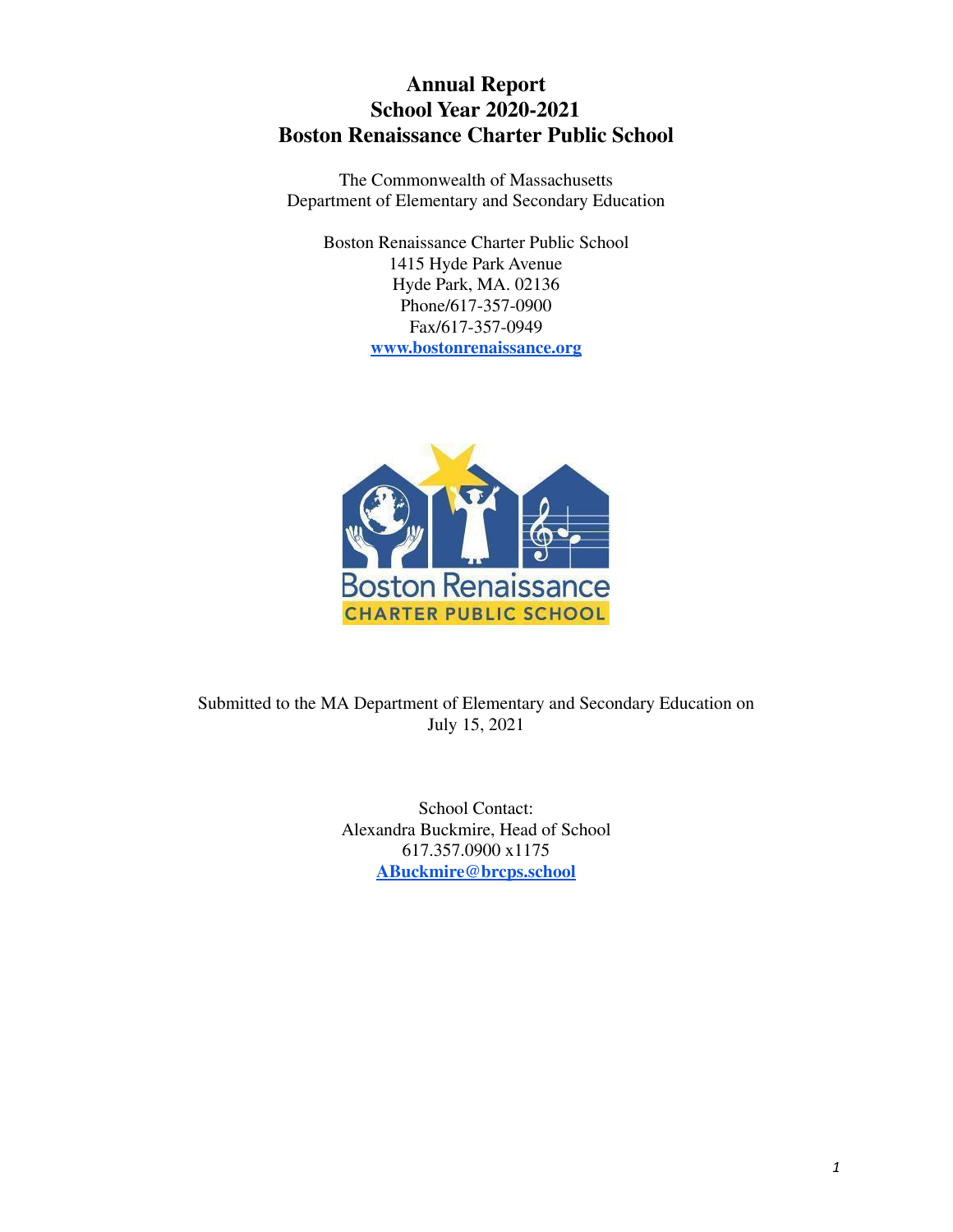## **TABLE OF CONTENTS**

|     | Introduction to Boston Renaissance Charter Public School | 3              |
|-----|----------------------------------------------------------|----------------|
|     | School Performance and Program Implementation            | 3              |
| L.  | <b>Faithfulness to Charter</b>                           |                |
|     | A. Mission and Key Design Elements                       | $\frac{3}{3}$  |
|     | B. Amendments to Charter                                 | $\overline{7}$ |
|     | C. Access and Equity                                     | $\overline{7}$ |
|     | D. Dissemination                                         | 8              |
| Π.  | Academic Program Success                                 | 10             |
|     | A. Student Performance                                   | 10             |
|     | B. Academic Program                                      | 10             |
| Ш.  | Organizational Viability                                 | 14             |
|     | A. Organizational Structure of the School                | 14             |
|     | B. Budget and Finance                                    | 15             |
| IV. | Additional Information Required by Charter School        | 15             |
|     | <b>Statue and Regulations</b>                            |                |
|     | A. Accountability Plan                                   | 15             |
|     | <b>B.</b> Recruitment and Retention Plans                | 20             |
|     | C. School and Student Data Tables                        | 28             |
|     | D. Additional Information                                | 31             |
|     | 1) Board of Trustees Information                         | 31             |
|     | 2) Key Leadership Changes                                | 33             |
|     | 3) Facilities                                            | 34             |
|     | Enrollment<br>4)                                         | 34             |
|     | 5) Conditions                                            | 34             |
|     | Complaints<br>6)                                         | 34             |
|     |                                                          |                |

## Appendices

Appendix A: FY22 Organizational Chart

Appendix B: FY21 Unaudited Statement of Revenues, Expenses, and Changes in Net Assets

Appendix C: FY21 Unaudited Statement of Net Assets

Appendix D: Board-approved FY22 Budget

Appendix E: FY22 Capital Plan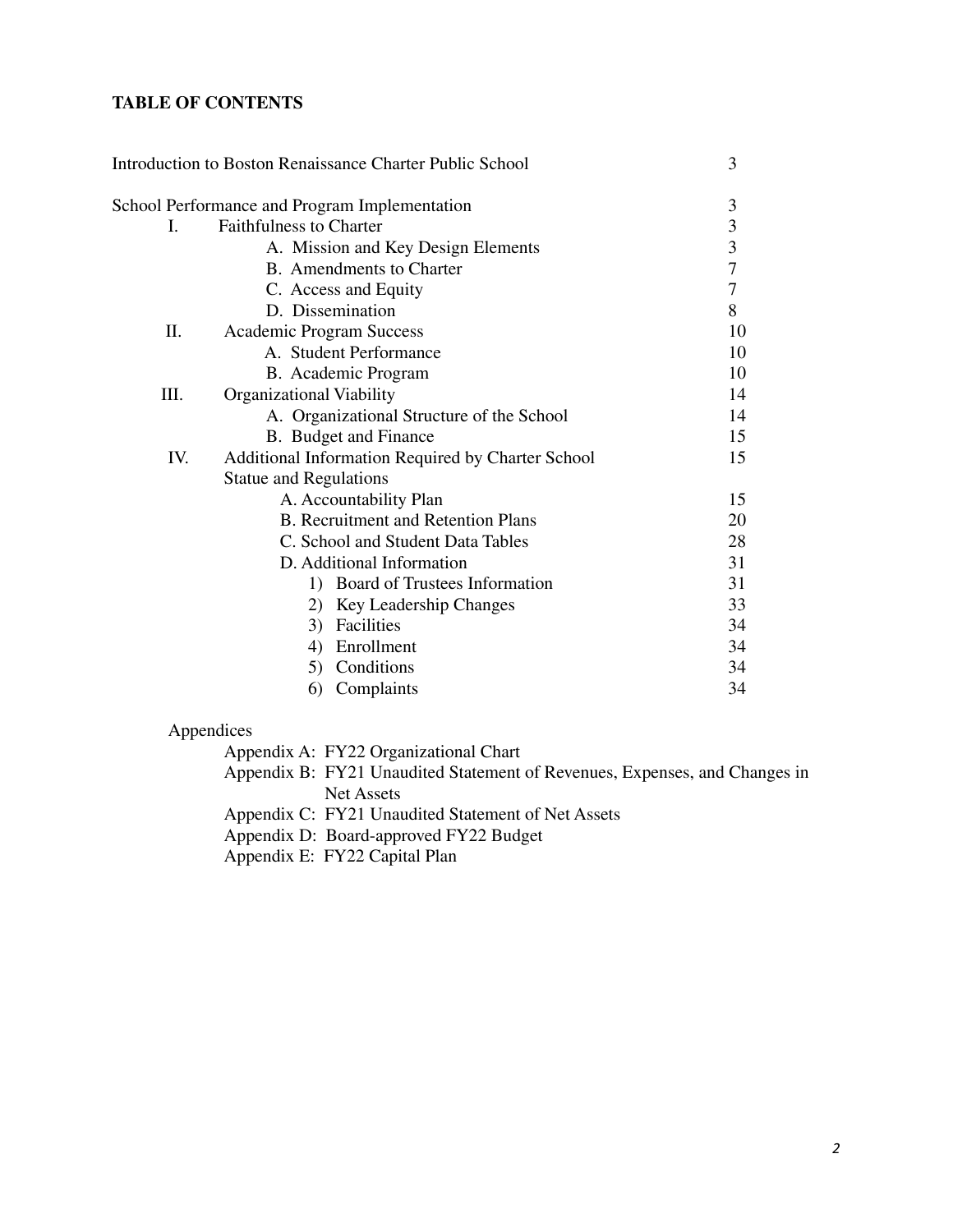|                                                                               | <b>Boston Renaissance Charter Public School</b> |                                                            |                                 |  |  |
|-------------------------------------------------------------------------------|-------------------------------------------------|------------------------------------------------------------|---------------------------------|--|--|
| Type of Charter<br>(Commonwealth or Horace<br>Mann)                           | Commonwealth                                    | <b>Location of School</b><br>(Municipality)                | <b>Boston</b>                   |  |  |
| Regional or Non-Regional                                                      | Non-Regional                                    | <b>Chartered Districts</b><br>in Region<br>(if applicable) | N/A                             |  |  |
| Year Opened                                                                   | 1995                                            | Year(s) the Charter<br>was Renewed<br>(if applicable)      | 2000, 2005, 2010,<br>2015, 2020 |  |  |
| <b>Maximum Enrollment</b>                                                     | 944                                             | Enrollment as of<br>6/1/21                                 | 940                             |  |  |
| <b>Chartered Grade Span</b>                                                   | <b>PK-6</b>                                     | <b>Current Grade</b><br>Span                               | <b>PK-6</b>                     |  |  |
| Number of Instructional Days<br>per School Year (as stated in<br>the charter) | 180                                             | Students on                                                | 928                             |  |  |
| Number of Instructional Days<br>during 2020-2021 School Year                  | 170                                             | Waitlist as of<br>6/1/21                                   |                                 |  |  |
| <b>School Hours</b>                                                           | $7:15 - 3:15$ M-F                               | Age of School as<br>of 2019-2020<br>School Year            | 26                              |  |  |

## **INTRODUCTION TO BOSTON RENAISSANCE CHARTER PUBLIC SCHOOL**

## **Mission Statement:**

The mission of Boston Renaissance Charter Public School is to nurture and develop academic, social, and emotional competence while building confidence, character, and citizenship among its students.

## **SCHOOL PERFORMANCE AND PROGRAM IMPLEMENTATION**

## **I. FAITHFULNESS TO CHARTER**

## **A. Mission and Key Design Elements**

The mission of Boston Renaissance Charter Public School (BRCPS) is to nurture and develop academic, social, and emotional competence while building confidence, character, and citizenship among its students. We pursue our mission through a whole-child approach to education, centered on providing quality instruction and targeted supports to ensure each student develops the academic skills and knowledge outlined in the Massachusetts Curriculum Frameworks.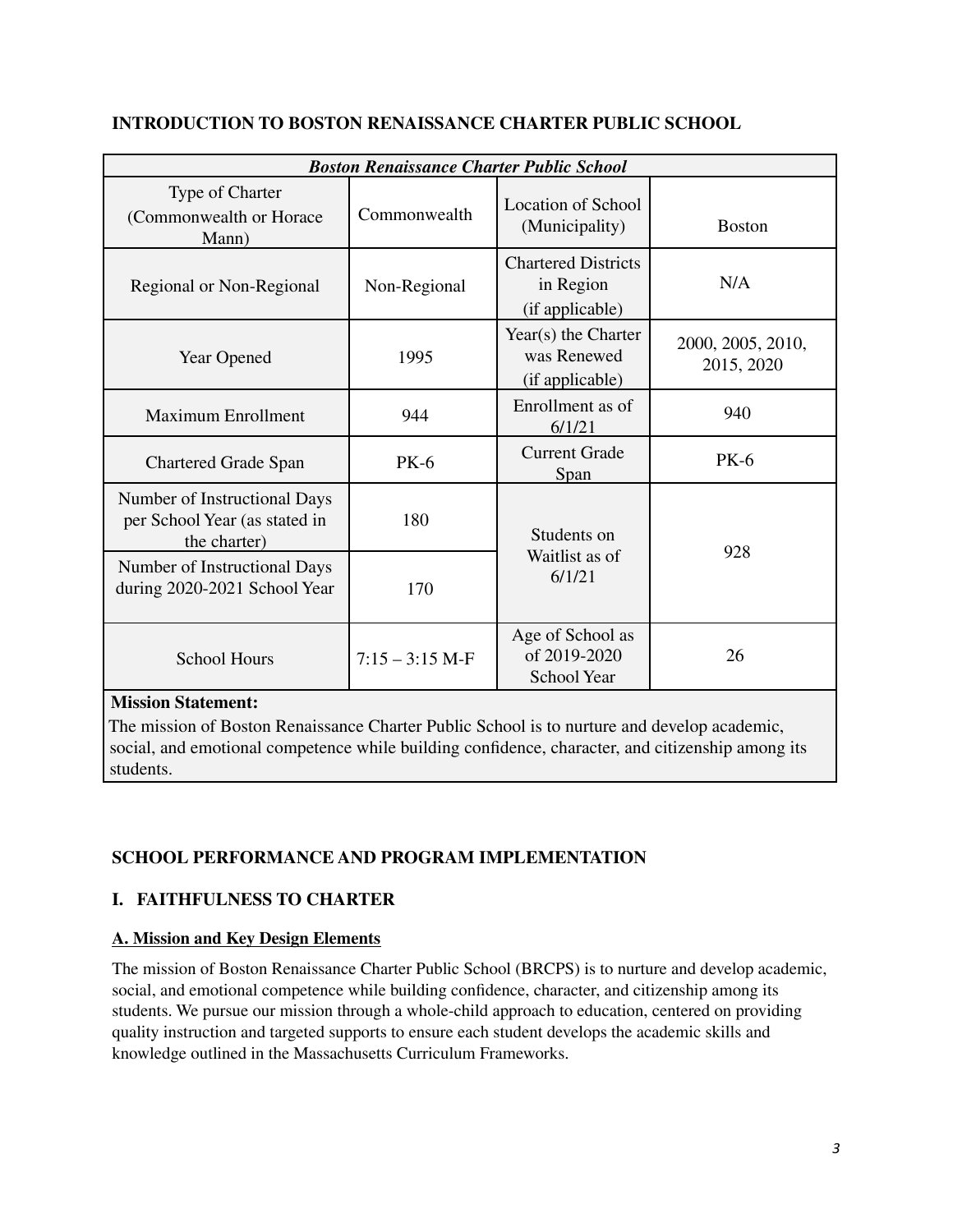To meet the unique circumstances of the 2020-2021 school year (SY21) due to the COVID-19 pandemic, we adapted our systems and practices for program delivery while remaining true to our mission. Following guidance from public health officials and prioritizing the health and safety of our students and school community, we operated primarily through remote learning for much of the school year. Students returned to school in April for the our in-person program, with approximately 30% of families electing to continue with remote learning through the end of the school year.

Our teachers and staff showed tremendous professionalism as they adapted to these changes and worked to provide a high-quality remote learning experience to all students. SY21 was also the first year of our current charter term and our new Accountability Plan, which is included in this report, Appendix A. Progress toward fulfilling our mission and implementing our key design elements in SY21 is described below:

## *Key Design Element #1:*

#### **Whole-Child Model with programs and supports in place to nurture academic, social, and emotional development**

The BRCPS remote learning plan was designed to sustain our whole-child model to the greatest extent possible, nurturing the academic and social-emotional growth of our students even while they were not physically with us for several months. Through increased communication with students' families, we established a culture of care and support while upholding our standards for academic rigor and equity. In addition to academics, which is discussed in detail in Section II of this report, core facets of this key design element are encompassed in our social-emotional learning (SEL) curriculum and activities, and our arts programs and other specialty classes.

SEL is incorporated into all aspects of the BRCPS school day, from structured curriculum-based SEL lessons to the ways teachers work with students in everyday interactions. Whether it be during recess or core academic instruction, our goal is to instill in students the school's core values - courage, curiosity, integrity, kindness, perseverance, and respect. The core values are woven into our school and represented in our two core SEL programs - Second Step in Lower School (grades Prek-2) and Restorative Justice in Upper School (grades 3-6), both of which we continued to implement in SY21.

Our Lower School teachers design SEL lesson plans using Second Step curriculum materials, which integrate age-appropriate activities, games, and songs. The program is grounded in the framework developed by the Collaborative for Academic, Social, and Emotional Learning (CASEL), which centers on five SEL core competencies: self-awareness, self-management, social awareness, relationship skills, and responsible decision-making. With students learning remotely for much of this school year and unable to learn and play together, we felt it was particularly important to keep them engaged through song and physical movement, so these activities were woven into the schedule to take place at points throughout each student's school day. We also held weekly community meetings focused on practicing SEL skills, and provided independent activities for students to work on at home.

In Upper School, we continued to implement the BRCPS Restorative Justice program for the third consecutive year. The program is designed to promote positive social-emotional development, helping students build skills for leadership, conflict resolution, and peer relationships, while building trust and rapport between students and their teachers. Restorative justice check-ins took place once a week at the homeroom level; in addition, weekly community meetings were held across multiple homerooms or across the entire Upper School community. This year in particular, we found the smaller restorative justice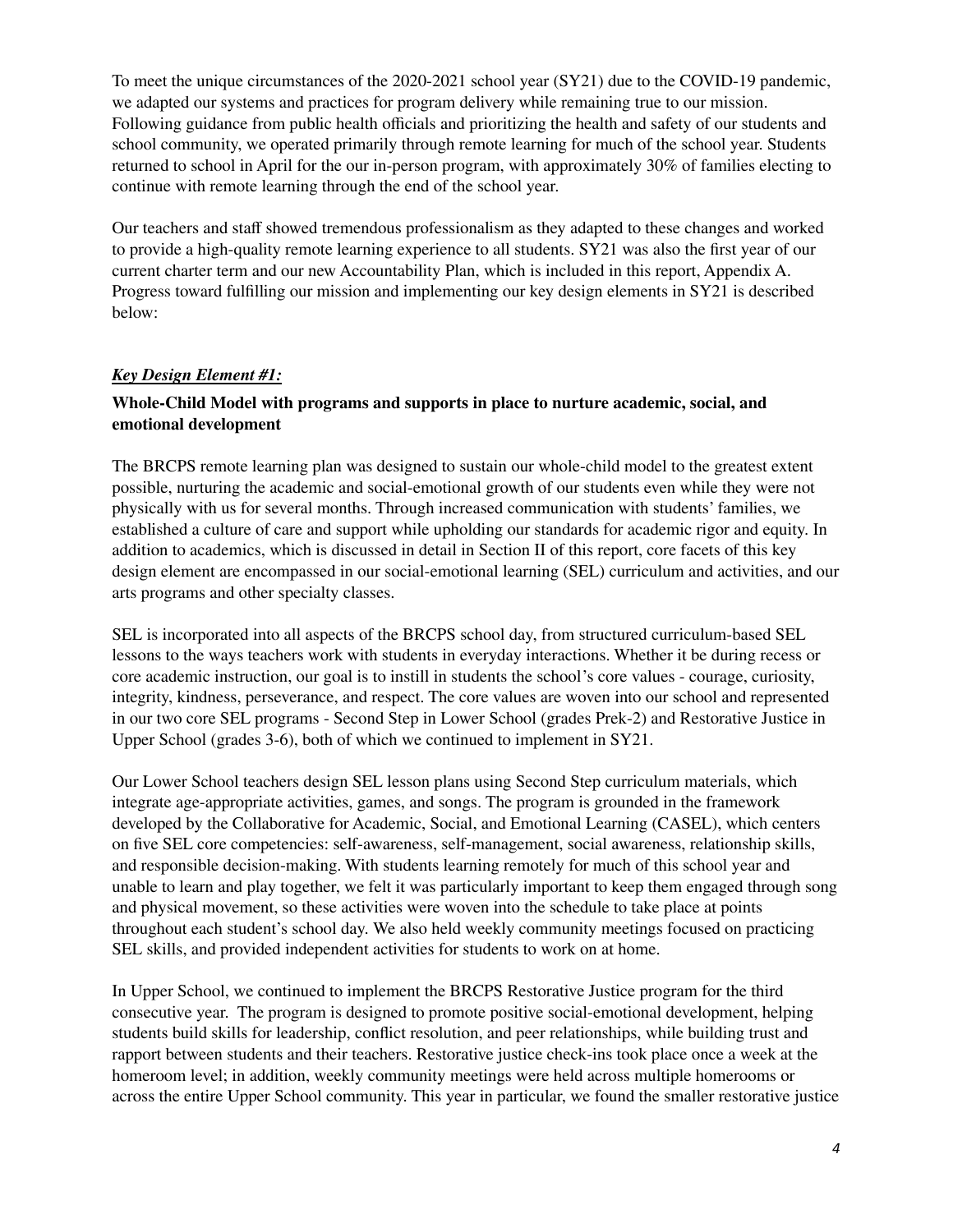meetings held at the homeroom level were an excellent venue to address issues and topics that students were experiencing - including concerns about COVID-19 and racial justice.

Throughout the pandemic, we've been concerned about the cumulative impacts to students' well-being caused by the disruption to their routines, loss of peer socialization, and their general sense of safety and security after their lives changed so abruptly in March 2020. As we went into the new school year we were cognizant of the challenges families faced at home and the potential trauma students and their families may have been experiencing. Our approach to teaching and working with students during SY21 was informed by these concerns and, accordingly, we gave a lot of time and attention to students' social-emotional well-being.

With this in mind, at the start of the year we established a new Student Well-Being Team. This team consists of our two SEL coaches, student support staff, school psychologists and social workers, and teachers from across our grade span. Working as a team, they established systems for communication, met regularly, and worked collaboratively to address concerns about individual students that arose throughout the year, often related to student attendance or engagement during remote learning. Members of the Student Well-Being Team also worked with teachers on SEL skill-building activities and ways to enhance their Second Step lessons and restorative justice activities.

In addition to SEL, arts education is central to our whole-child model. From our founding over 25 years ago, BRCPS has remained committed to the belief that arts education is a vital component of every student's education, correlated with positive academic outcomes and social-emotional development. Arts, as well as physical education, promote the development of resilience, confidence, and positive self-identity. As students engage in these programs they utilize their innate creativity and develop skills through practice and repetition, fostering confidence and perseverance in line with our core values. Our arts programs also teach students about art history and world cultures, often connecting to themes in their core academic subjects.

Our specialty classes include visual arts, dance, music, physical education, Chinese language and culture, library, and technology. Throughout SY21, both remote and in-person, these classes were incorporated into the daily schedule for all students, with live synchronous instruction. In addition, specialty teachers commonly provided students with project-based activities to be completed independently.

Increased family communication was a critical component of our model in SY21, and one of the most positive outcomes of the year. Using email and technology platforms, we maintained continuous communication and built collaborative relationships with families. Work with families ranged from assisting with small technology problems to helping with significant challenges they were facing at home, including food insecurity, housing insecurity, grief, and mental health. There were many times in which teachers helped parents find childcare or assisted them in signing their children up to attend school remotely from their local YMCA. Being there as an additional support system for the students and their families was important to our staff and tied directly to our mission to nurture and develop the whole child.

Planning for returning to school was also done with the whole child in mind, as we set up classrooms to simultaneously ensure student safety and promote social skill development. We used the reopening weeks in early April to establish systems and routines, helping students get acclimated to being in school with new COVID risk mitigation procedures in place. The time spent at the end of the year working in person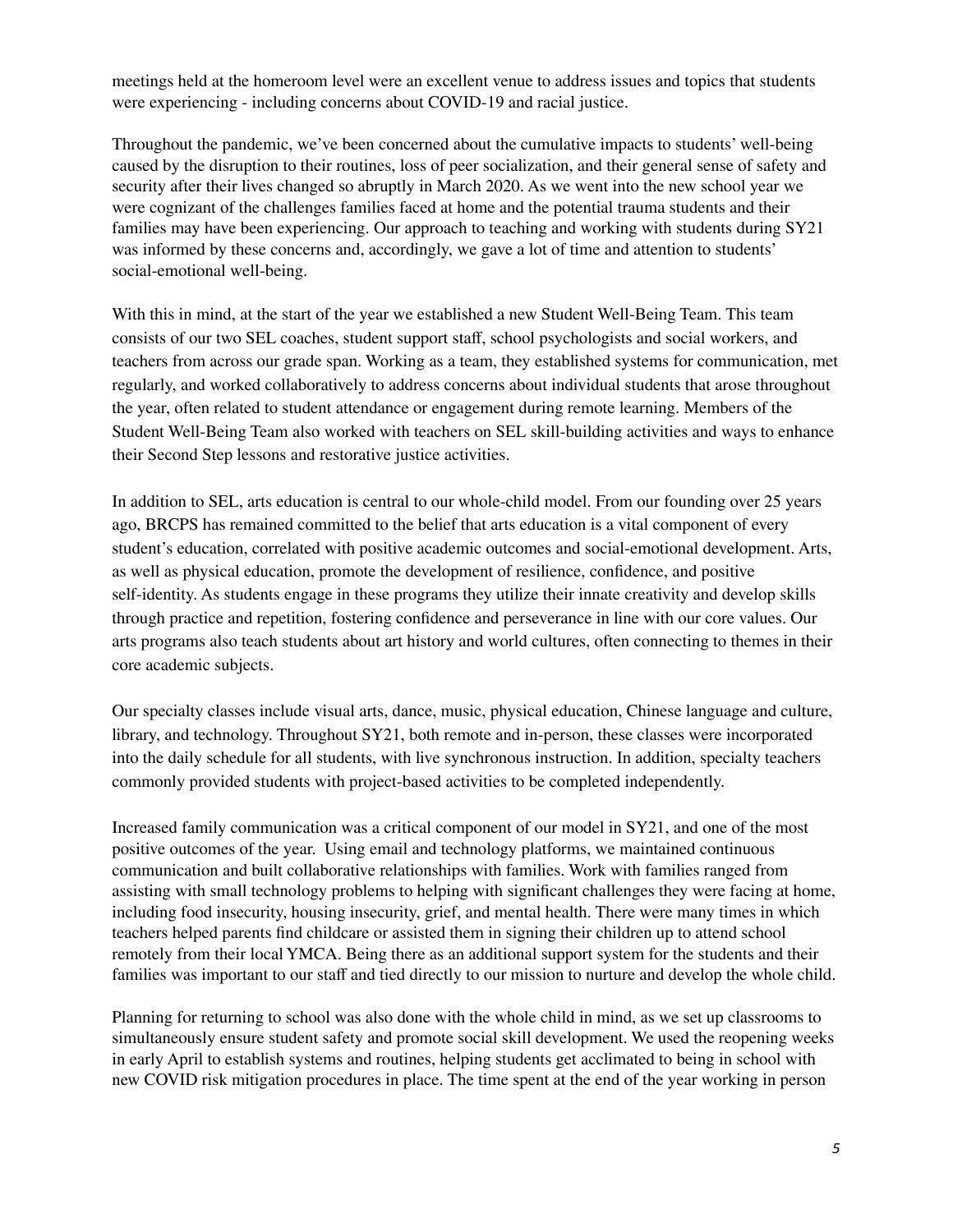with students was carried out safely and successfully, and having the majority of students and staff together for this period was gratifying and meaningful to our whole school community.

## *Key Design Element #2:*

## **Flexible learning environments that effectively serve diverse groups of learners and provide targeted intervention, support, and enrichment**

The delivery of equitable services to diverse groups of learners is among our highest priorities at BRCPS. Personalized, targeted interventions and supports are core to our standard in-person instructional model and we maintained these services in SY21, through a combination of remote learning practices and in-person schooling for our high needs students.

We had some key changes planned for the 2020-2021 school year - changes that were planned not in response to the pandemic, but rather proactively designed as new ways to further incorporate flexibility and student-centered learning into our school day. The most significant of these changes was the creation of new schedule blocks, named WIN (What I Need) blocks in Lower School and FLEX blocks in Upper School, both of which were designed to provide students with targeted interventions, support, and enrichment. These blocks were originally planned to take place only on Wednesdays, but over the course of the school year the WIN/FLEX schedules were modified and expanded in order to adjust to the myriad needs of families trying to navigate the challenges of the pandemic.

During WIN and FLEX blocks, small learning groups of 4-6 students were created based on assessment data, taken every six weeks. Using virtual breakout rooms, students met with reading specialists and math specialists, special education teachers, and core classroom teachers to focus on gaps in learning identified in the assessment data. This targeted, small-group instruction time benefits all students, while especially supporting students with disabilities (SWD) and English learners (ELs), as well as providing advanced learning opportunities for students who are achieving above grade level. These schedule blocks also lead to more effective data collection and, ultimately, allow us to more equitably serve students.

This Key Design Element was also implemented through our expansive special education program, conducted both remotely and in-person for students with special needs, described in detail in Section II. Academic Program, Supports for All Learners.

## *Key Design Element #3:*

## **A teacher development model that builds each teacher's capacity to effectively serve all students**

Professional development (PD) for BRCPS teachers takes many forms, including regular, ongoing observation and feedback; weekly and bi-weekly team meetings, with collaborative planning across instructional positions; planned PD sessions led by our coaches, facilitators, and administrators, often held on student half-days; and planned sessions with external trainers from partner organizations. All of these professional learning activities and supports were maintained during SY21, generally in remote format using the Zoom platform. After adjusting to this new means of communication and learning how to use the various tools available on the platform, we were able to successfully hold meetings and PD sessions of all sizes.

Learning walks, where teachers visit other teachers' classrooms to observe and learn from their peers, have also been an important part of our teacher development model in recent years. These opportunities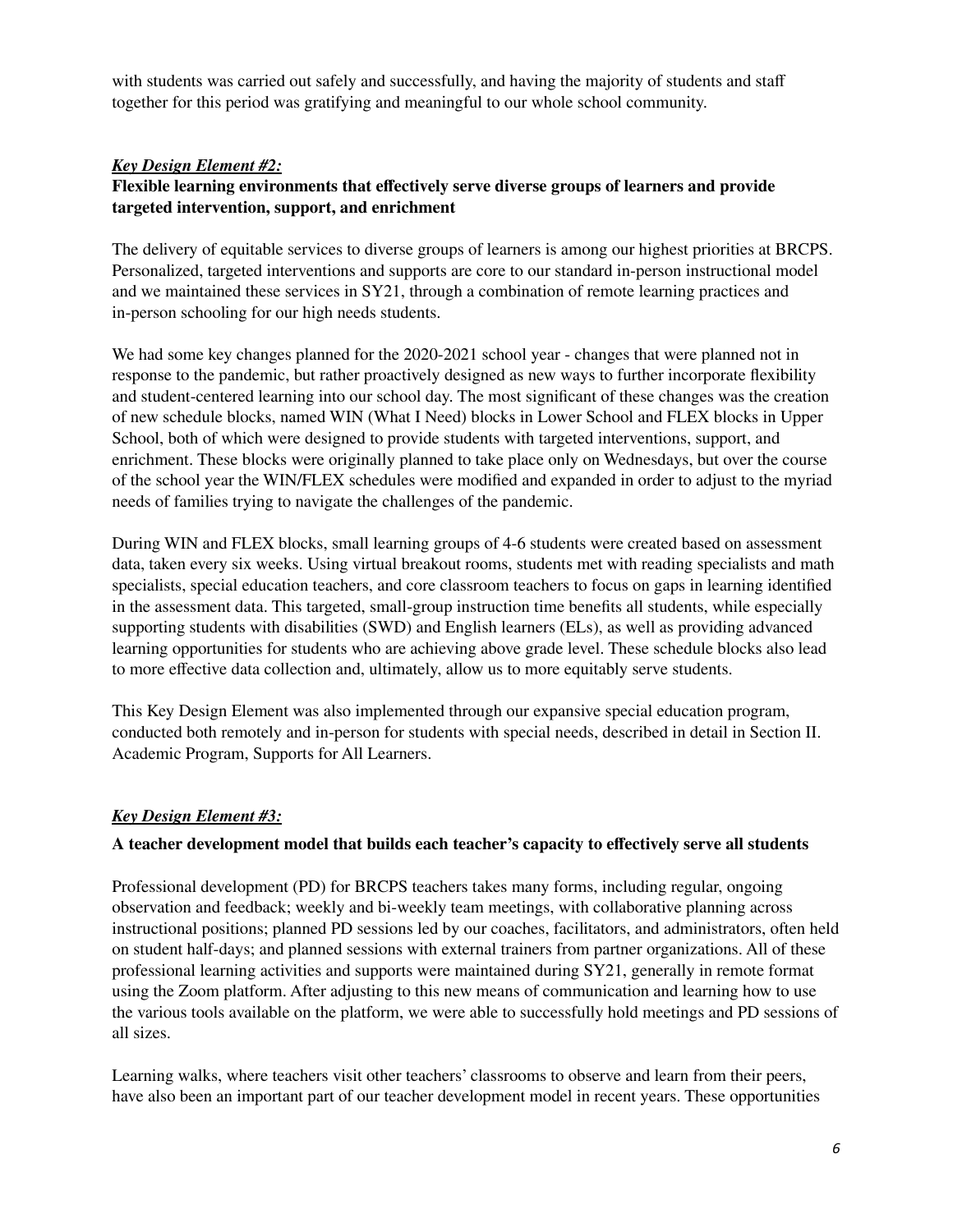for peer observation generate the sharing of best-practices and help to cultivate a culture of collaboration among teachers. These opportunities were continued this year, with teachers visiting each others' virtual classrooms, with an emphasis on methods to effectively serve all students in the remote learning context.

We also continued to hold grade-level team meetings, generally once per week. These meetings, which are coordinated by Lead Teachers and attended by a mix of instructional staff and leadership, give BRCPS teachers opportunities for collaborative planning, review of data, assessing student work, and sharing instructional techniques in low-pressure, non-evaluative settings. One change in SY21, however, was in our Upper School (grades 3-6), where these meetings were broken out by content areas, with Math and Science teachers meeting together as a group, and ELA and Social Studies/Humanities teachers meeting together as a group.

This school year we also took advantage of the many professional development opportunities provided by external education organizations, including those offered by the MA Dept. of Elementary and Secondary Education (DESE). Local and national organizations offered a wide range of online PD sessions, touching on nearly every educational topic and educator skill set. To organize these opportunities and make them easily accessible to staff, we created a Boston Renaissance PD "padlet" - an online tool with links to a wide menu of PD options, the majority of which focused on serving diverse learners.

## **B. Amendments to the Charter**

Not applicable; no charter amendments were requested in SY21.

#### **C. Access and Equity: Discipline Data**

- A. Please use this link to the MA Department of Elementary and Secondary Education website to find the most recent publicly available student discipline data for BRCPS: <https://profiles.doe.mass.edu/ssdr/default.aspx?orgcode=04810000&orgtypecode=5&=04810000&>
- B. The table below displays the in- and out-of-school suspension rates for BRCPS, as published on the Department's website (for the aggregate and for subgroups).

| <b>BRCPS 2019-2020 Student Discipline Data</b> |                                              |                                       |                                                         |                                                             |                                        |
|------------------------------------------------|----------------------------------------------|---------------------------------------|---------------------------------------------------------|-------------------------------------------------------------|----------------------------------------|
| <b>Student Group</b>                           | <b>Total</b><br>Number of<br><b>Students</b> | <b>Students</b><br><b>Disciplined</b> | <b>Percent</b><br><b>In-School</b><br><b>Suspension</b> | <b>Percent</b><br><b>Out-of-School</b><br><b>Suspension</b> | Percent<br><b>Emergency</b><br>Removal |
| <b>All Students</b>                            | 974                                          | 17                                    | 1.0                                                     | 0.9                                                         | $\theta$                               |
| <b>English Learner</b>                         | 141                                          | $\theta$                              |                                                         |                                                             |                                        |
| Economically<br><b>Disadvantaged</b>           | 608                                          | 12                                    | 1.2                                                     | 1.0                                                         | $\theta$                               |
| <b>Students with Disabilities</b>              | 125                                          | 4                                     |                                                         |                                                             |                                        |
| <b>High Needs</b>                              | 706                                          | 13                                    | 1.1                                                     | 0.8                                                         | $\mathbf{0}$                           |
| Female                                         | 515                                          | 3                                     |                                                         |                                                             |                                        |
| Male                                           | 459                                          | 14                                    | 1.5                                                     | 2.0                                                         | $\theta$                               |
| American Indian or<br><b>Alaska Native</b>     |                                              |                                       |                                                         |                                                             |                                        |
| <b>Asian</b>                                   | $\overline{2}$                               |                                       |                                                         |                                                             |                                        |
| <b>African American/Black</b>                  | 614                                          | 15                                    | 1.5                                                     | 1.1                                                         | $\theta$                               |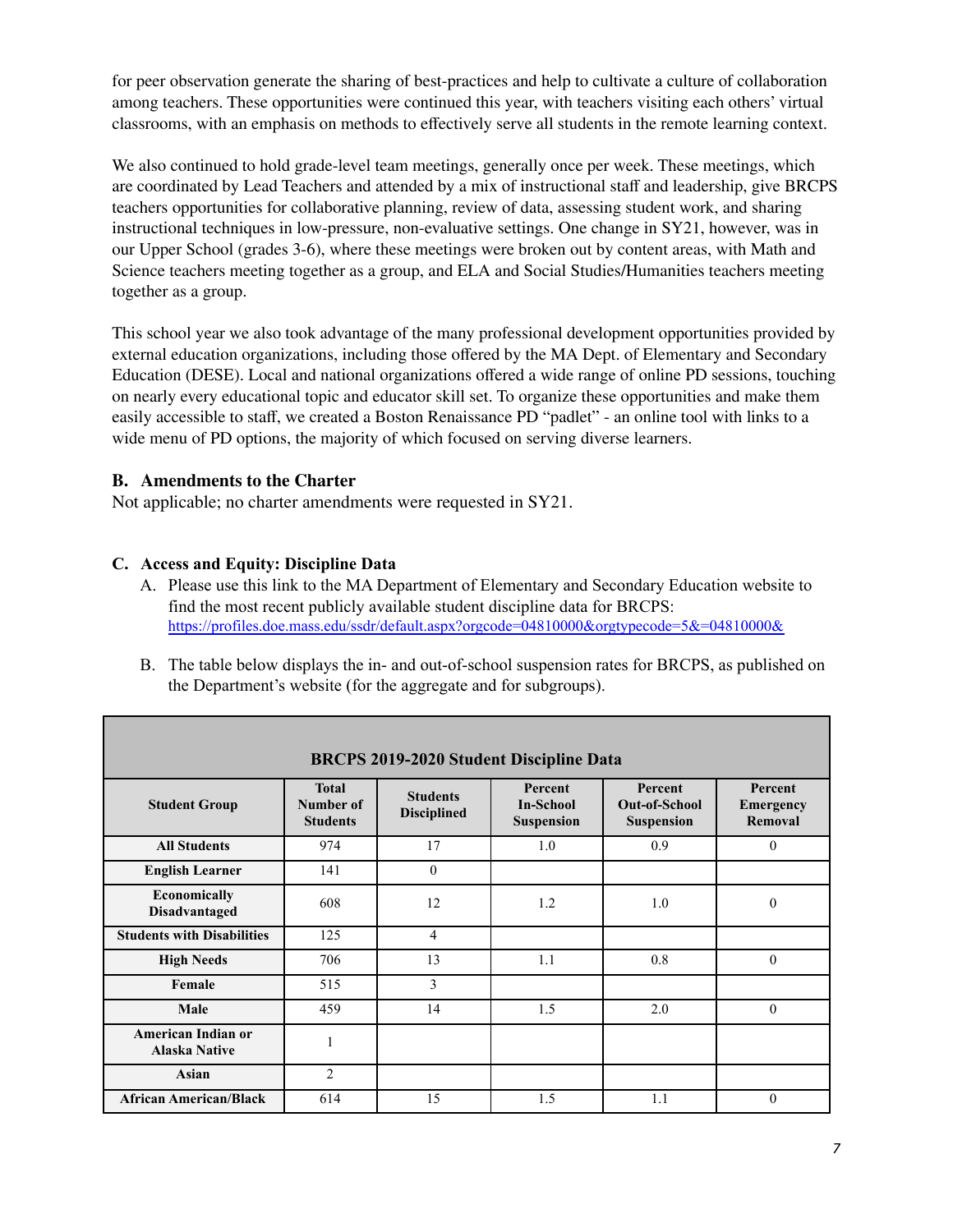| Hispanic/Latino                                      | 309 |  |  |
|------------------------------------------------------|-----|--|--|
| Multi-race,<br>Non-Hispanic/Latino                   | 34  |  |  |
| <b>Native Hawaiian or Pacific</b><br><b>Islander</b> |     |  |  |
| White                                                |     |  |  |

C. Student discipline systems and processes to reduce the use of in- and out-of-school suspensions rates and address disparities of rates among subgroups:

BRCPS maintains low rates of in-school and out-of-school suspension, for all students and across all subgroups. Nonetheless, we continuously seek to decrease the use of suspension in our student discipline system, and work to eliminate disparities between subgroups. We monitor the implementation of student discipline through the regular review of data and incident reports, in small teams working at specific grade levels and in larger schoolwide teams with lead teachers, administrators, and key staff from our Unified Student Services department.

This school year we were vigilant in monitoring student behaviors, with the awareness that students may present symptoms of anxiety or other mental health challenges in myriad ways. We took new measures to support families, including more (virtual) family meetings than are conducted in a typical year, and a smaller number of home visits.

Through the vehicle of the Student Well-Being Team, led by our SEL coaches, we held regular meetings to review discipline data and the circumstances surrounding any new incidents, and collaboratively develop strategies to support individual students. We also created a Student Well-Being form, which gave our SEL Coaches an additional tool to track students' well-being on a number of indicators, including attendance, participation, and engagement.

To support students this year and into the future, we reorganized our staff model, with the Student Support Team moved to the Unified Student Services department. This change is described in detail below in Section III. Organizational Viability, Organizational Structure of the School.

| <b>Best Practice</b><br><b>Shared</b>                     | <b>Vehicle for</b><br><b>Dissemination</b>                                                                               | Who at the<br>school was<br>involved with<br>the<br>dissemination<br>efforts? | With whom did<br>the school<br>disseminate its<br>best practices?      | <b>Result of</b><br>dissemination                                          |
|-----------------------------------------------------------|--------------------------------------------------------------------------------------------------------------------------|-------------------------------------------------------------------------------|------------------------------------------------------------------------|----------------------------------------------------------------------------|
| School<br>counseling<br>and mental<br>health<br>services: | Practices were shared via<br>presentations and open<br>discussion format, during<br>monthly (virtual)<br>meetings of the | <b>BRCPS</b><br>Director of<br>Unified<br><b>Student</b><br>Services;         | Participants in the<br>CoIIN network,<br>including:<br>Randolph Public | Participants in<br>the CoIIN<br>network<br>received copies<br>of the BRCPS |

## **D. Dissemination**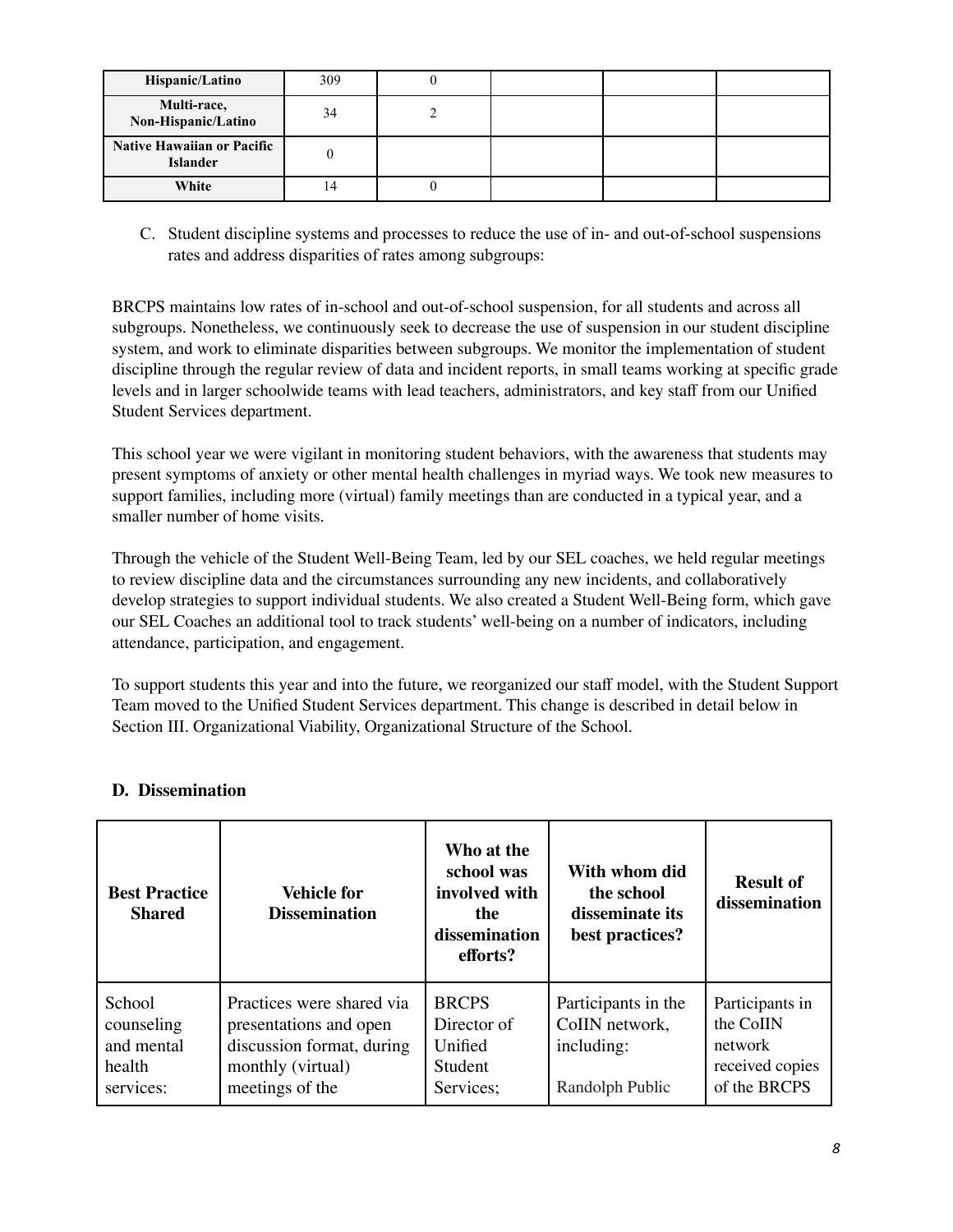| Decision<br>making in<br>student<br>referrals,<br>differentiating<br>disciplinary<br>issues and<br>mental health<br>concerns                                                                               | Massachusetts<br>Comprehensive School<br>Mental Health Systems:<br>Collaborative<br>Improvement $&$<br><b>Innovation Network</b><br>(CoIIN)                                                                                                                           | <b>BRCPS</b> Upper<br>School and<br>Lower School<br><b>SEL Coaches:</b><br><b>BRCPS</b><br><b>School Social</b><br>Workers                                                                   | Schools<br>New Bedford Public<br>Schools<br><b>Burlington Public</b><br>Schools<br>Berkshire Hills Reg.<br><b>School District</b><br><b>Belchertown Public</b><br>Schools<br>(Plus 25 districts)<br>from 6 other states<br>across the country)                                                                                             | Decision Tree<br>template and<br>presentation<br>materials                                                                                                                                                                          |
|------------------------------------------------------------------------------------------------------------------------------------------------------------------------------------------------------------|-----------------------------------------------------------------------------------------------------------------------------------------------------------------------------------------------------------------------------------------------------------------------|----------------------------------------------------------------------------------------------------------------------------------------------------------------------------------------------|--------------------------------------------------------------------------------------------------------------------------------------------------------------------------------------------------------------------------------------------------------------------------------------------------------------------------------------------|-------------------------------------------------------------------------------------------------------------------------------------------------------------------------------------------------------------------------------------|
| Plan, Do,<br>Study, Act<br>framework for<br>assessing<br>effectiveness<br>and intended<br>impact of<br>tools and<br>services,<br>through<br>phases of<br>design,<br>testing,<br>evaluation and<br>adoption | Practices were shared via<br>presentations and open<br>discussion format, during<br>monthly (virtual)<br>meetings of the<br>Massachusetts<br>Comprehensive School<br>Mental Health Systems:<br>Collaborative<br>Improvement &<br><b>Innovation Network</b><br>(CoIIN) | <b>BRCPS</b><br>Director of<br>Unified<br>Student<br>Services;<br><b>BRCPS</b> Upper<br>School and<br>Lower School<br><b>SEL Coaches;</b><br><b>BRCPS</b><br><b>School Social</b><br>Workers | Participants in the<br>CoIIN network,<br>including:<br>Randolph Public<br>Schools<br>New Bedford Public<br>Schools<br><b>Burlington Public</b><br>Schools<br>Berkshire Hills Reg.<br><b>School District</b><br><b>Belchertown Public</b><br>Schools<br>(Plus 25 districts<br>from 6 other states<br>across the country)                    | Participants in<br>the CoIIN<br>network<br>received copies<br>of the BRCPS<br>Plan, Do,<br>Study, Act<br>framework with<br>real examples<br>of BRCPS<br>initiatives and<br>the processes<br>our staff<br>followed to<br>assess them |
| Refining or<br>Designing the<br>Right<br>Performance<br>Appraisal<br>Process                                                                                                                               | Panel discussion,<br>convened by the MA<br><b>Charter Public School</b><br>Association, New Charter<br><b>Leaders Program</b>                                                                                                                                         | <b>BRCPS</b> Head<br>of School                                                                                                                                                               | Leaders from the<br>following MA<br>charter schools:<br>Christa McAuliffe<br><b>Regional Public</b><br>Charter School;<br>Paulo Freire Social<br><b>Justice Charter</b><br>School; Abby<br>Kelley Foster<br><b>Charter Public</b><br>School; Hilltown<br>Cooperative Charter<br>Public School;<br>Martin Luther King<br>Jr. Charter School | Participants<br>received<br>templates and<br>descriptions of<br>staff<br>performance<br>appraisal<br>processes (from<br><b>BRCPS</b> and<br>two other<br>presenting<br>schools)                                                     |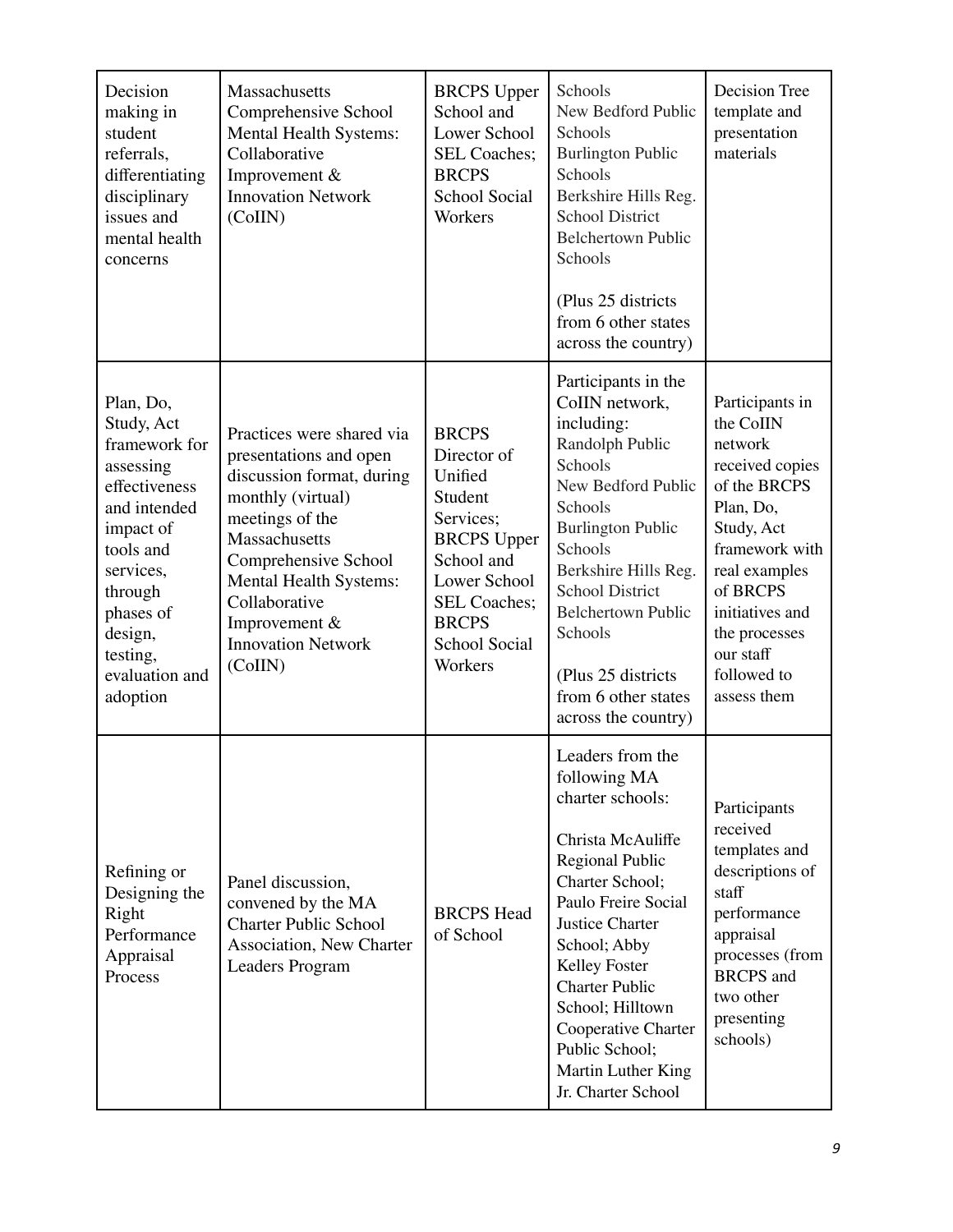|                                                       |                                                                                         |                                | of Excellence; Sizer<br>School; KIPP<br>Massachusetts;<br>Salem Academy<br><b>Charter School</b> |  |
|-------------------------------------------------------|-----------------------------------------------------------------------------------------|--------------------------------|--------------------------------------------------------------------------------------------------|--|
| Effective<br>practices in<br>whole-child<br>education | Opinion-editorial article<br>outlining a number of<br>BRCPS principles and<br>practices | <b>BRCPS</b> Head<br>of School | Article was<br>published by<br>Education Post, on<br>educationpost.org                           |  |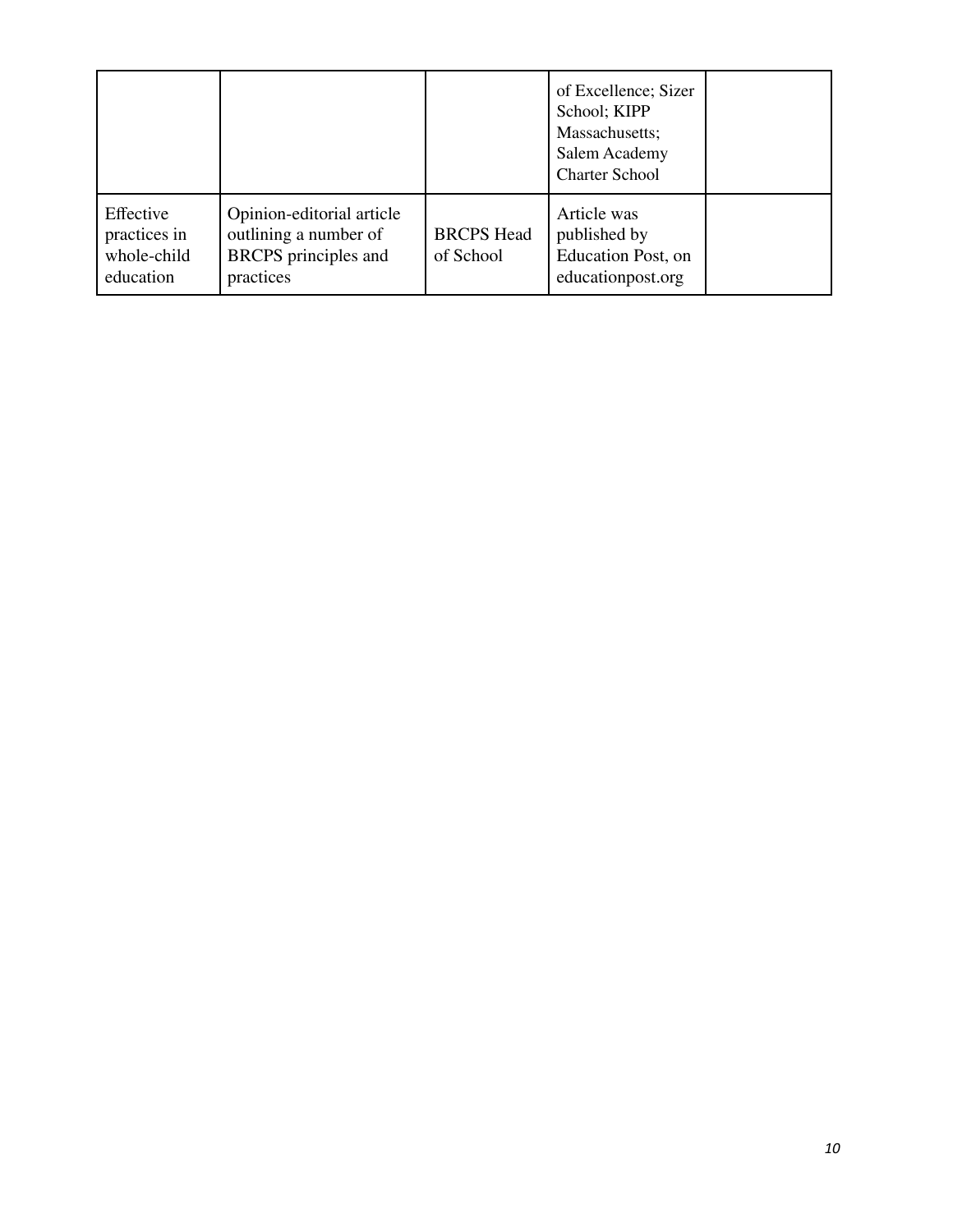## **II. ACADEMIC PROGRAM SUCCESS**

## **A. Student Performance:**

**School Report Card:** The most recent (2020), publicly available student performance data, can be found on the BRCPS Report Card page on the DESE website:

<https://reportcards.doe.mass.edu/2020/DistrictReportcard/04810000>

## **B. Academic Program:**

The BRCPS Remote Learning Plan was submitted to DESE in August 2020. The school opened the year in a remote learning format, with continuous monitoring of COVID-19 data and guidance from public health agencies to determine when to resume in-person services at the school. Following this guidance, we operated in remote learning for 7 of the 10 months of the school year, September through March. During this time, BRCPS implemented expectations for virtual instruction that included the following:

- A regular and consistent schedule of classes, interventions, services, and therapies as required, conducted remotely through the Zoom and Google platforms for all students, with the exception of 23 students designated as high needs, who received in-person instruction beginning in November;
- Procedures for all students to participate in remote learning, including a system for tracking attendance and participation;
- Remote academic work aligned to state standards, including time for synchronous and asynchronous learning;
- A policy for issuing grades for students' remote academic work; and
- Communication with students and their parents/guardians, including providing interpretation and translation services to families whose English proficiency is limited.

## **Curriculum**

All BRCPS curricula are aligned with the MA Curriculum Frameworks and provide rigor and scaffolding to support all students. Our core curricula for grades K-6 are Eureka Math/EngageNY, Wonders ELA, Mystery Science, and Social Studies Alive. Our Pre-K grade level uses a separate curriculum from the rest of the school, published by Success for All. No significant changes were made to our curriculum in SY21.

#### **Instructional Model**

BRCPS implements a highly collaborative instructional model, as general education teachers work closely with special education teachers, Reading Specialists, Math Specialists, Reading Support Teachers, and paraprofessionals to provide targeted instruction in full-classroom and small-group settings. All BRCPS teachers continuously review data independently and in grade-level teams, and use collaborative planning time to develop strategies and lesson plans with a consistent focus on providing scaffolded learning opportunities for all learners. With great professionalism and collegiality, BRCPS teachers proactively shared effective practices and lessons learned with their colleagues and teams.

In our Lower School (PreK-2), teachers' instructional practice was drastically altered by remote learning, but the instructional model for these grades was largely unchanged. Some teachers created classroom environments in their homes; when it was safe to do so, many came to the school building to teach remotely from their classrooms. Lower School teachers worked to keep instructional time engaging, with an emphasis on social-emotional wellness, incorporating fun and joy into their lessons. They dealt with interruptions due to students being at home with their siblings and family members, constraints on space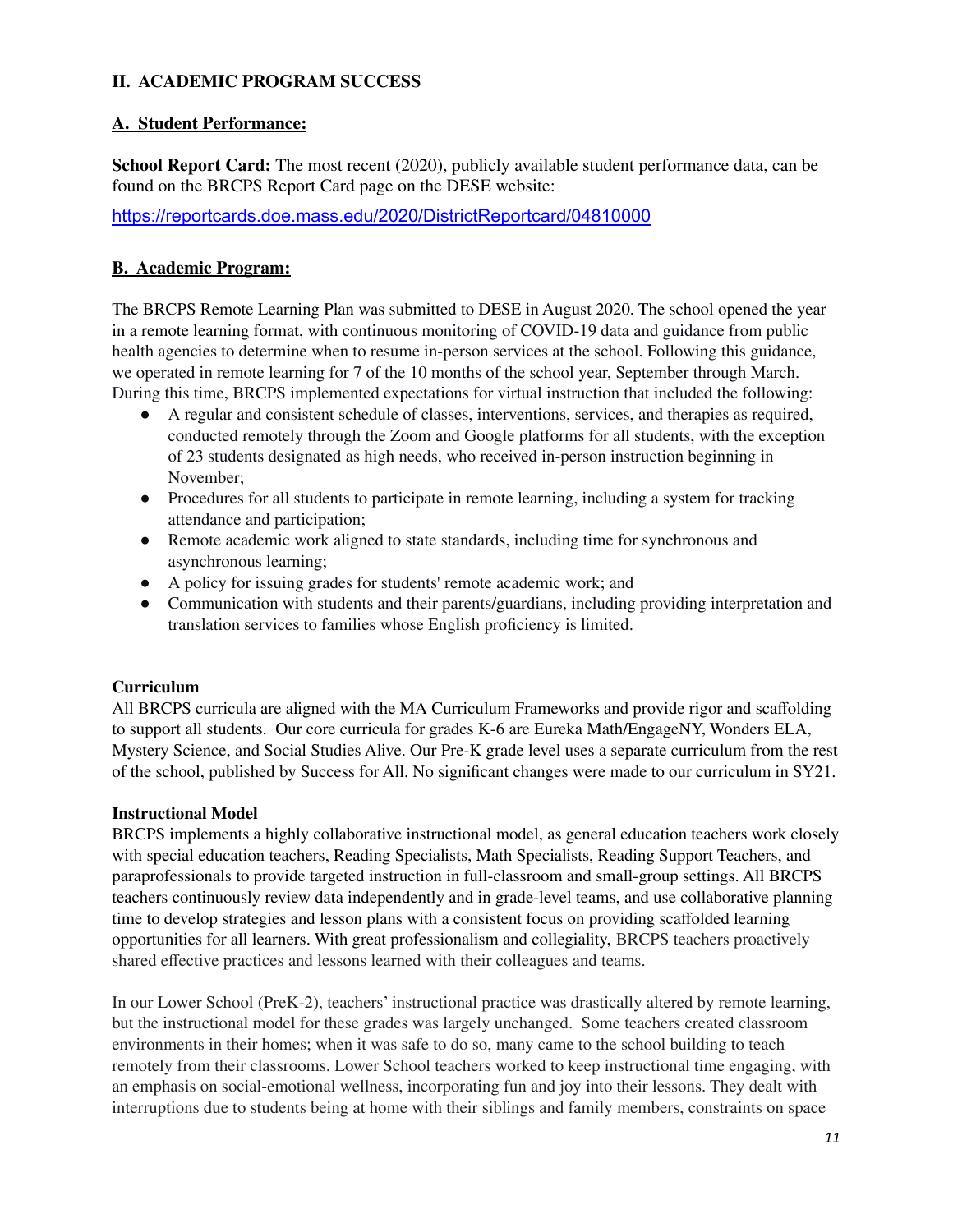and privacy, and technology problems. Adapting to these challenges and learning as the year progressed, teachers tested and iterated different methods to promote engagement and enhance learning, and gleaned effective practices from professional development workshops.

In Upper School, we incorporated new changes to our instructional model, creating additional homerooms for each grade level. In our 3rd and 4th grades we split students' instructional time between two teachers, rather than just one, with separate teachers covering ELA/humanities and math/science. This created 8 homerooms in both the 3rd and 4th grades, instead of having our typical six homerooms for 3rd grade and five for 4th grade. Similarly, we expanded to six homerooms for both 5th and 6th grade, whereas we would typically have four homerooms in 5th grade and three for 6th grade. As a result, we were able to place students across the Upper School into smaller groups, enhancing learning opportunities during the months spent in the remote learning format.

When students came back to school in person in April, about 60% of those in Upper School attended in person. At that point, homerooms were merged and shifted to create separate in-person homerooms and remote homerooms at each grade level. Teachers rotated their schedules to teach all students, both those who stayed remote and those who attended in-person, ensuring students were receiving equitable learning opportunities, whether they were at the school or at home.

#### **Assessment Methods**

BRCPS teachers administer a full battery of evidence-based assessments on regular cycles throughout the school year; assessment data is evaluated on an ongoing basis by teachers, specialists, facilitators, and administrators. Methods for assessment vary based on the platform and the skills being tested, but in a typical school year students take all assessments while in the school building with the supervision of school staff. Operating through remote learning, as we did throughout much of SY21, made the assessment of student learning more complicated and challenging: When taking assessments at home, students may have the opportunity to get information from the internet, or ask family members for help answering questions, thereby compromising the integrity of assessments and the validity of data.

To mitigate this challenge we communicated the importance of assessment to families, and used virtual breakout rooms for some individual student assessments. However, most assessments from SY21 were taken by students remotely, without any way of ensuring they worked on them independently. As a result, we have concerns about the validity of much of our SY21 assessment data, including data in i-Ready, our most widely used assessment.

Another important assessment tool at our disposal is our curriculum-based assessments. We maintained schedules for regular assessments in ELA and Math, conducted every 2 weeks, covering 2-week curriculum units. Data for these 2-week assessments was on Illuminate, allowing us to look at data by modules. In addition to traditional assessments, students in grades 3-6 were given the opportunity to demonstrate learning of standards at the end of trimesters through culminating tasks. Introduced in SY20 and more officially added in SY21 as a complement to our traditional assessments, culminating tasks provide opportunities for students to use creativity and critical thinking to demonstrate learning and content knowledge. Examples include slideshow presentations, self-narrated videos, poster boards, poems and other forms of creative writing.

#### **Supports for All Learners**

BRCPS is deeply committed to serving all learners. We take pride in providing quality programs and services to students with disabilities, those for whom English is a second language, our advanced learners, and students from all cultural and socioeconomic backgrounds. Our commitment to all students is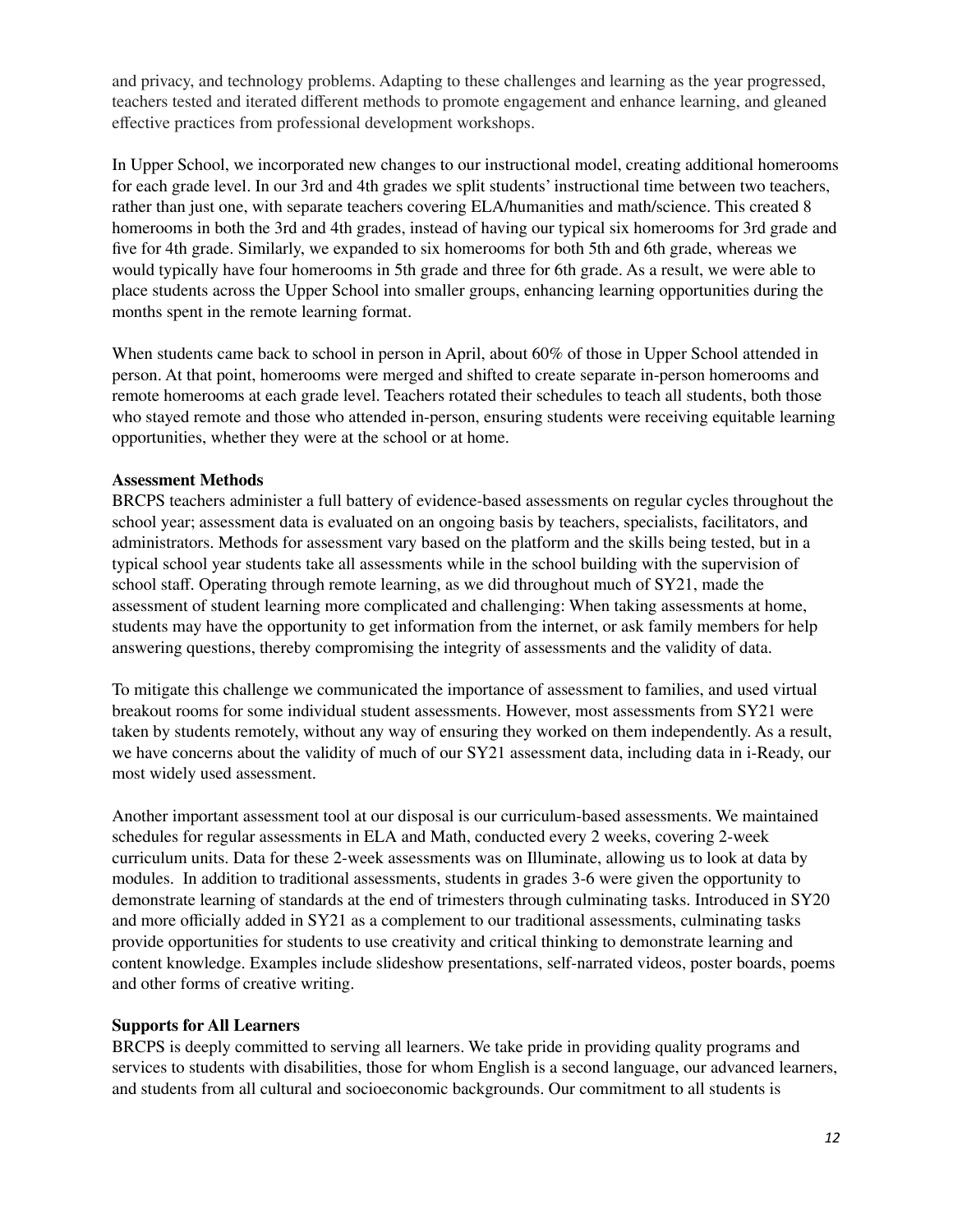evidenced by the breadth of our services and the deep investments we make each year in personnel and programming designed to reach these subgroups.

Special WIN/FLEX schedule blocks designed to support all learners are described above, under Key Design Element 2. In addition to this designated time in each student's schedule, we also provide supports for all learners during regular ELA, math, science and social studies blocks, utilizing our special education teachers, math specialists and reading specialists to work with students in small groups.

For students with disabilities, the BRCPS special education team and general education teachers worked collaboratively to prepare a COVID-19 Special Education Learning Plan for each student, documenting how and when services would be provided. This plan was sent to each family, along with a student schedule. Communication with parents or guardians whose home language was not English was provided via interpretation and translation in the parent's or guardian's home language.

Having provided a schedule of classes to each family along with their child's COVID-19 learning plan, BRCPS established a mechanism to monitor each student's attendance. Attendance was taken daily and monitored schoolwide by the Directors, Assistant Directors, and SEL Coaches to ensure students accessed their general education classes, interventions, and services regularly. For students who were absent frequently, a system was put in place to determine the reason for the student's absence in an effort to mitigate the issue and re-engage the student without delay. This included repeated, consistent outreach conducted in the family's home language, as needed.

In addition, for students with special needs, special education teachers, service providers, and administrators monitored online activity to ensure students were logging into service sessions and all classroom sessions. This monitoring gave each student's teachers and service providers the ability to assess time on learning, and allowed them to ascertain where students were struggling and needed additional instruction. Students were expected to submit assignments for review and grading via platforms such as Google Classroom and See Saw, which allowed teachers and providers another means of gauging student engagement and understanding.

Official IEP's for students within BRCPS were monitored for full implementation by the Director of Unified Student Services, as well as each student's special education teachers and service providers. Data was collected to monitor each student's progress toward their goals and reported to parents and guardians on the same schedule as that of our general education students. Progress reports were sent via email, or by mail if the family did not provide the school with an email address. Progress reports were provided to the parent or guardian in their home language.

Students with out-of-district placements were monitored for IEP implementation by the Director of USS, who attends meetings and maintains close communication with each program implementing each student's IEP. The Director of USS works to support the out-of- district program in engaging students in their learning, as needed, frequently communicating with parents and guardians about each student's progress. Data is collected by the out-of-district program to monitor each student's progress toward their goals and is reported to parents and guardians.

#### **Ensuring physical safety for all students during in-person learning**

BRCPS followed guidance issued by Massachusetts public health officials and the U.S. Center for Disease Control and Prevention (CDC) to ensure the safety of all students and staff participating in in-person learning. We took many COVID-19 safety mitigation measures, including: the replacement and upgrading of all HVAC air filters; open windows in every classroom; physical distancing of at least 3 feet at all times for students and staff; issuing of personal protective equipment, including surgical masks required for all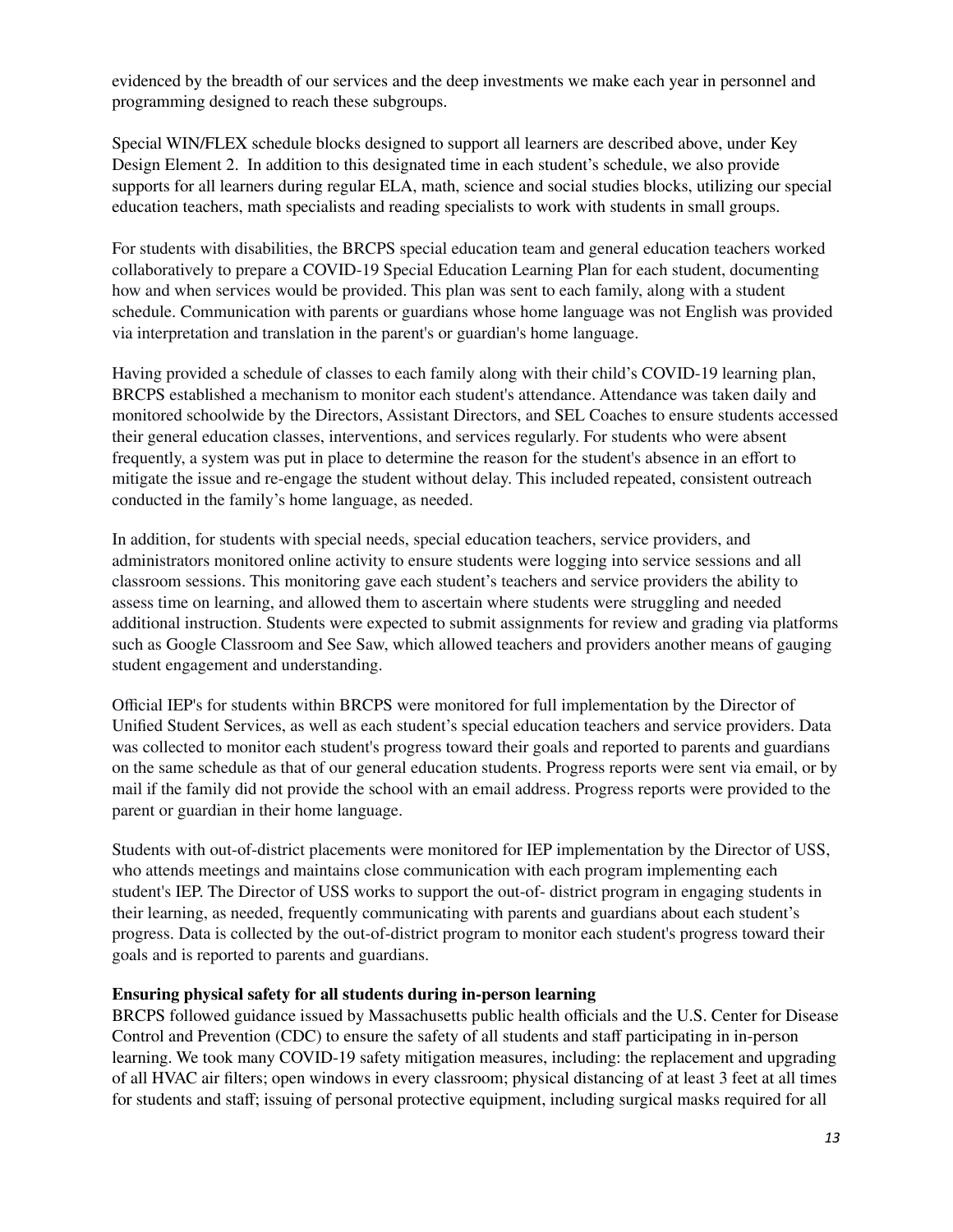staff and students, and gloves, cleaning wipes and hand sanitizer in every classroom; contact tracing sign-in sheets for every classroom; and voluntary pool testing.

#### **Plans to accelerate learning during the 2021-2022 school year:**

Throughout the 2021-2022 school year (SY22), BRCPS will implement a comprehensive plan to accelerate student learning. Our efforts will be informed by our experience providing data-driven, targeted instruction, and by the Acceleration Roadmap: Pathway to an Equitable Recovery documents released by DESE in May 2021. In keeping with our mission and core beliefs, our plan for acceleration will include strategies to develop the whole child, and will leverage our whole school community. Our teachers will continue to build strong relationships with families, partnering with them as we assess and monitor their children's academic progress.

#### Assessment & Instruction

The BRCPS instructional model is built around the use of flexible student groupings and the collaboration of instructional staff to provide differentiated, targeted instruction to students, and in SY22 we will look to fully leverage and maximize this model. Utilizing the Multi-Tiered System of Supports (MTSS) framework and expanding on the WIN/FLEX blocks instituted in SY21, we will work with students in whole-class, small group, and one-on-one instructional formats to meet their needs. We will utilize a range of student assessments and our integrated data platforms to analyze and monitor each student's progress. Acceleration programming will happen for students at all grade levels, with slight differences between our Lower School (grades PreK-2) and Upper School (grades 3-6).

Acceleration strategies in SY22 will include:

- BRCPS is moving towards our full implementation of the MTSS framework and worked diligently in SY21 to pre-plan and administer the MTSS self-assessment as a school. We applied for DESE's MTSS Academies and were selected for the Universal Design for Learning (UDL) Academy, and are very excited to implement it across the school. While the UDL model is for all learners, it will be of great support to our special education and English learner students to accelerate their progress and learning.
- We have contracted the EduClimber data system, which aligns with our Illuminate DnA student data platform. EduClimber is an MTSS data system that houses and reports on all student performance indicators including behavior, discipline, attendance, and interventions, in addition to the interim and two-week cycle assessments in core academic content areas. This system will provide us with a holistic approach to data analysis, measurement, and progress monitoring.
- Students in the Upper School will be continuously assessed every two weeks with MCAS-like items/questions related to their core content learning. The routine assessments will provide clear indicators of students' growth and needs, and inform planning for the reteaching of specific standards/skills, as needed, for demonstrating mastery of content and meeting and/or exceeding expectations on MCAS assessments.
- In Lower School, math and literacy assessments will inform WIN groupings for 6-8 week instruction cycles. Students will receive targeted instruction during WIN blocks five days per week, for one hour each day (in addition to the core content instruction and small group support occurring during core content blocks). Teachers and Reading/Math specialists will monitor student progress every two weeks using Aimsweb Plus assessments to gather data, which will inform instruction and then be used at the end of the WIN cycle to adjust the groups.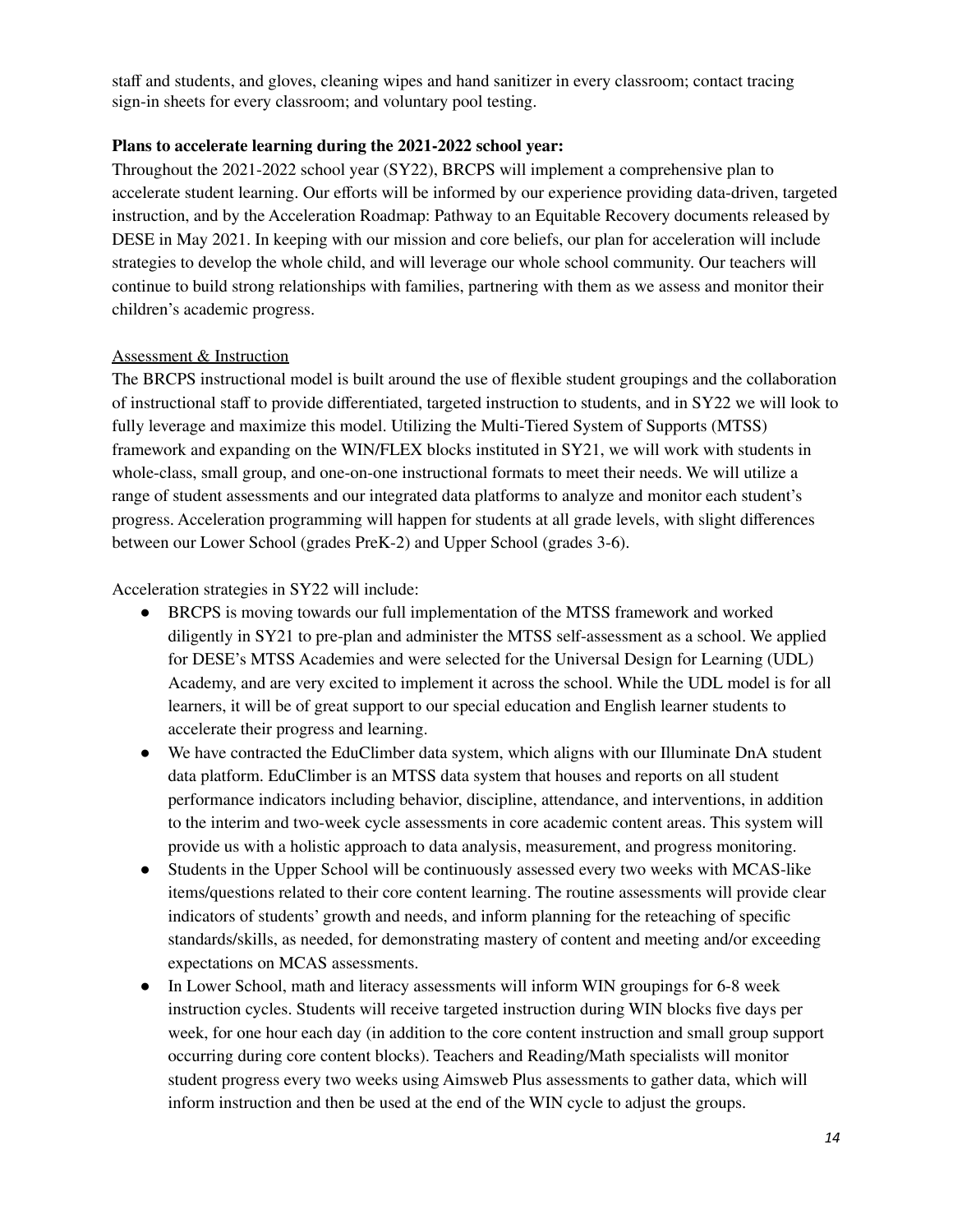- We will be working with Keys to Literacy to develop a multi-year literacy plan to strengthen this area of instruction across the school, with a particular focus on Lower School. As we work to ensure students receive solid instruction in foundational reading skills, all teachers in grades PreK-3 will be taking the Keys to Beginning Reading training to hone their skills with a focus on the science of reading.
- We will be semi-departmentalizing in 2nd grade to allow for deeper instruction and planning, allowing those teachers to focus on ELA or math within teams of two.

## Whole-Child Programming

BRCPS will continue to place an emphasis on students'social-emotional development and mental health, especially in SY22, as many students may have missed important social development milestones with a year or more of limited social interaction due to the pandemic. One core strategy will be the continuation of the Student Well-Being Team model established in SY21. This model will allow our administrators, SEL coaches, mental health staff, student support staff, and teachers to come together to implement policies and enact changes that support the whole child, inclusive of families and communities.

The Student Well-Being Team has been tremendous in identifying students of high concern and triangulating supports at school and at home. In SY21, this included actions such as home visits, setting up family counseling, and delivering food to families. In SY22, this team will continue to look at these and other areas affecting families, and will identify resources to support families while we support students with in-house school resources so they can focus on learning and making academic growth.

We will also continue to hold other regularly scheduled staff meetings to review and discuss student progress and areas of concern, including detailed action steps for students who are struggling socially, emotionally, or academically to receive the support they need with clear metrics for progress.

## After School Acceleration Programming

Finally, in SY21-22 we will conduct our after school academic acceleration program, which will provide academic support to students in grades 3-6, focusing on those scoring in the lowest 25% on the 2021 MCAS. Students will meet 3 days/week from 3:45-5:15, running from fall to spring. Program coordinators and teachers will use BRCPS curriculum resources to develop the after school program curriculum and create lesson plans that are specifically tailored for the needs of students in the cohorts. Students will be placed in small groups of 6-8 students, with each group paired with a single teacher for both math and ELA instruction.

## **III. ORGANIZATIONAL VIABILITY**

#### **A. Organizational Structure of the School**

Boston Renaissance is governed by the Board of Trustees and operates under the leadership of the Head of School, who serves as the academic leader and chief executive. The school is structured to serve students in four departments - Lower School (grades PK-2), Upper School (grades 3-6), Unified Student Services (special education, English learner education, student support, mental health, nurses office), and Specialty (visual and performing arts, physical education, technology, library, and Chinese language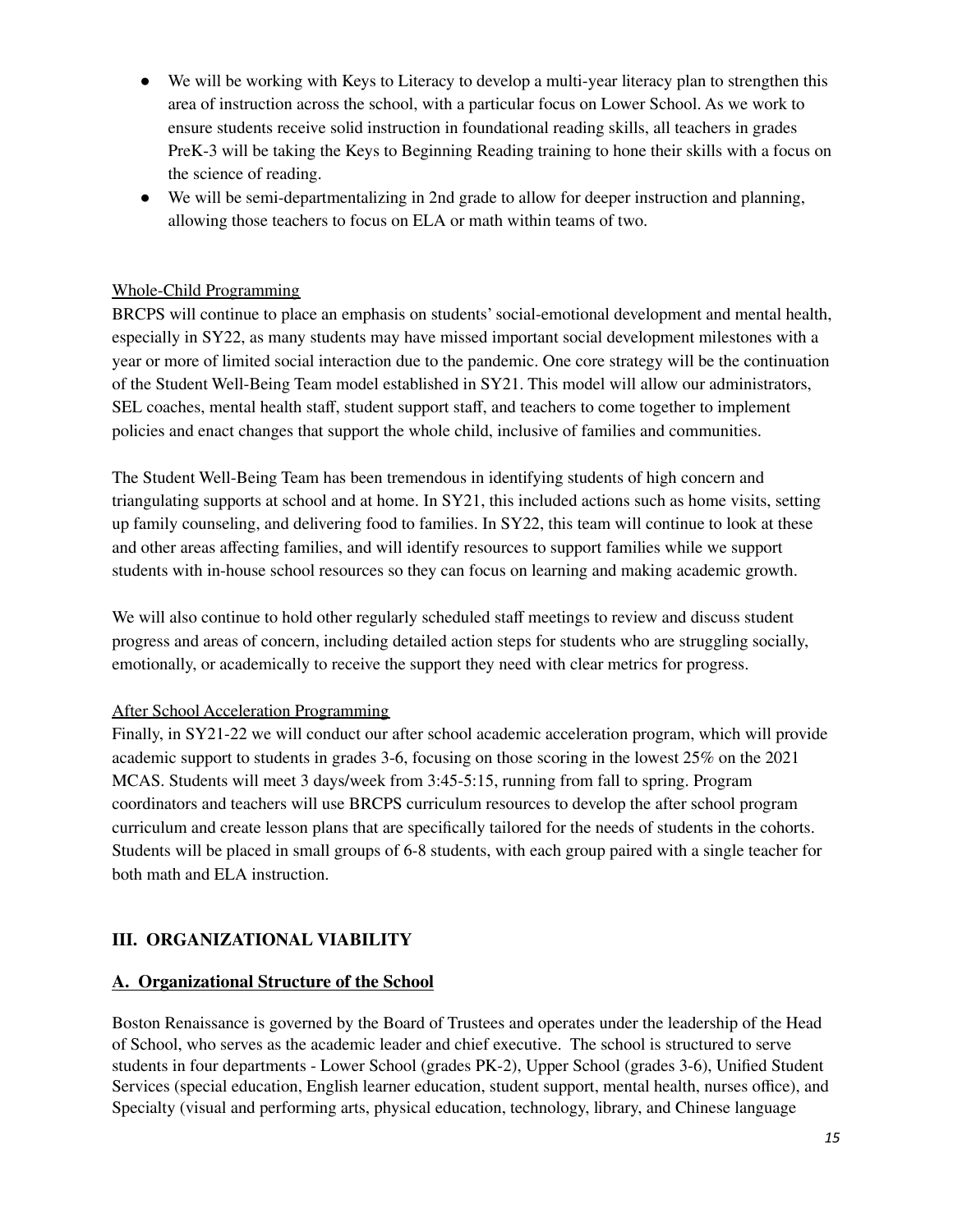instruction). Students are served across these four departments, each of which is led by a Director and Assistant Director (with the exception of the Specialty department, which has a Director but no Assistant Director). Administrative staff roles include human resources, finance, development and communications, facilities and operations, registration and enrollment, family engagement, and front desk reception.

Changes to the organizational structure made in SY21 include: The reporting structure changed for the Student Support team. Previously, this group reported to the Director of School Safety and Security; during SY21, the change was made to put the whole Student Support team under the Unified Student Services department. This change allows for greater cohesion and more fluid collaboration between Student Support and the school's Mental Health/Counseling team. In addition, we created a new Dean of Students position. The Dean of Students manages much of the internal safety and logistical factors impacting students, including transportation, congregate settings (lunch/recess), and student discipline. No significant changes to the organizational structure are planned for SY21-22.

#### **The BRCPS organizational chart for school year 2021-2022 is attached to this report, Appendix A**

#### **B. Budget and Finance**

- **●** Unaudited FY21 statement of revenues, expenses, and changes in net assets (income statement) is attached to this report, Appendix B.
- **●** Unaudited FY21 statement of net assets (balance sheet) is attached to this report, Appendix C.
- The BRCPS school budget for FY22, approved by vote of the Board of Trustees on May 19, 2021, is attached to this report, Appendix D.
- The BRCPS capital plan for FY22 is attached to this report, Appendix E.

| <b>FY22 Enrollment Table</b>                                    | <b>Enter Number Below</b> |
|-----------------------------------------------------------------|---------------------------|
| Number of students pre-enrolled via March 15, 2021 submission   | 944                       |
| Number of students upon which FY22 budget tuition line is based | 944                       |
| Number of expected students for FY22 first day of school        | 944                       |
| Please explain any variances: N/A                               |                           |

## **IV. ADDITIONAL REQUIRED INFORMATION**

## **A. ACCOUNTABILITY PLAN - SCHOOL YEAR 2020-2021**

#### **Faithfulness to Charter**

|                                                                                                                                                                | 2020-2021          | Evidence (include detailed                                |  |
|----------------------------------------------------------------------------------------------------------------------------------------------------------------|--------------------|-----------------------------------------------------------|--|
|                                                                                                                                                                | <b>Performance</b> | evidence with supporting data or                          |  |
|                                                                                                                                                                | (Met/Not Met)      | examples)                                                 |  |
| <b>Objective:</b> BRCPS will implement an effective whole-child model that ensures students' academic                                                          |                    |                                                           |  |
| growth and their social and emotional development                                                                                                              |                    |                                                           |  |
| <b>Measure:</b><br>At least 50% of BRCPS students will meet or<br>exceed their annual growth targets on iReady<br>assessments in ELA and Mathematics each year | Not Met            | 48% of students met their annual<br>growth targets in ELA |  |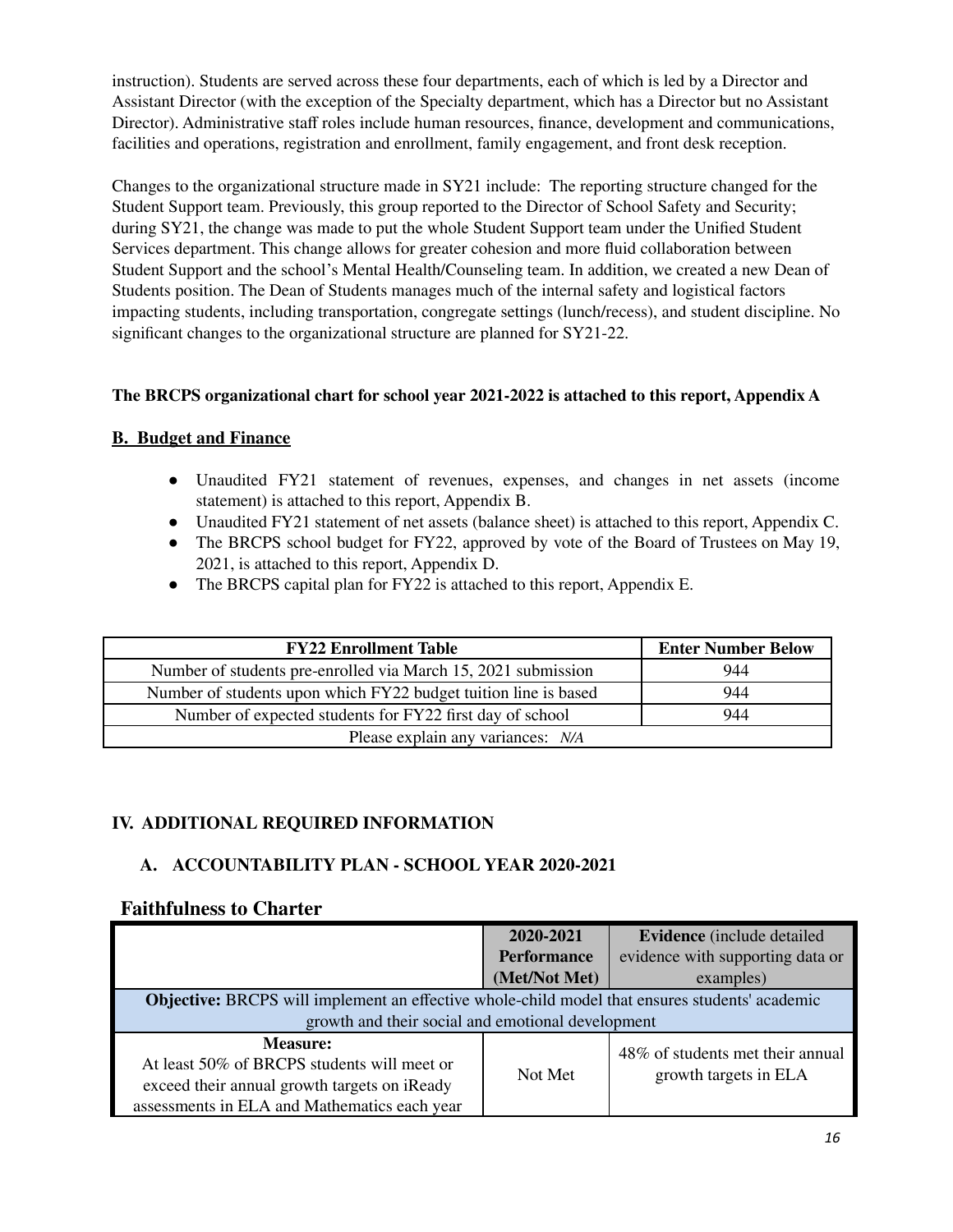|                                                                                                                                                                                                                                                                                                                 |         | 31% of students met their annual                                                                                                                                                                                                                                                                                                                                                                                                                                                                                                                                                                                                                                                                                                                                                                                                                                                                                                                                                |  |
|-----------------------------------------------------------------------------------------------------------------------------------------------------------------------------------------------------------------------------------------------------------------------------------------------------------------|---------|---------------------------------------------------------------------------------------------------------------------------------------------------------------------------------------------------------------------------------------------------------------------------------------------------------------------------------------------------------------------------------------------------------------------------------------------------------------------------------------------------------------------------------------------------------------------------------------------------------------------------------------------------------------------------------------------------------------------------------------------------------------------------------------------------------------------------------------------------------------------------------------------------------------------------------------------------------------------------------|--|
|                                                                                                                                                                                                                                                                                                                 |         | growth targets in Math                                                                                                                                                                                                                                                                                                                                                                                                                                                                                                                                                                                                                                                                                                                                                                                                                                                                                                                                                          |  |
| <b>Measure:</b><br>Each year, at least 75% of teachers receiving<br>targeted coaching and professional development<br>for social-emotional learning will increase at least<br>30% between the pre and post assessments of<br>implementing Second Step SEL standards and<br><b>Restorative Justice practices</b> | Not Met | With BRCPS in remote learning<br>most of SY21, our more targeted<br>SEL coaching program was<br>limited to just a handful of staff<br>due to COVID-19 pandemic;<br>however, all teachers received<br>SEL-focused PD built around<br>Second Step, Restorative Justice,<br>and CASEL standards. BRCPS<br>SEL Coaches developed a<br>self-assessment administered to<br>all teachers, in November (pre-)<br>and again in May (post-)<br>measuring their confidence in<br>their ability to support students'<br>growth across the 5 CASEL SEL<br>core competencies:<br>self-awareness,<br>self-management, social<br>awareness, relationship skills,<br>and responsible<br>decision-making.<br>A total of 70 teachers completed<br>the pre- and post-coaching<br>surveys; the average score for<br>teachers' confidence across all<br>five core competencies increased<br>34% from November to May,<br>with the average score on a scale<br>from $1-5$ moving from $2.9$ to<br>3.9. |  |
| Objective: All BRCPS students will receive interventions, supports, and enrichment in classroom<br>environments that meet their individual learning needs                                                                                                                                                       |         |                                                                                                                                                                                                                                                                                                                                                                                                                                                                                                                                                                                                                                                                                                                                                                                                                                                                                                                                                                                 |  |
| Schedule blocks for targeted                                                                                                                                                                                                                                                                                    |         |                                                                                                                                                                                                                                                                                                                                                                                                                                                                                                                                                                                                                                                                                                                                                                                                                                                                                                                                                                                 |  |

| <b>Measure:</b><br>Each year, all BRCPS students, grades K-6, will<br>have designated time each day in their schedules<br>during which they receive targeted interventions,<br>academic enrichment, and advanced learning<br>opportunities; this targeted instruction will be<br>determined by assessment data (ELA and Math)<br>gathered and analyzed in regularly occurring<br>assessment cycles taking place at least every 3-6<br>weeks | Met | Schedule blocks for targeted,<br>small-group instruction were<br>included in each student's<br>schedule, grades K-6. These<br>blocks mainly took place on<br>Wednesdays but were also<br>scheduled at different times/days<br>for different students in order to<br>accommodate students' and<br>families' needs during the period<br>of remote learning. Data was |
|---------------------------------------------------------------------------------------------------------------------------------------------------------------------------------------------------------------------------------------------------------------------------------------------------------------------------------------------------------------------------------------------------------------------------------------------|-----|--------------------------------------------------------------------------------------------------------------------------------------------------------------------------------------------------------------------------------------------------------------------------------------------------------------------------------------------------------------------|
|---------------------------------------------------------------------------------------------------------------------------------------------------------------------------------------------------------------------------------------------------------------------------------------------------------------------------------------------------------------------------------------------------------------------------------------------|-----|--------------------------------------------------------------------------------------------------------------------------------------------------------------------------------------------------------------------------------------------------------------------------------------------------------------------------------------------------------------------|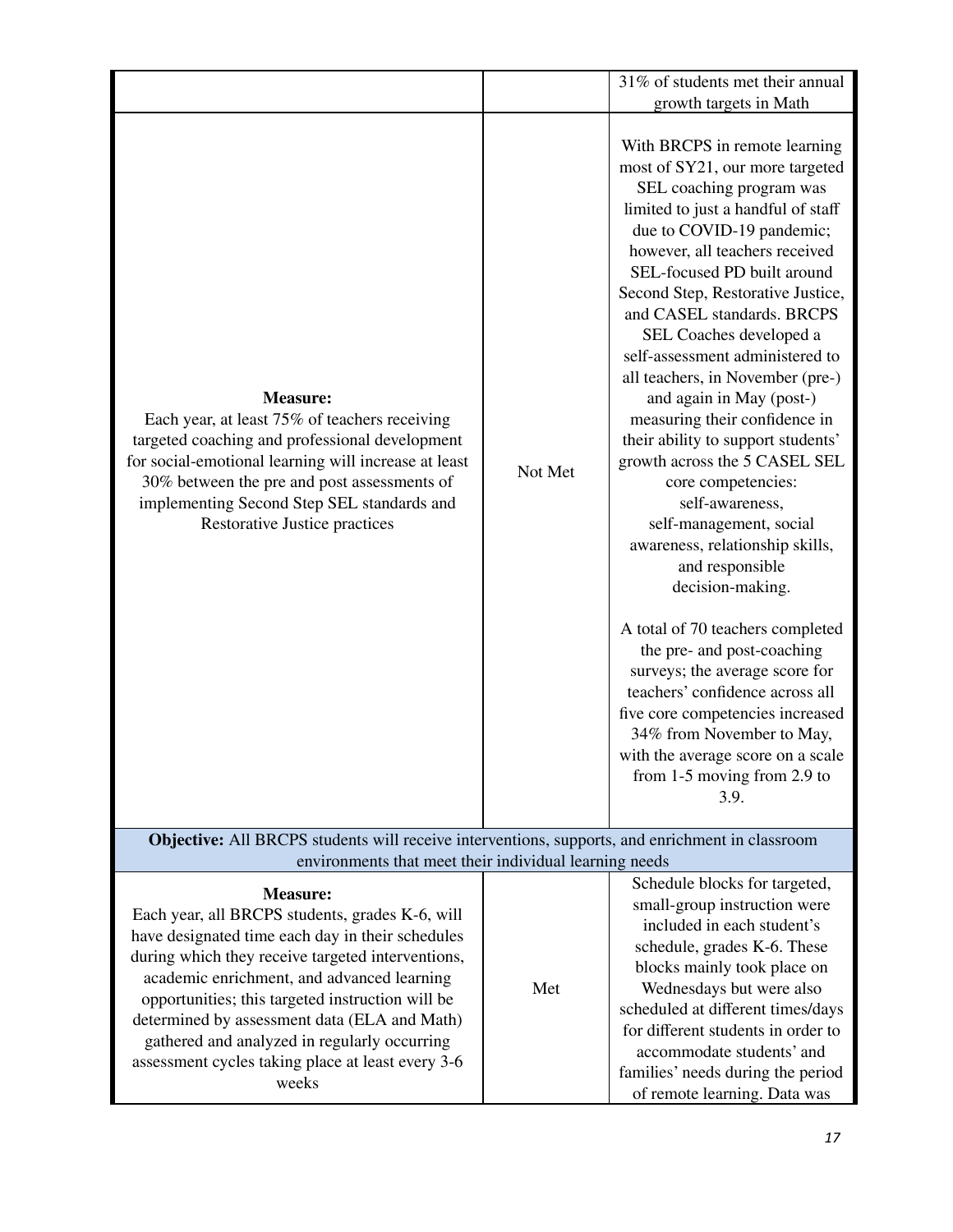|                                                                                                                                                                                                                                                                                            |         | collected every 6 weeks using<br>i-Ready assessments and<br>students were regrouped as<br>needed, based on specific<br>strengths and gaps related to<br>specific academic learning<br>standards. Groups of 4-6<br>students received targeted<br>instruction for 2.5-3 hours per<br>week throughout the year<br>(beginning in October, through<br>the end of May). |
|--------------------------------------------------------------------------------------------------------------------------------------------------------------------------------------------------------------------------------------------------------------------------------------------|---------|-------------------------------------------------------------------------------------------------------------------------------------------------------------------------------------------------------------------------------------------------------------------------------------------------------------------------------------------------------------------|
| <b>Measure:</b><br>Each year, the number of students with disabilities<br>(SWD) who meet or exceed their typical annual<br>growth targets on iReady ELA assessments will<br>increase by at least 5% over the prior year, grades<br>1-6. (SY19 serves as Year 1 baseline, $45\%$ )          | Not Met | 34% of students with disabilities<br>met their typical annual growth<br>targets on i-Ready Reading/ELA<br>assessments                                                                                                                                                                                                                                             |
| <b>Measure:</b><br>Each year, the number of English learners (ELs)<br>who meet or exceed their typical annual growth<br>targets on iReady ELA assessments will increase<br>by at least 5% over the prior year, grades 1-6.<br>(SY19 serves as Year 1 baseline, 61%)                        | Not Met | 27% of English learners met<br>their typical annual growth<br>targets on i-Ready Reading/ELA<br>assessments                                                                                                                                                                                                                                                       |
| Objective: BRCPS will support teachers in developing the capacity to deliver and assess the impact of<br>high-quality, targeted instruction for diverse learners                                                                                                                           |         |                                                                                                                                                                                                                                                                                                                                                                   |
| <b>Measure:</b><br>Each year, at least 80% of teachers participating in<br>professional development focused on instructional<br>practice will find that the training they received<br>positively impacted their capacity to provide<br>targeted instruction for diverse learners. Feedback | Met     | <b>Keys To Literacy PD for Upper</b><br>School: Building Academic<br>Vocabulary/Sentences with a<br>Formative Assessment Check,<br>Part 1 held on 9/4/20, 1:00-3:30;<br>Part 2 held on 10/7/20,<br>8:30-11:30.                                                                                                                                                    |

on professional development will be gathered through post-session evaluations, completed at a minimum 90% response rate

Reflection/evaluation sent out October 22 to participating staff (30 teachers), with a 100% response rate from participants: 100% of teachers indicated the training they received positively impacted their capacity to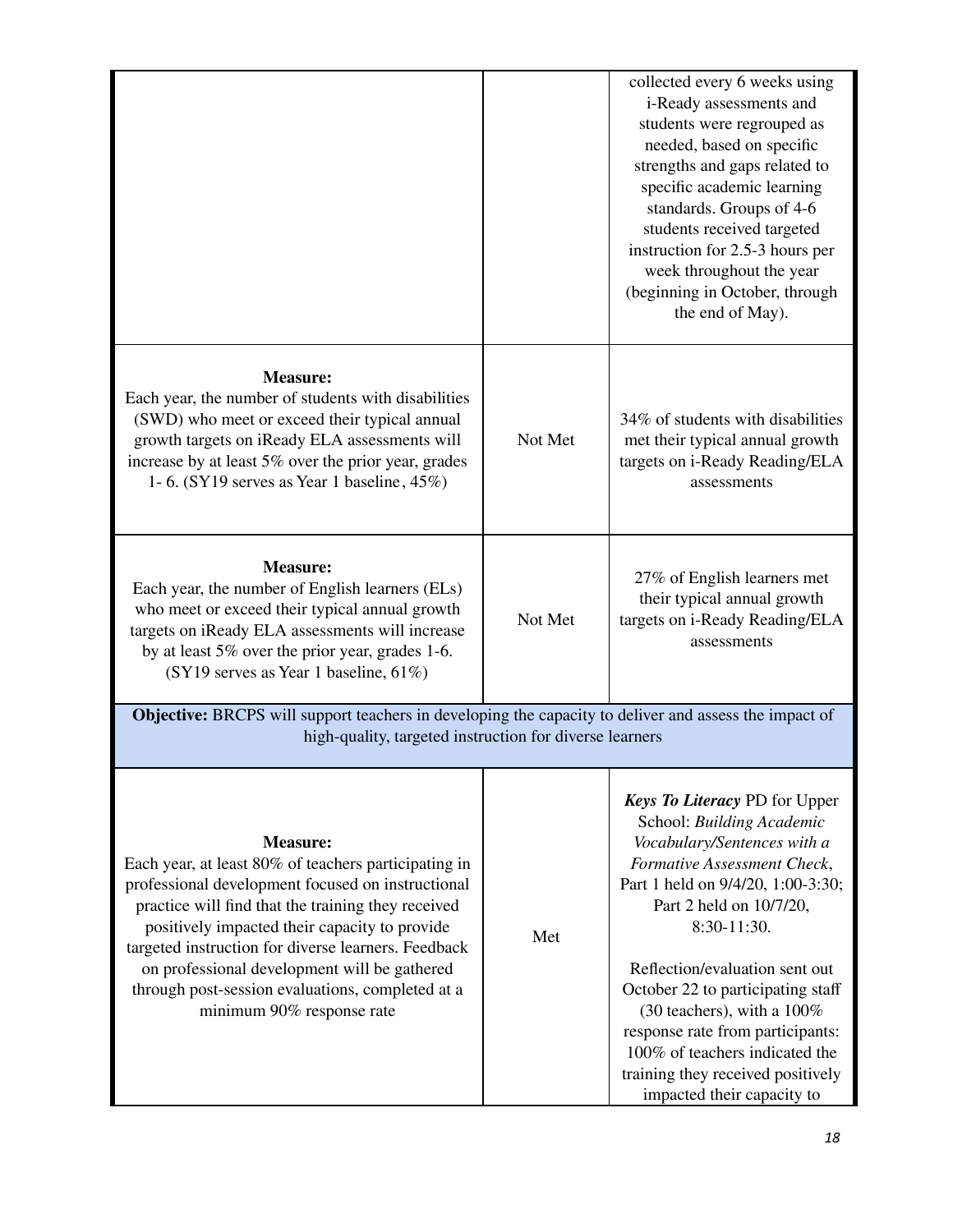|                                                                                                                                                                                                                                                                                                                                                      |     | provide targeted instruction for<br>diverse learners.                                                                                                                                                                                                                                                                                                                                                                                                                                                                                                                                                                                                                                                                                                                                                                  |
|------------------------------------------------------------------------------------------------------------------------------------------------------------------------------------------------------------------------------------------------------------------------------------------------------------------------------------------------------|-----|------------------------------------------------------------------------------------------------------------------------------------------------------------------------------------------------------------------------------------------------------------------------------------------------------------------------------------------------------------------------------------------------------------------------------------------------------------------------------------------------------------------------------------------------------------------------------------------------------------------------------------------------------------------------------------------------------------------------------------------------------------------------------------------------------------------------|
|                                                                                                                                                                                                                                                                                                                                                      |     | <b>Keys To Literacy PD for Lower</b><br>School: Keys to Beginning<br>Reading Part 1, Module 1<br>Beginning reading and Module 3<br>Phonological Awareness held on<br>3/31/21, 10:30-3:30; Part 2,<br>Module 4 Phonics, held on<br>4/7/21, 10:30-3:30.                                                                                                                                                                                                                                                                                                                                                                                                                                                                                                                                                                  |
|                                                                                                                                                                                                                                                                                                                                                      |     | Reflection/evaluation sent out<br>April 8 to participating staff (11<br>teachers), with a 100% response<br>rate from participants: 100% of<br>teachers indicated the training<br>they received positively<br>impacted their capacity to<br>provide targeted instruction for<br>diverse learners.                                                                                                                                                                                                                                                                                                                                                                                                                                                                                                                       |
| <b>Measure:</b><br>Each year, in addition to 40 hours of collaborative<br>planning time, 100% of BRCPS general education<br>and special education teachers will participate in<br>bi-weekly meetings focused on the use of<br>data-driven, differentiated instruction for all<br>learners, including SWD, English learners, and<br>advanced learners | Met | BRCPS collaborative planning,<br>instructional coaching, and data<br>review meetings are led by our<br>Literacy Facilitator, Math<br>Facilitator, and Science<br>Facilitator. In SY21,<br>collaborative planning time took<br>place as follows:<br><b>ELA:</b> 1hr weekly for grades 3<br>and 4; 1 hr biweekly for grades<br>5 and 6; Math: 1hr weekly for<br>grades 3 and 4; 1 hr biweekly<br>for grades K1, K2, $1, 2, 5$ and 6;<br>Science: 1hr ever third week for<br>grades 3 and 4; 1hr weekly for<br>grade 5 and 6; 1 hr biweekly for<br>K1, K2, 1, and 2;<br>On a bi-weekly basis, at<br>minimum, these meetings were<br>focused on developing teachers'<br>capacity to plan and deliver<br>data-driven, differentiated<br>instruction for all learners, as<br>documented by meeting agendas<br>and materials. |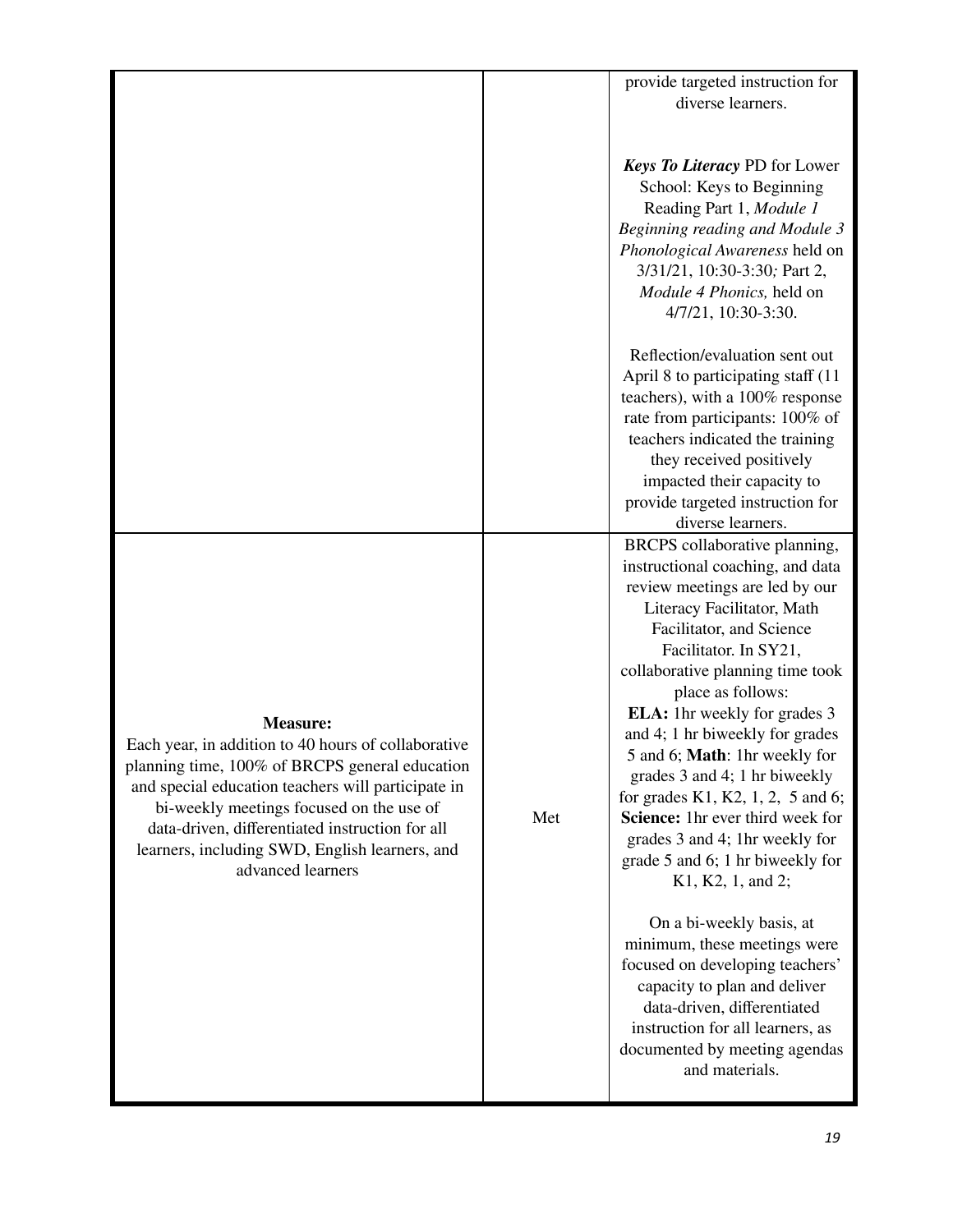|                                                                                                                                                                                                                                                           | 2020-2021          | Evidence (include detailed                                                                                                                                                                                                                                                                                                                              |  |
|-----------------------------------------------------------------------------------------------------------------------------------------------------------------------------------------------------------------------------------------------------------|--------------------|---------------------------------------------------------------------------------------------------------------------------------------------------------------------------------------------------------------------------------------------------------------------------------------------------------------------------------------------------------|--|
|                                                                                                                                                                                                                                                           | <b>Performance</b> | evidence with supporting data or                                                                                                                                                                                                                                                                                                                        |  |
|                                                                                                                                                                                                                                                           | (Met/Not Met)      | examples)                                                                                                                                                                                                                                                                                                                                               |  |
| Objective: BRCPS will share its model for social-emotional development with other schools in                                                                                                                                                              |                    |                                                                                                                                                                                                                                                                                                                                                         |  |
| Massachusetts over the course of the charter term                                                                                                                                                                                                         |                    |                                                                                                                                                                                                                                                                                                                                                         |  |
| <b>Measure:</b><br>Each year, BRCPS will share elements of its<br>school counseling and social-emotional learning<br>model with at least one Massachusetts public<br>school/district by hosting school representatives at<br><b>BRCPS</b>                 | Not Met            | All opportunities for direct<br>school-to-school dissemination<br>we attempted this year fell<br>through. We set up a few<br>appointments to host another<br>charter school in the area, for<br>observing and sharing best<br>practices in substantially<br>separate classrooms, but<br>scheduling availability was not<br>compatible for both schools. |  |
| <b>Measure:</b><br>Each year, BRCPS will share elements of its<br>school counseling and social-emotional learning<br>model in a collaborative professional setting such<br>as a conference, communities of practice, or<br>similar convening of educators | Met                | <b>BRCPS</b> Director of Unified<br>Student Services, SEL Coaches,<br>School Social Workers, and<br>teachers shared practices and<br>elements of our model in<br>monthly meetings of the<br><b>Comprehensive School Mental</b><br>Health System Collaborative<br>Improvement and Innovation<br>Network (CoINN)                                          |  |

# **Dissemination**

# **Reach Objectives and Measures**

|                                                                                                                                                                                                             | 2020-2021          | <b>Evidence</b> (include detailed)                                                                                                                                                                                                                                       |
|-------------------------------------------------------------------------------------------------------------------------------------------------------------------------------------------------------------|--------------------|--------------------------------------------------------------------------------------------------------------------------------------------------------------------------------------------------------------------------------------------------------------------------|
|                                                                                                                                                                                                             | <b>Performance</b> | evidence with supporting data or                                                                                                                                                                                                                                         |
|                                                                                                                                                                                                             | (Met/Not Met)      | examples)                                                                                                                                                                                                                                                                |
| <b>Objective:</b> The Board of Trustees will provide active oversight of the school and its academic program                                                                                                |                    |                                                                                                                                                                                                                                                                          |
| to ensure that BRCPS is an academic success                                                                                                                                                                 |                    |                                                                                                                                                                                                                                                                          |
| Measure:<br>The BRCPS Board of Trustees' Academic<br>Achievement Committee will meet to review<br>academic data and discuss academic program<br>delivery 5 times per year, each year of the charter<br>term | Met                | The BRCPS Board of Trustees'<br>Academic Achievement<br>Committee met to review<br>academic data and discuss the<br>school's academic program 5<br>times between 7/1/20 and<br>$6/30/21$ , as evidenced by<br>committee meeting minutes,<br>posted on the BRCPS website. |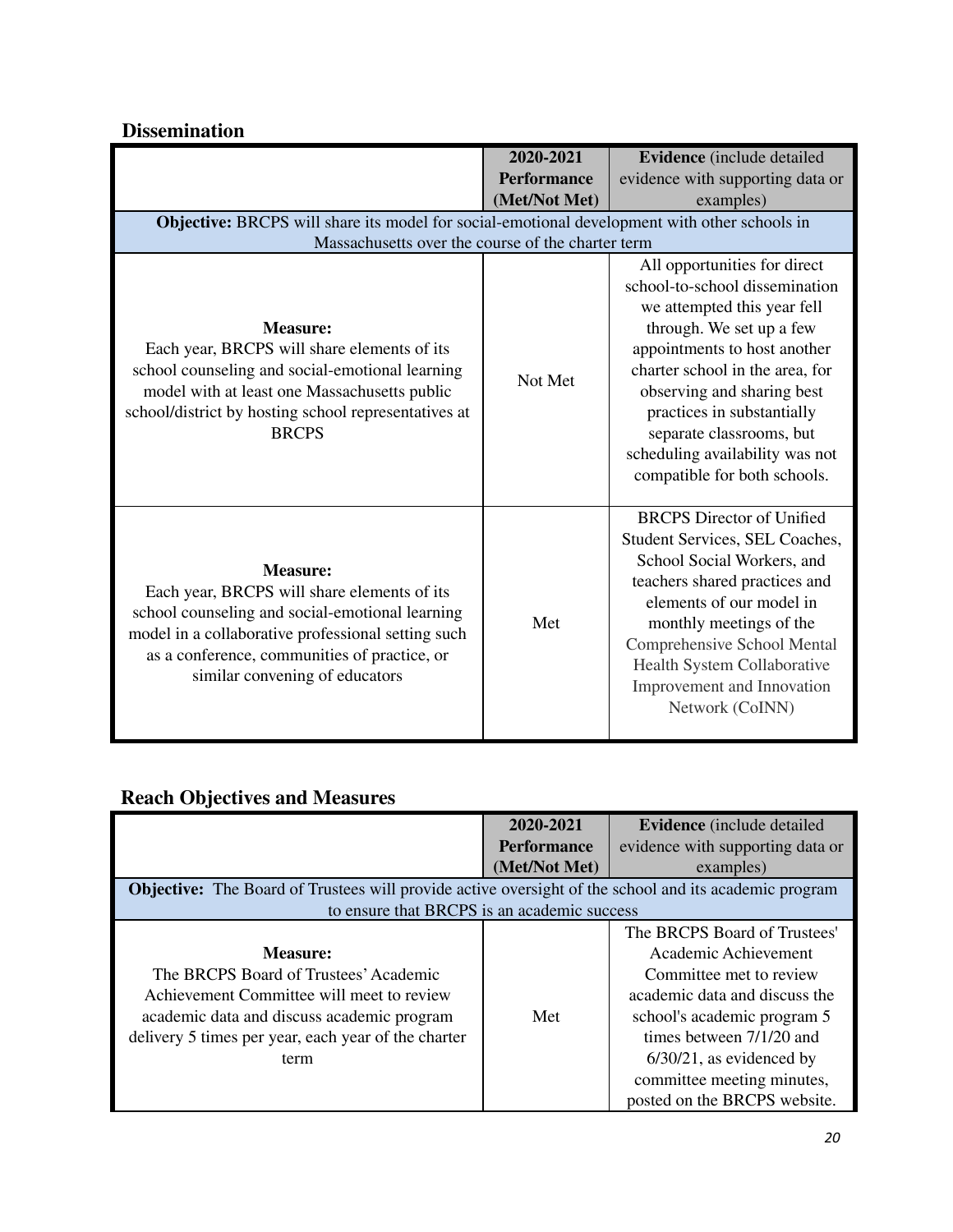| Measure:<br>The BRCPS Board of Trustees' Academic<br>Achievement Committee will provide updates on<br>academic initiatives and progress to the full Board<br>of Trustees at each regularly scheduled Board of<br>Trustees meeting, to be reported annually each<br>year of the charter term | Met | The BRCPS Board of Trustees'<br>Academic Achievement<br>Committee provided updates on<br>academic initiatives and<br>progress to the full Board of<br>Trustees at each regularly<br>scheduled Board of Trustees<br>meeting, as evidenced by Board<br>meeting minutes, posted on the<br><b>BRCPS</b> website. |
|---------------------------------------------------------------------------------------------------------------------------------------------------------------------------------------------------------------------------------------------------------------------------------------------|-----|--------------------------------------------------------------------------------------------------------------------------------------------------------------------------------------------------------------------------------------------------------------------------------------------------------------|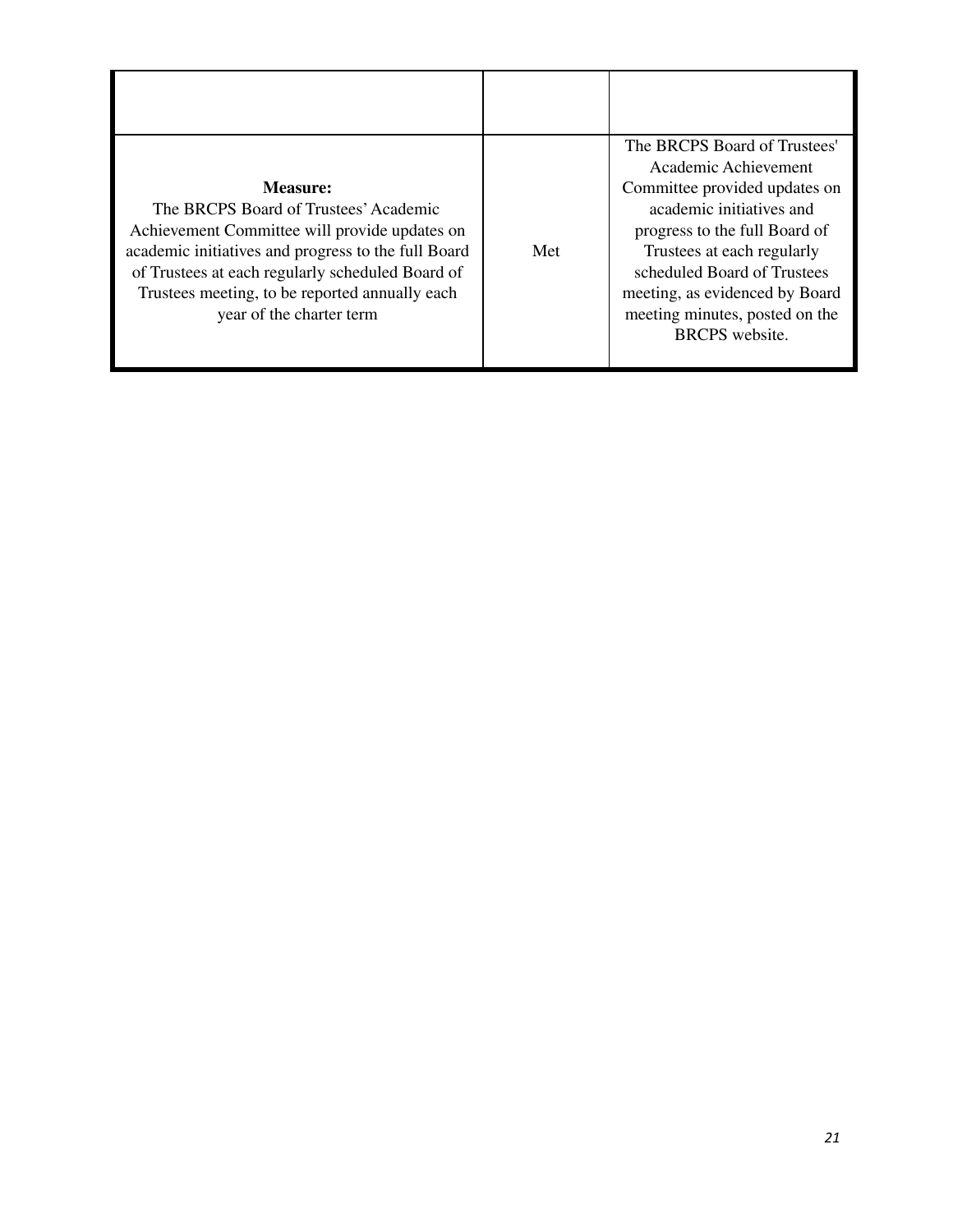## **B. RECRUITMENT & RETENTION PLANS**

# **Recruitment Plan** 2021-2022

Boston Renaissance Charter Public School

#### **2020-2021 Implementation Summary**

We feel our recruitment plan was implemented successfully despite the additional logistical challenges created by the COVID-19 pandemic. Information about the school and our application and lottery was sent out via phone, mail, and email to agencies and organizations with whom we have established relationships over the years; we used community newspapers and social media to advertise with links to the application and reminders about the deadline; and, we participated in the Boston Charter Application, an online application platform shared amongst Commonwealth charter schools located in Boston. The platform provides a convenient way for families to apply to multiple charter schools at once, and provides quality translation in several languages.

We typically have trouble attracting families and service providers to the school for our informational open house events; this year, due to the COVID-19 pandemic, we created a virtual tour/informational video to give interested families a look inside the school. The video included contact information for anyone interested in learning more.

We believe our intervention programs and services for EL students in our earliest grades are highly effective, and the impact of these services drives down our EL enrollment. For our SWD population, it can be difficult to recruit SWD when the vast majority of our new students each year enroll in the school as 4-year-olds entering Pre-K, as many learning disabilities are not yet diagnosed or diagnosable in children this young. Our Pre-K students receive high-quality early literacy instruction and interventions, which can help prevent the development of learning challenges in later grades.

We have no information at this time that would indicate a significant change in the demographic makeup of our student population in School Year 2021-2022.

**General Recruitment Activities for 2021-2022:**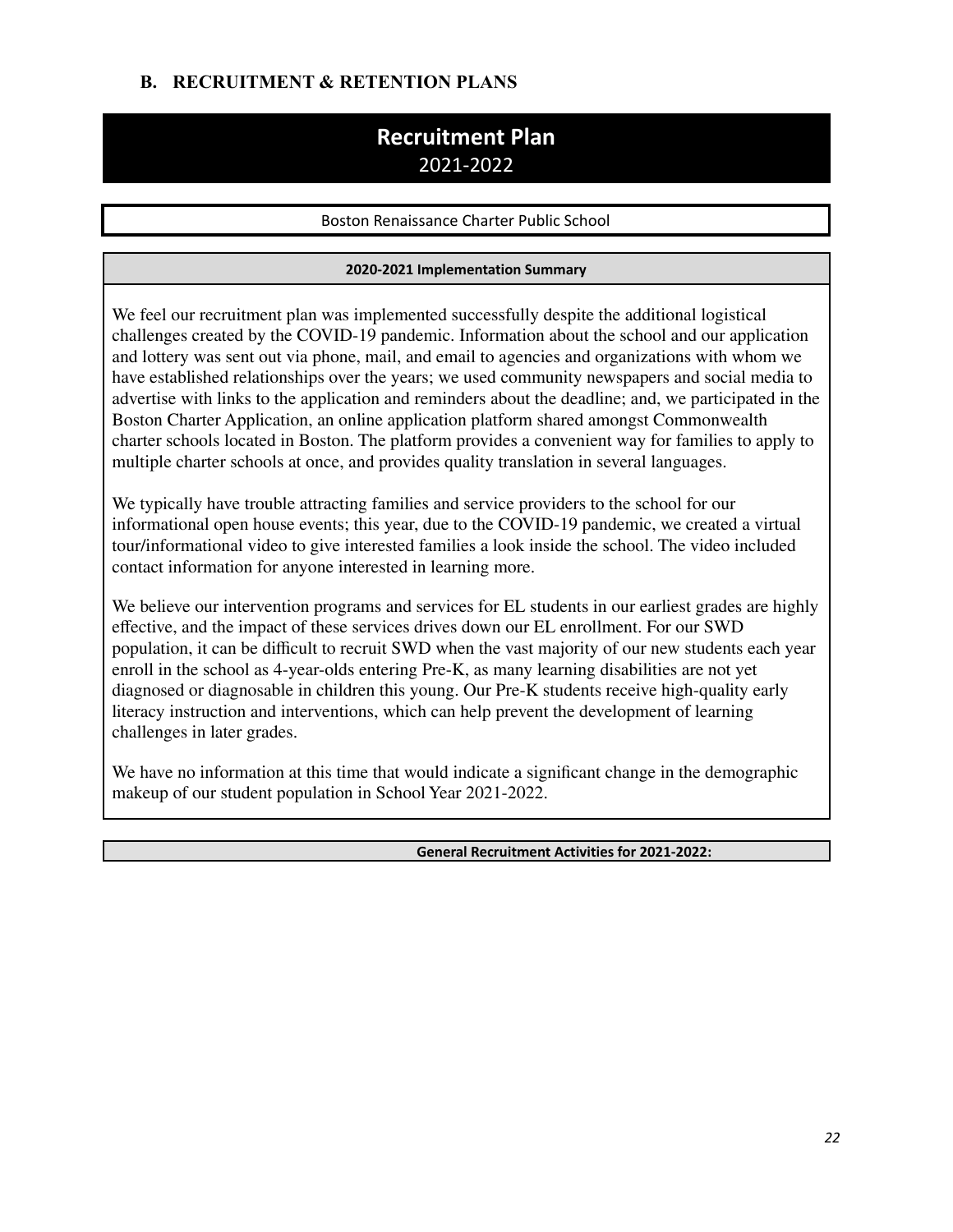General recruitment activities will include outreach to community-based nonprofits located in the neighborhoods where many of our students tend to live; advertisements in newspapers, and advertising through the school's social media outlets. We see robust interest in our school each year and we keep our social media channels and website updated with information about the school. We have always offered guided tours of the facility to all interested families - before COVID-19 restrictions - and will resume this practice when it is safe to do so.

In SY22 we will also continue our participation in the Boston Charter School Application, which has made the enrollment process at BRCPS very simple for families throughout the region. Finally, we will communicate the lottery date and application deadline to families of existing students, to make sure they are aware of the dates and can share the information with their friends, family members, co-workers, and neighbors.

| Recruitment Plan - 2021-2022 Strategies<br>List strategies for recruitment activities for each demographic group. |                                                                                                                                                                                                                                                                                                                                                                                                                                                                                                                                                                                                                                                                        |  |
|-------------------------------------------------------------------------------------------------------------------|------------------------------------------------------------------------------------------------------------------------------------------------------------------------------------------------------------------------------------------------------------------------------------------------------------------------------------------------------------------------------------------------------------------------------------------------------------------------------------------------------------------------------------------------------------------------------------------------------------------------------------------------------------------------|--|
|                                                                                                                   | Special education students/students with disabilities                                                                                                                                                                                                                                                                                                                                                                                                                                                                                                                                                                                                                  |  |
|                                                                                                                   | (b) Continued 2020-2021 Strategies<br>Met GNT/CI: no enhanced/additional strategies needed                                                                                                                                                                                                                                                                                                                                                                                                                                                                                                                                                                             |  |
|                                                                                                                   | <b>Strategies copied from our SY20-21 Annual Report:</b>                                                                                                                                                                                                                                                                                                                                                                                                                                                                                                                                                                                                               |  |
| (a) CHART data<br><b>School percentage:</b><br>10.6%<br>GNT percentage: 15.3%<br>CI percentage: 16.2%             | We will conduct phone, email, and mail outreach to Early<br>Intervention programs, social service agencies, community health<br>centers, and Head Start programs. We will make sure the managers<br>and directors of these programs know that we provide an array of<br>services for special education students, and that we welcome and are<br>actively seeking students who may be identified as having special<br>needs. We will ensure their clients are aware of our lottery date and<br>application deadline, and will send a reminder message before the<br>deadline asking that they encourage families with eligible children to<br>complete the application. |  |
| The school is below<br>GNT percentages and<br>below CI percentages                                                | We will leverage the families of our existing students, encouraging<br>them to reach out to their own networks of friends, family, and<br>colleagues who may have children who could benefit from our<br>school.                                                                                                                                                                                                                                                                                                                                                                                                                                                       |  |
|                                                                                                                   | Our Director of Unified Student Services will schedule in-person<br>$\bullet$<br>visits with the Head Start and Early Intervention program sites with<br>whom we have conducted outreach for recruitment in recent years.<br>These in-person visits will be conducted in addition to the<br>phone/email/mail outreach we conduct each year.                                                                                                                                                                                                                                                                                                                            |  |
|                                                                                                                   | We will engage local parent organizing group CPLAN (Collaborative<br>Parent Leadership Action Network) to gain access to more parents of                                                                                                                                                                                                                                                                                                                                                                                                                                                                                                                               |  |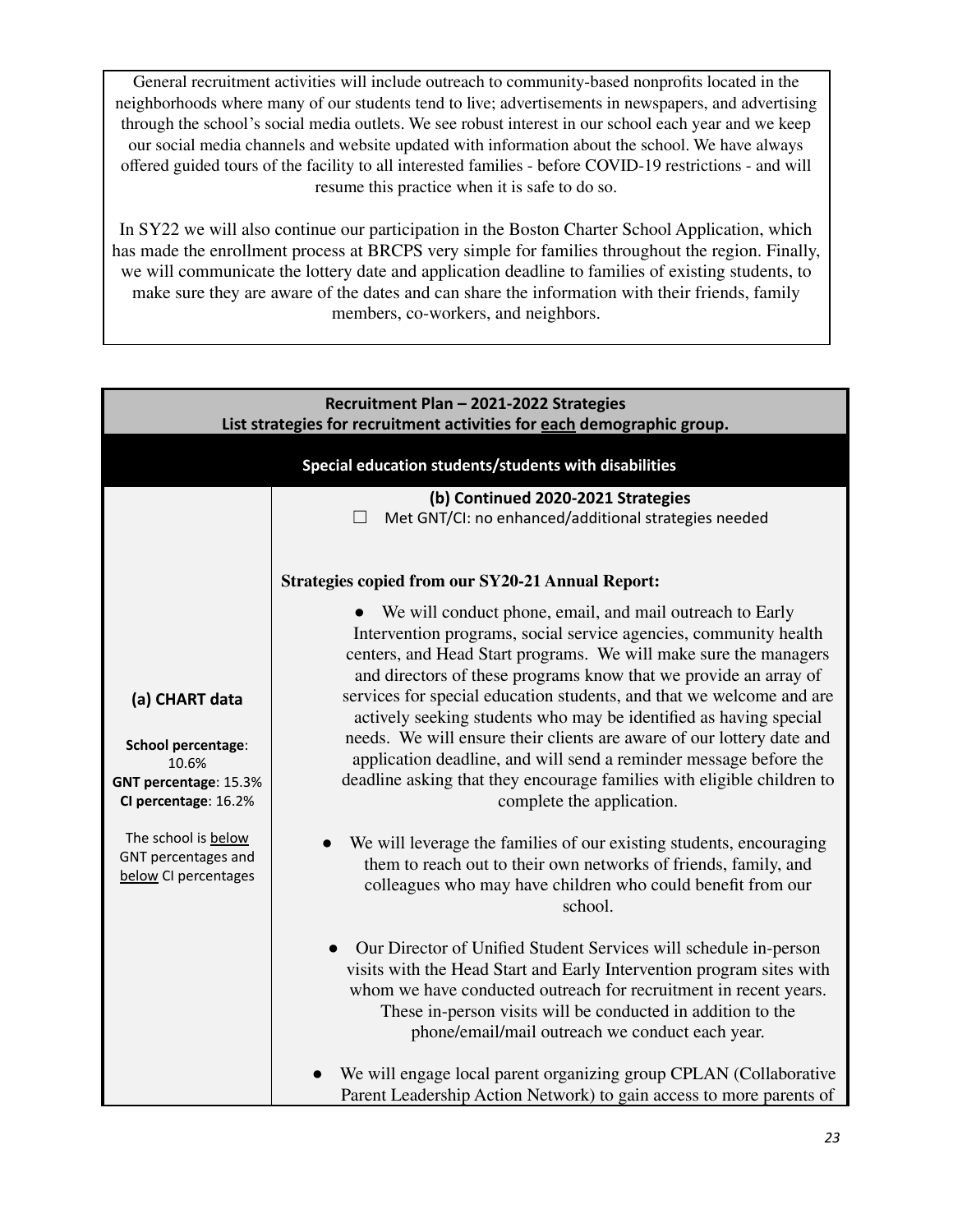|           | school-age children in Boston. CPLAN organizes and educates<br>parents on education policies and related issues, while helping to<br>build bridges across the district, charter, and parochial school sectors<br>in Boston. By working with this parent group, BRCPS will expand its<br>reach to Special Education and ELL families in Boston.                                                                                                                                                                                                                                                                                                          |
|-----------|---------------------------------------------------------------------------------------------------------------------------------------------------------------------------------------------------------------------------------------------------------------------------------------------------------------------------------------------------------------------------------------------------------------------------------------------------------------------------------------------------------------------------------------------------------------------------------------------------------------------------------------------------------|
| $\bullet$ | BRCPS Director of Unified Student Services will work to build our<br>Special Education Parent Advisory Council (SEPAC) and to provide<br>the council members with information on our Special Education<br>enrollment numbers, the comparison index, and gap-narrowing<br>targets, as well as our existing recruitment strategies. As we build<br>and strengthen our SEPAC, we will seek the council's feedback and<br>support in developing recruitment strategies, and ask that the council<br>members take an active role in supporting our recruitment efforts.                                                                                      |
|           | We will include in our outreach efforts the Massachusetts Society for<br>the Prevention of Cruelty to Children (MSPCC), which has a long<br>history of advocacy and support for children and families who have<br>been affected by abuse and neglect. We will provide MSPCC with<br>information on our extensive special education, counseling, and<br>intervention services, so their staff will keep BRCPS in mind when<br>discussing schooling options with clients.                                                                                                                                                                                 |
|           | In our outreach to Head Starts, Early Intervention sites, and nonprofit<br>organizations, we will invite families to tour BRCPS in person and<br>learn about our academic programs and special education services.<br>We will announce two dates for tours, to take place during school<br>hours in the weeks preceding the enrollment lottery and to be led by<br>United Student Services leadership and teachers. (If in-person tours<br>are not feasible or appropriate due to public health concerns related to<br>COVID-19, we will create virtual tours/information sessions through<br>Zoom.)                                                    |
|           | (c) 2021-2022 Additional Strategy(ies), if needed<br>X Did not meet GNT/CI: additional and/or enhanced strategies needed. Include<br>the time allotted for each strategy for data change (i.e. 2-3 years, 1 year) and/or<br>if the school collaborated with a local community organization on these<br>strategies.                                                                                                                                                                                                                                                                                                                                      |
|           | <b>New strategy for SWD:</b><br>In an effort to increase enrollment of students with disabilities, BRCPS will<br>expand communication with the MA Department of Children & Families, and<br>MA Department of Transitional Assistance. Each of these public agencies serves<br>families with young children, often families who are experiencing challenges or<br>crises at home. Working through administrative channels, we will try to get<br>information about BRCPS down to the caseworker level in each agency, so those<br>who work directly with families will increasingly include BRCPS in their<br>recommendations and referrals for clients. |
|           | Limited English-proficient students/English learners                                                                                                                                                                                                                                                                                                                                                                                                                                                                                                                                                                                                    |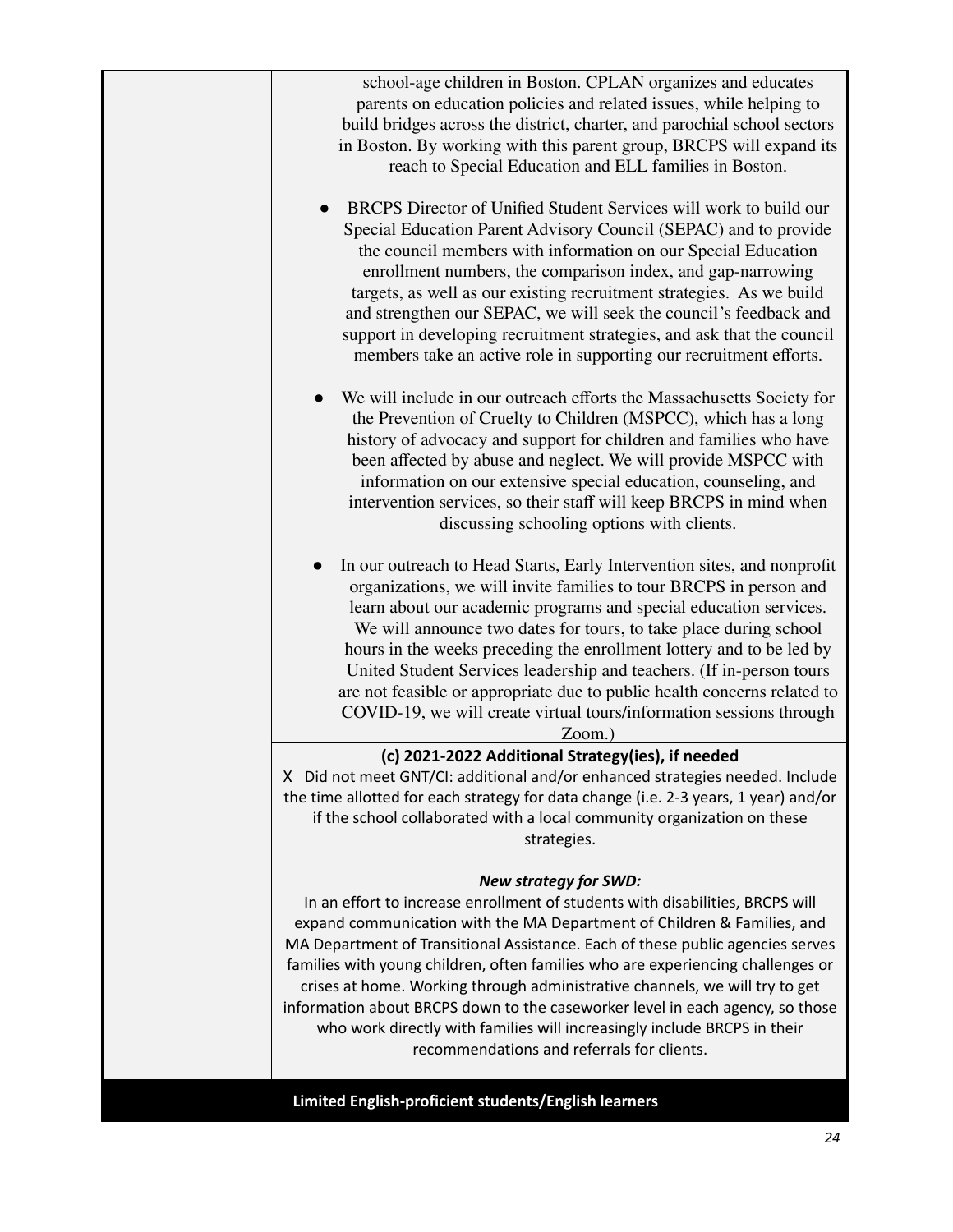|                                                                                                                                                                         | Our recruitment efforts shall include strategies to reach local residents<br>who speak the languages most prevalent in the city of Boston -<br>Spanish, Chinese, Crioulo, Haitian Creole, and Vietnamese. We will<br>contact and build on our relationships with Boston-based<br>organizations that provide ESL programming to these communities,<br>as well as those that provide immigration support services. Through<br>outreach by phone, email, and direct mailing, we will provide<br>information to these organizations, and to the local residents to whom<br>they provide services.                         |
|-------------------------------------------------------------------------------------------------------------------------------------------------------------------------|-----------------------------------------------------------------------------------------------------------------------------------------------------------------------------------------------------------------------------------------------------------------------------------------------------------------------------------------------------------------------------------------------------------------------------------------------------------------------------------------------------------------------------------------------------------------------------------------------------------------------|
| (a) CHART data<br>School percentage:<br>11%<br><b>GNT percentage: 23%</b><br>CI percentage: 26.2%<br>The school is below<br>GNT percentages and<br>below CI percentages | These organizations shall include but not be limited to: Action for<br>Boston Community Development (ABCD) – Citywide Boston<br>Hispanic Center; La Alianza Hispana; Haitian Multi-Service Center;<br>AFAB – the Association of Haitian Women in Boston; Action for<br>Boston Community Development (ABCD) Immigrant Services;<br>VietAID; City Life/Vida Urbana; and Catholic Charities of Boston<br>Refugee and Immigration Services.                                                                                                                                                                               |
|                                                                                                                                                                         | We will provide lottery and enrollment information to these agencies<br>and speak with the Program Directors about our school, programs,<br>and enrollment policies. Because the vast majority of our students<br>enroll when they are 4-years-old, we will target our outreach efforts<br>to the parents of young children. We will contact organizations by<br>phone and email them links to the joint Boston Charter School<br>Application website. This online application, used for enrollment by<br>BRCPS and most Commonwealth charter schools in Boston, will be<br>fully translated in at least 8 languages. |
|                                                                                                                                                                         | We will implement a media strategy with advertisements in local<br>newspapers that are circulated widely in communities in Boston with<br>large numbers of residents for whom English is a second language,<br>including the Hyde Park Bulletin, Jamaica Plain Gazette, and<br>Dorchester Reporter. We will also place ads in newspapers published<br>in languages other than English, including El Mundo, El Planeta, the<br>World Journal, and Sampan News, and the Boston Haitian Reporter, a<br>newspaper published by and for the local Haitian community.                                                       |
|                                                                                                                                                                         | In addition, we will convene the BRCPS English Language Parent<br>Advisory Council (ELPAC), established in accordance with the<br>LOOK Act. The BRCPS ELPAC will be informed of our EL<br>enrollment numbers, the comparison index, and gap-narrowing target,<br>and will become involved in the development of new recruitment<br>strategies.                                                                                                                                                                                                                                                                        |

**Strategies copied from our SY20-21 Annual Report:**

**(b) Continued 2020-2021 Strategies** ☐ Met GNT/CI: no enhanced/additional strategies needed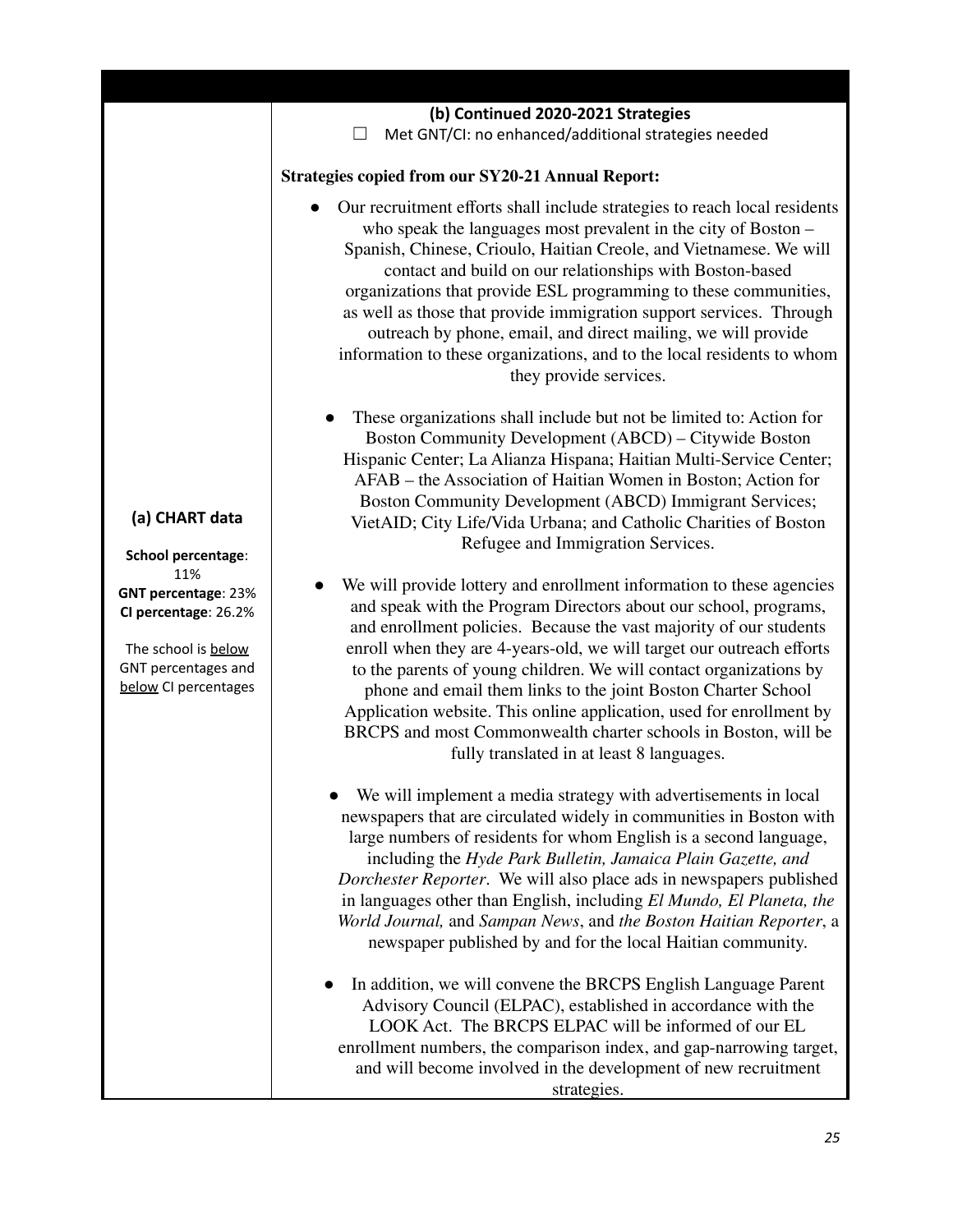|                                                                            | In our outreach to organizations providing ESL and immigration<br>services, we will invite families to tour BRCPS in person and learn<br>about our academic programs and English Learner services. We will<br>announce two dates for tours, to take place during school hours in the<br>weeks preceding the enrollment lottery and to be led by United<br>Student Services leadership and teachers, including EL teachers and<br>bilingual staff. (If in-person tours are not feasible or appropriate due<br>to public health concerns related to COVID-19, we will create virtual<br>tours/information sessions through Zoom.) |
|----------------------------------------------------------------------------|---------------------------------------------------------------------------------------------------------------------------------------------------------------------------------------------------------------------------------------------------------------------------------------------------------------------------------------------------------------------------------------------------------------------------------------------------------------------------------------------------------------------------------------------------------------------------------------------------------------------------------|
|                                                                            | (c) 2021-2022 Additional Strategy(ies), if needed<br>X Did not meet GNT/CI: additional and/or enhanced strategies needed.<br>Include the time allotted for each strategy for data change (i.e. 2-3 years, 1 year)<br>and/or if the school collaborated with a local community organization on these<br>strategies.                                                                                                                                                                                                                                                                                                              |
|                                                                            | <b>New strategy for LEP/ELs:</b><br>In an effort to increase enrollment of Limited English Proficient students and<br>English learners, BRCPS will post enrollment and lottery information, including<br>links to the Boston Charter Application, on our school Facebook and Instagram<br>accounts in Spanish, Haitian Creole, Cape Verdean Creolo, and Portuegese. We<br>will publish these social media posts throughout January and February 2022,<br>leading up to the February 28th deadline.                                                                                                                              |
|                                                                            | Students eligible for free or reduced lunch (Low Income/Economically Disadvantaged)                                                                                                                                                                                                                                                                                                                                                                                                                                                                                                                                             |
|                                                                            | (b) Continued 2020-2021 Strategies<br>Met GNT/CI: no enhanced/additional strategies needed<br>X.                                                                                                                                                                                                                                                                                                                                                                                                                                                                                                                                |
| (a) CHART data                                                             | <b>Strategies copied from our SY20-21 Annual Report:</b>                                                                                                                                                                                                                                                                                                                                                                                                                                                                                                                                                                        |
| School percentage:<br>62.2%<br>GNT percentage: 52.2%<br>CI percentage: 59% | Strategies for enrolling economically disadvantaged students are encapsulated<br>in strategies to enroll students with disabilities, English Learners, and the<br>general student population.                                                                                                                                                                                                                                                                                                                                                                                                                                   |
| The school is above<br>GNT percentages and<br>above CI percentages         | (c) 2021-2022 Additional Strategy(ies), if needed<br>Did not meet CI: additional and/or enhanced strategies needed. Include the<br>time allotted for each strategy for data change (i.e. 2-3 years, 1 year) and/or if<br>the school collaborated with a local community organization on these strategies.                                                                                                                                                                                                                                                                                                                       |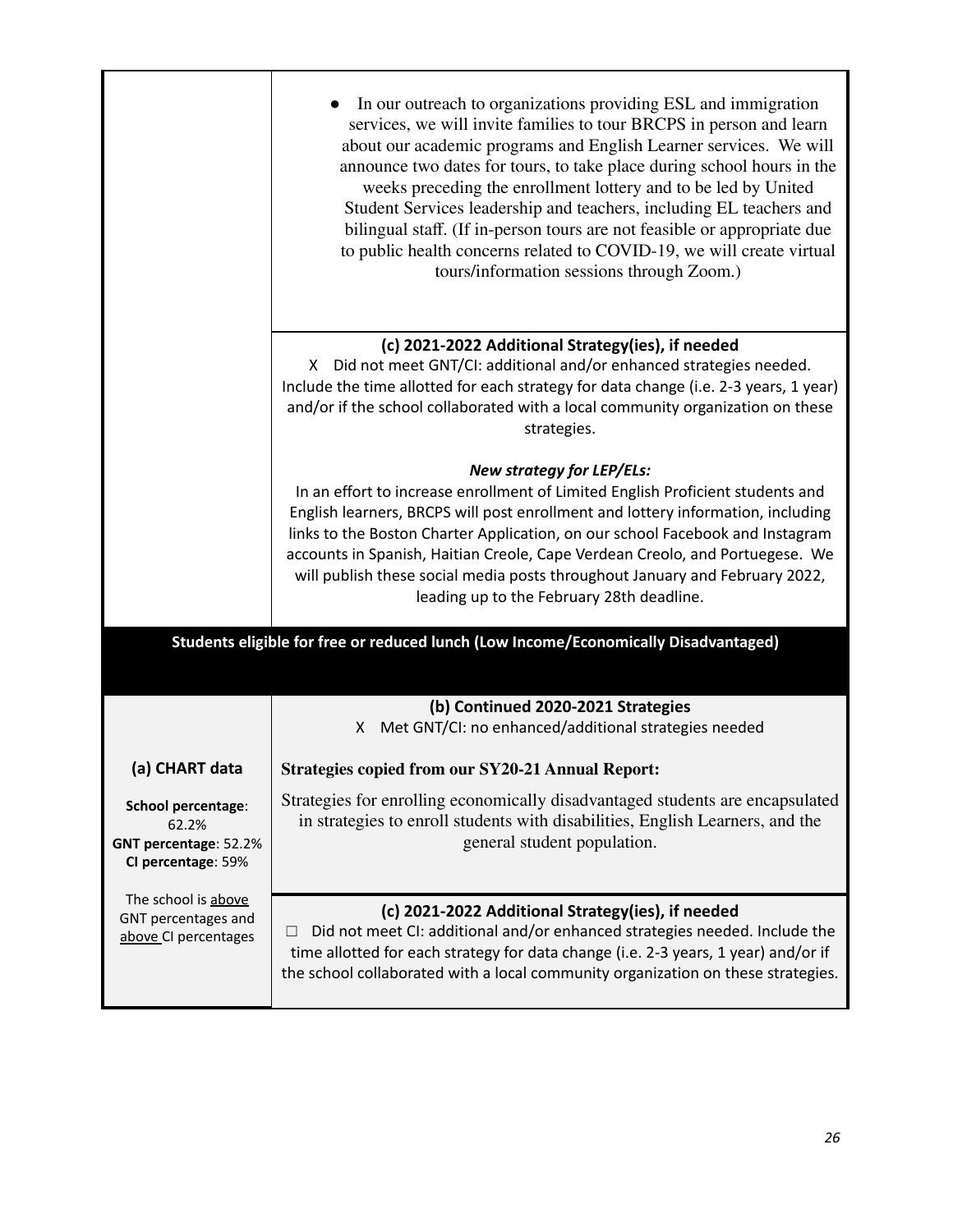|                                                  | (d) Continued 2020-2021 Strategies                                                                                                                                                                                                                                                        |
|--------------------------------------------------|-------------------------------------------------------------------------------------------------------------------------------------------------------------------------------------------------------------------------------------------------------------------------------------------|
| Students who are<br>sub-proficient               | N/A (Our lottery is for students entering grades K1-4, with the vast<br>majority of enrolling student entering K1, at age 4, therefore not<br>identified as "sub-proficient")                                                                                                             |
|                                                  | (e) Continued 2020-2021 Strategies                                                                                                                                                                                                                                                        |
| Students at risk of<br>dropping out of<br>school | BRCPS will seek to recruit and enroll students who may be at risk of<br>dropping out of school through communication with service providers<br>including Horizons for Homeless Children, the MA Department of Children<br>and Families, and the MA Department of Transitional Assistance. |

# **Retention Plan** 2021-2022

**Please provide a brief narrative report on the successes and challenges of implementing strategies from the 2020-2021 Retention Plan.**

#### **2020-2021 Implementation Summary:**

Our retention plan is a fundamental and fully integrated aspect of our model, as we always work hard to help students succeed and make their families want to stay with us through 6th grade. Our approach to family and student engagement is centered around keeping all students enrolled and minimizing student attrition. We are tremendously successful in grades  $Pre-K - 4$ ; attrition is concentrated in grades 5 and 6, as students move on to other schools, particularly those with grade spans extending to  $12<sup>th</sup>$  grade. Attrition data as compared to the schools in our comparison index show BRCPS is successful in the retention of students across demographic backgrounds.

# **Overall Student Retention Goal** *The overall student retention goal rate may be determined based on the school's past retention rates, the sending district(s) retention rate(s), and the supports the school implements to increase student retention.* **Annual goal for student retention (percentage):**  $\qquad$  91%

#### **Retention Plan – 2021-2022 Strategies List strategies for retention activities for each demographic group.**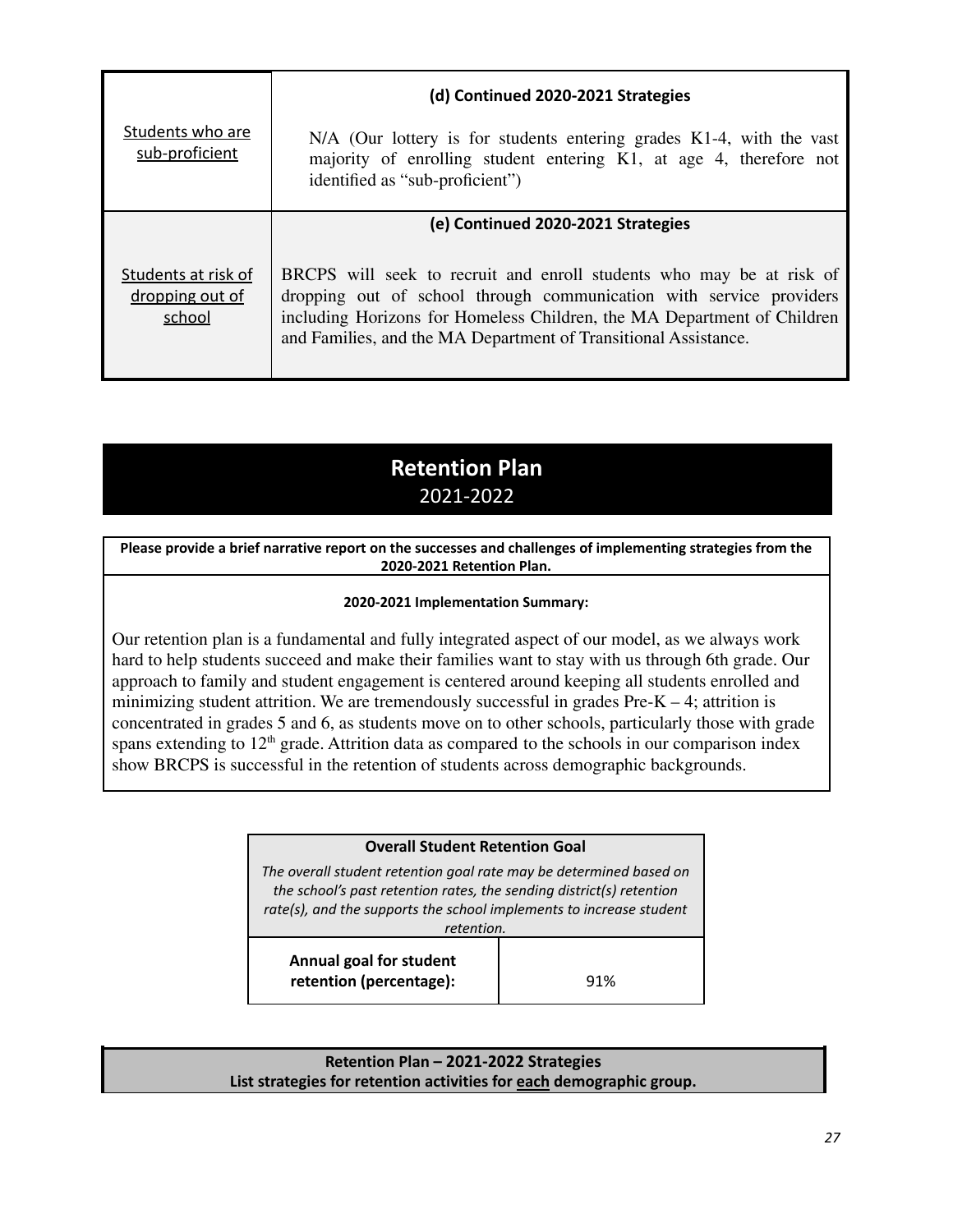| Special education students/students with disabilities                                                                                         |                                                                                                                                                                                                                                                                                                                                                                                                                                                                                                                                                                                                                                                                                                                                                                                                                                                                                                                                                                                                                                                                                                                                                                                                                                                                                                                                                                                                                                                                                                                                                                                                                                                                                                                                                                                                                           |  |
|-----------------------------------------------------------------------------------------------------------------------------------------------|---------------------------------------------------------------------------------------------------------------------------------------------------------------------------------------------------------------------------------------------------------------------------------------------------------------------------------------------------------------------------------------------------------------------------------------------------------------------------------------------------------------------------------------------------------------------------------------------------------------------------------------------------------------------------------------------------------------------------------------------------------------------------------------------------------------------------------------------------------------------------------------------------------------------------------------------------------------------------------------------------------------------------------------------------------------------------------------------------------------------------------------------------------------------------------------------------------------------------------------------------------------------------------------------------------------------------------------------------------------------------------------------------------------------------------------------------------------------------------------------------------------------------------------------------------------------------------------------------------------------------------------------------------------------------------------------------------------------------------------------------------------------------------------------------------------------------|--|
|                                                                                                                                               | (b) Continued 2020-2021 Strategies<br>X Below third quartile: no enhanced/additional strategies needed                                                                                                                                                                                                                                                                                                                                                                                                                                                                                                                                                                                                                                                                                                                                                                                                                                                                                                                                                                                                                                                                                                                                                                                                                                                                                                                                                                                                                                                                                                                                                                                                                                                                                                                    |  |
|                                                                                                                                               | <b>Strategies copied from our SY20-21 Annual Report:</b>                                                                                                                                                                                                                                                                                                                                                                                                                                                                                                                                                                                                                                                                                                                                                                                                                                                                                                                                                                                                                                                                                                                                                                                                                                                                                                                                                                                                                                                                                                                                                                                                                                                                                                                                                                  |  |
| (a) CHART data<br>School percentage: 11.3%<br>Third Quartile: 14.1%<br>The school's attrition rate<br>is below third quartile<br>percentages. | Retention strategies for our special education students will include<br>the continued implementation of strong special education and<br>intervention programming to meet students' diverse learning and<br>social/emotional needs. Analysis of special education [MCAS]<br>data will drive the plan for targeted interventions. BRCPS will<br>continue to implement our inclusion, resource, and self-contained<br>classrooms, following a full-inclusion model for students who are<br>not meeting grade-level proficiency benchmarks or are identified<br>as having special needs.<br>BRCPS will offer three Substantially Separate classrooms to<br>accommodate our population of students needing all day small<br>classroom instruction to meet their academic and social/emotional<br>development. These classroom settings are for students with a<br>range of disabilities including Intellectual Impairment and<br>Social/Emotional disabilities.<br>Targeted professional development for special education teachers<br>will increase their abilities to address the varying needs of our<br>special education population. Professional Development will<br>include Do-the Math, Project Read, Wilson and i-Ready trainings<br>to improve the delivery models of instruction in special education<br>settings.<br>In order to engage more parents of students with special needs in<br>٠<br>the special education process, a survey will again be distributed to<br>measure parent satisfaction and gather feedback on the IEP<br>meeting process. The surveys will be available online and a paper<br>copy will be distributed to all families after IEP meetings. Survey<br>results will be confidential to encourage participation. Results of<br>these surveys will be utilized to improve the IEP process. |  |
|                                                                                                                                               | (c) 2021-2022 Additional Strategy(ies), if needed<br>Above third quartile: additional and/or enhanced strategies<br>needed. Include the time allotted for each strategy for data change (i.e.<br>2-3 years, 1 year) and/or if the school collaborated with a local<br>community organization on these strategies.                                                                                                                                                                                                                                                                                                                                                                                                                                                                                                                                                                                                                                                                                                                                                                                                                                                                                                                                                                                                                                                                                                                                                                                                                                                                                                                                                                                                                                                                                                         |  |
|                                                                                                                                               | Limited English-proficient students/English learners                                                                                                                                                                                                                                                                                                                                                                                                                                                                                                                                                                                                                                                                                                                                                                                                                                                                                                                                                                                                                                                                                                                                                                                                                                                                                                                                                                                                                                                                                                                                                                                                                                                                                                                                                                      |  |
|                                                                                                                                               |                                                                                                                                                                                                                                                                                                                                                                                                                                                                                                                                                                                                                                                                                                                                                                                                                                                                                                                                                                                                                                                                                                                                                                                                                                                                                                                                                                                                                                                                                                                                                                                                                                                                                                                                                                                                                           |  |
| (a) CHART data                                                                                                                                | (b) Continued 2020-2021 Strategies<br>Below third quartile: no enhanced/additional strategies needed.<br>X                                                                                                                                                                                                                                                                                                                                                                                                                                                                                                                                                                                                                                                                                                                                                                                                                                                                                                                                                                                                                                                                                                                                                                                                                                                                                                                                                                                                                                                                                                                                                                                                                                                                                                                |  |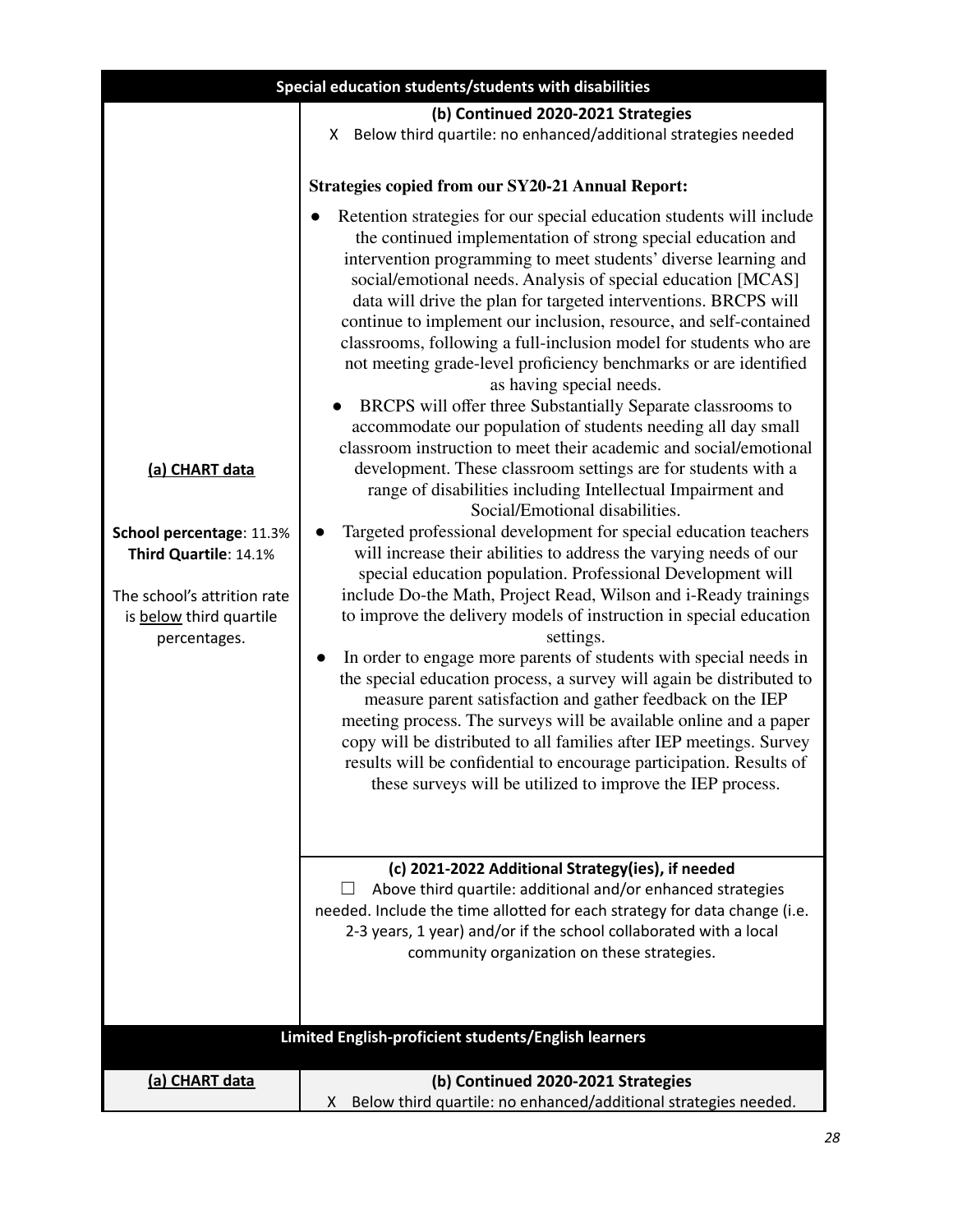| School percentage: 11.7%<br>Third Quartile: 14.2%                      |                                                                                                                                                                                                                                                                                                                                                                                                                                                                                                                                                                                                                                                                                                                                                                                                                                                                         |
|------------------------------------------------------------------------|-------------------------------------------------------------------------------------------------------------------------------------------------------------------------------------------------------------------------------------------------------------------------------------------------------------------------------------------------------------------------------------------------------------------------------------------------------------------------------------------------------------------------------------------------------------------------------------------------------------------------------------------------------------------------------------------------------------------------------------------------------------------------------------------------------------------------------------------------------------------------|
|                                                                        | <b>Strategies copied from our SY20-21 Annual Report:</b>                                                                                                                                                                                                                                                                                                                                                                                                                                                                                                                                                                                                                                                                                                                                                                                                                |
| The school's attrition rate<br>is below third quartile<br>percentages. | Retention strategies for our Limited English-Proficient students<br>will include resources and trainings to ensure quality<br>programming and instruction. BRCPS will continue the WIDA<br>Standard Implementation Plan and continue to train teachers in<br>the WIDA standards.<br>Four full-time ESL teachers will be employed to service Limited<br>English-Proficient students throughout the year using varying<br>models to meet their individual needs. ESL teachers will deliver<br>targeted instruction in a co-teaching, push-in model or in a<br>pull-out, small group model. The school will also continue to<br>expand the availability of translation services to increase<br>communication between school and home.<br>The ESL teachers will be available during all of our student-led<br>conferences to meet with parents and to help with translation |
|                                                                        | (c) 2021-2022 Additional Strategy(ies), if needed<br>Above third quartile: additional and/or enhanced strategies needed.<br>Include the time allotted for each strategy for data change (i.e. 2-3 years,<br>1 year) and/or if the school collaborated with a local community<br>organization on these strategies.<br>No ELs were enrolled during the 2020-2021 school year. No<br>retention strategies needed.                                                                                                                                                                                                                                                                                                                                                                                                                                                          |

| Students eligible for free or reduced lunch (low income/economically disadvantaged)                                               |                                                                                                                                                                                                                                                                                                                                                                                                                                                                                                                                                                                                                                                                                                                                                            |  |
|-----------------------------------------------------------------------------------------------------------------------------------|------------------------------------------------------------------------------------------------------------------------------------------------------------------------------------------------------------------------------------------------------------------------------------------------------------------------------------------------------------------------------------------------------------------------------------------------------------------------------------------------------------------------------------------------------------------------------------------------------------------------------------------------------------------------------------------------------------------------------------------------------------|--|
|                                                                                                                                   | (b) Continued 2020-2021 Strategies<br>X Below third quartile: no enhanced/additional strategies needed                                                                                                                                                                                                                                                                                                                                                                                                                                                                                                                                                                                                                                                     |  |
| (a) CHART data                                                                                                                    | <b>Strategies copied from our SY20-21 Annual Report:</b>                                                                                                                                                                                                                                                                                                                                                                                                                                                                                                                                                                                                                                                                                                   |  |
| <b>School percentage: 9.8%</b><br>Third Quartile: 13.9%<br>The school's attrition rate<br>is below third quartile<br>percentages. | Retention strategies for students eligible for free or reduced lunch<br>$\bullet$<br>will focus on provision of programs and services for students and<br>families to help eliminate all academic and non-academic barriers<br>to learning.<br>BRCPS will maintain and continually evaluate all support and<br>intervention services, providing full-service or 'wrap around'<br>services and programs.<br>Our full-service model will continue to provide a continuum of<br>$\bullet$<br>school-based services, including a full-time nurse's office to<br>address physical ailments, an extensive school-based mental<br>health counseling service model, vision and dental care services,<br>and a Family Liaison to help families to access additional |  |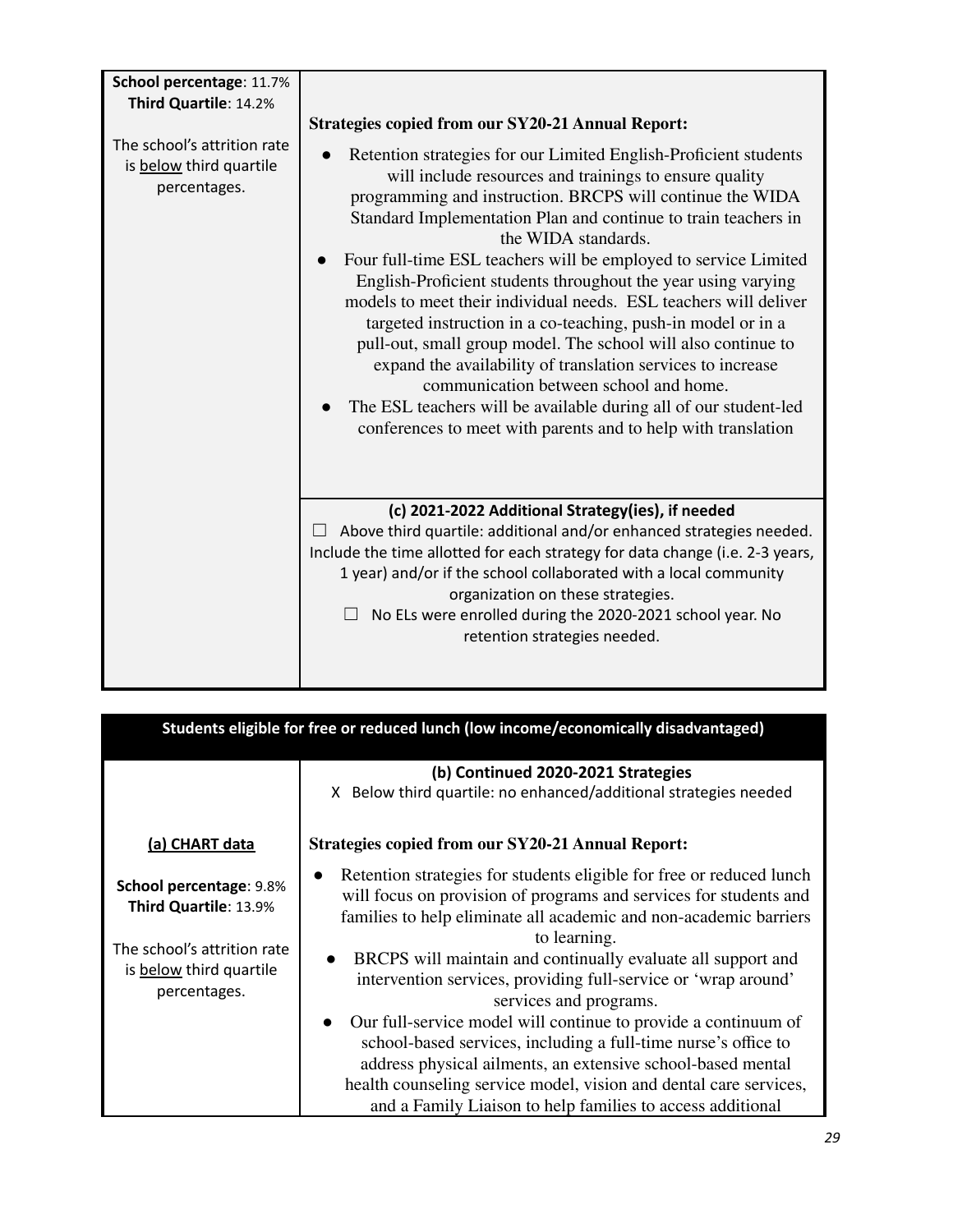|                                               | community support services. All of these programs are provided<br>to all families on site at the school.                                                                                                                                                                                                                                                                                                                                                                                                                                                                                                                                                                                                                                                                                                                                                                                                                                                                                         |  |  |
|-----------------------------------------------|--------------------------------------------------------------------------------------------------------------------------------------------------------------------------------------------------------------------------------------------------------------------------------------------------------------------------------------------------------------------------------------------------------------------------------------------------------------------------------------------------------------------------------------------------------------------------------------------------------------------------------------------------------------------------------------------------------------------------------------------------------------------------------------------------------------------------------------------------------------------------------------------------------------------------------------------------------------------------------------------------|--|--|
|                                               | (c) 2021-2022 Additional Strategy(ies), if needed<br>Above third quartile: additional and/or enhanced strategies<br>needed. Include the time allotted for each strategy for data change (i.e.<br>2-3 years, 1 year) and/or if the school collaborated with a local<br>community organization on these strategies.                                                                                                                                                                                                                                                                                                                                                                                                                                                                                                                                                                                                                                                                                |  |  |
|                                               | (d) Continued 2020-2021 Strategies<br>Copy and paste strategies here from last year's approved Annual<br>Report if they are still relevant or revise strategies as needed.                                                                                                                                                                                                                                                                                                                                                                                                                                                                                                                                                                                                                                                                                                                                                                                                                       |  |  |
| Students who are<br>sub-proficient            | <b>Strategies copied from our SY20-21 Annual Report:</b><br>Retention strategies for students who are sub-proficient will focus<br>on the provision of intervention programming. BRCPS will<br>continually work to improve the consistency and quality of<br>formative assessments and the effectiveness of data meetings to<br>address the needs of students who are sub-proficient.<br>We will use formative assessment data strategically when helping<br>teachers develop lesson plans and instructional strategies, with<br>administrators, instructional coaches, and grade-level lead<br>teachers working with their teams to ensure students who are<br>experiencing difficulty or testing below proficiency levels get<br>targeted, effective supports.<br>BRCPS will also continue to employ reading specialists and math<br>specialists to help provide targeted, small-group instruction in<br>ELA and math blocks.<br>We will frequently monitor the progress of all sub-proficient |  |  |
|                                               | students, and strategically use our time and resources to raise<br>achievement levels as much as we can.                                                                                                                                                                                                                                                                                                                                                                                                                                                                                                                                                                                                                                                                                                                                                                                                                                                                                         |  |  |
|                                               | (e) Continued 2020-2021 Strategies<br>Copy and paste strategies here from last year's approved Annual<br>Report if they are still relevant or revise strategies as needed.                                                                                                                                                                                                                                                                                                                                                                                                                                                                                                                                                                                                                                                                                                                                                                                                                       |  |  |
|                                               | <b>Strategies copied from our SY20-21 Annual Report:</b>                                                                                                                                                                                                                                                                                                                                                                                                                                                                                                                                                                                                                                                                                                                                                                                                                                                                                                                                         |  |  |
| Students at risk of<br>dropping out of school | Our primary retention strategies for students who show risk factors for<br>dropping out of school will be the continuation and refinement of our<br>character development and leadership programs, as well as our college<br>readiness and awareness programs. These programs prevent dropout<br>because they help students develop a positive sense of identity, while<br>building relationships that may reveal any deeper challenges the<br>student faces outside of school that can be addressed.                                                                                                                                                                                                                                                                                                                                                                                                                                                                                            |  |  |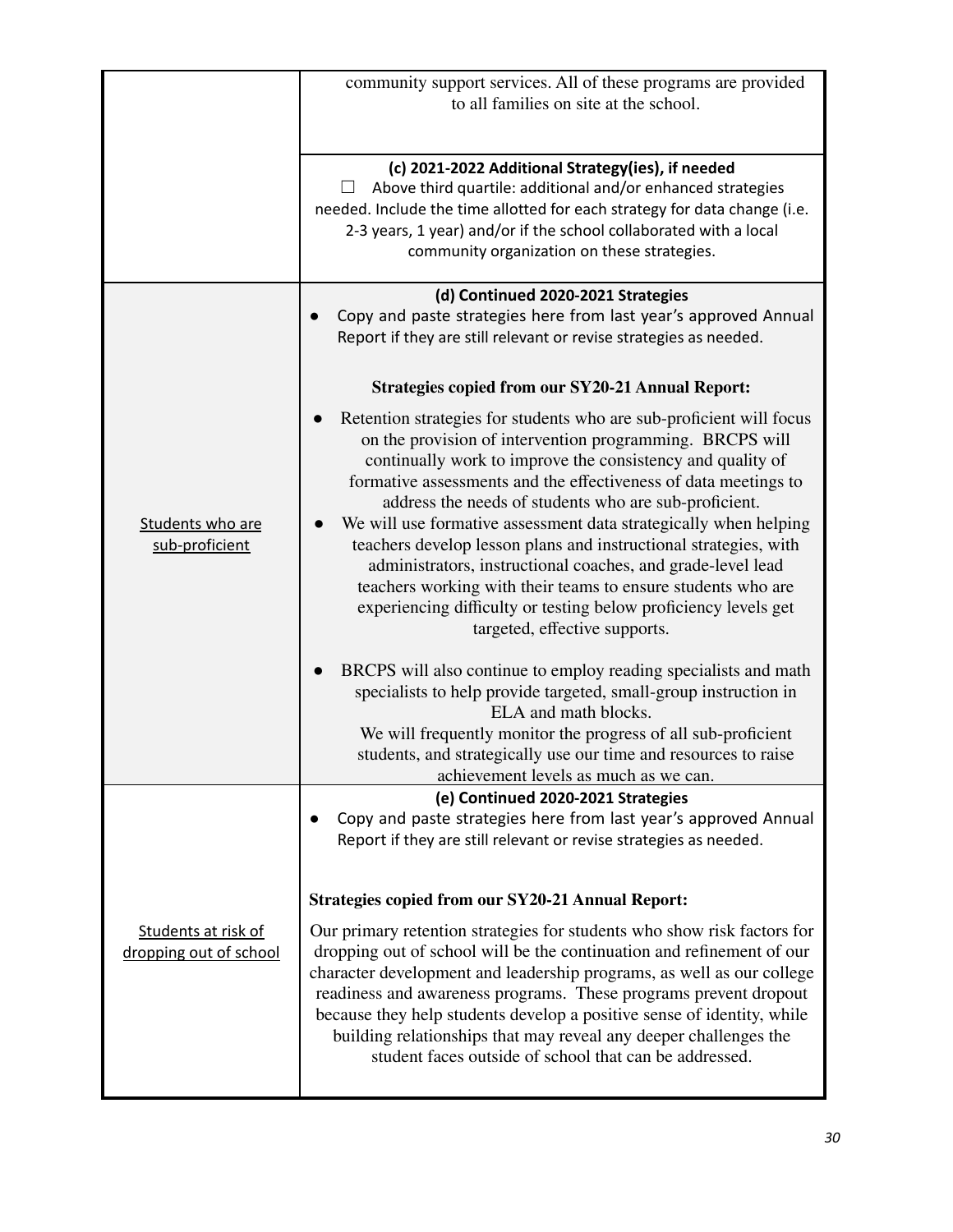| 2021-2022 Additional Strategy(ies), if needed                   |  |  |
|-----------------------------------------------------------------|--|--|
| $\bullet$ Provide additional and/or enhanced strategies needed. |  |  |

## **C. SCHOOL AND STUDENT DATA TABLES**

BRCPS student demographic enrollment data can be found on the MA Dept. of Elementary and Secondary Education website, here:

<https://profiles.doe.mass.edu/profiles/student.aspx?orgcode=04810000&orgtypecode=5&>

Selected populations enrollment data can be found on the MA Dept. of Elementary and Secondary Education website, here:

<https://profiles.doe.mass.edu/profiles/student.aspx?orgcode=04810000&orgtypecode=5&leftNavId=305&>

| <b>STUDENT RACE AND ETHNICITY AND SELECTED POPULATIONS</b> |             |  |  |
|------------------------------------------------------------|-------------|--|--|
| Race/Ethnicity                                             | % of School |  |  |
| African American                                           | 60.2        |  |  |
| Asian                                                      | 0.1         |  |  |
| Hispanic                                                   | 34.3        |  |  |
| Native American                                            | 0.2         |  |  |
| White                                                      | 1.6         |  |  |
| Native Hawaiian, Pacific Islander                          | 0.0         |  |  |
| Multi-race, non-Hispanic                                   | 3.6         |  |  |
| <b>Selected Populations</b>                                | % of School |  |  |
| First Language not English                                 | 26.6        |  |  |
| English Language Learner                                   | 11.6        |  |  |
| <b>Students with Disabilities</b>                          | 10.6        |  |  |
| <b>High Needs</b>                                          | 70.8        |  |  |
| <b>Economically Disadvantaged</b>                          | 62.2        |  |  |

| <b>ADMINISTRATIVE ROSTER FOR THE 2020-2021 SCHOOL YEAR</b> |                              |                                                                                                              |             |  |
|------------------------------------------------------------|------------------------------|--------------------------------------------------------------------------------------------------------------|-------------|--|
| Name, Title                                                | <b>Brief Job Description</b> | <b>Start date</b><br>*Indicates<br>start date in<br>this position,<br>not date of<br>hire at<br><b>BRCPS</b> | End<br>date |  |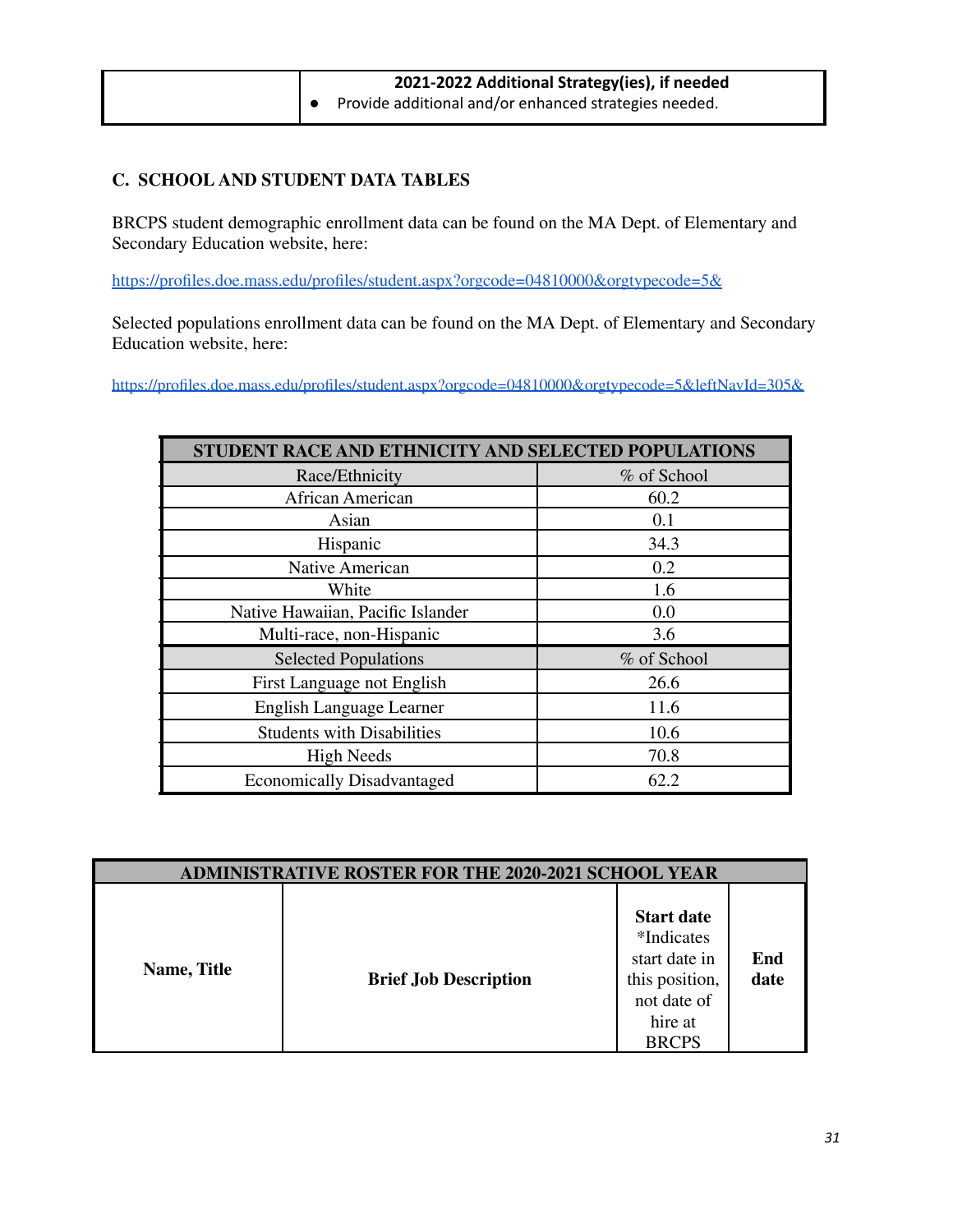| Alexandra Buckmire,<br>Head of School                                                                                                                                                                                                | Exercises educational and managerial<br>leadership of the school, reporting directly<br>to the Board of Trustees.<br>Ensures that curriculum and instructional<br>practices are continuously aligned with<br>Massachusetts Standards and that the<br>highest academic expectations are<br>maintained. Responsible for providing the<br>instructional, operational, and<br>administrative leadership for the Upper<br>School, Lower School, and Unified Student<br>Services, and Visual & Performing Arts<br>departments. | $7/1/16*$ | N/A |
|--------------------------------------------------------------------------------------------------------------------------------------------------------------------------------------------------------------------------------------|--------------------------------------------------------------------------------------------------------------------------------------------------------------------------------------------------------------------------------------------------------------------------------------------------------------------------------------------------------------------------------------------------------------------------------------------------------------------------------------------------------------------------|-----------|-----|
| Phillip Littlehale,<br>Chief Financial and<br><b>Operations Officer</b>                                                                                                                                                              | Manages Finance Department including<br>budgeting, accounting, and payroll.<br>Oversees vendor contracts related to<br>business and operations, including facility<br>and grounds, information technology,<br>maintenance, transportation, and food<br>service.                                                                                                                                                                                                                                                          | 5/1/16    | N/A |
| Kendra Lueken,<br>Director of Lower<br>School                                                                                                                                                                                        | Provides instructional, operational, and<br>administrative leadership, overseeing<br>grades PreK-2.                                                                                                                                                                                                                                                                                                                                                                                                                      | $7/1/16*$ | N/A |
| Farah Assiraj<br>Director of Upper<br>School                                                                                                                                                                                         | Provides instructional, operational, and<br>administrative leadership, overseeing<br>grades 3-6.                                                                                                                                                                                                                                                                                                                                                                                                                         | 7/1/18    | N/A |
| Stacia Copeland,<br>Director of Unified<br><b>Student Services</b>                                                                                                                                                                   | Oversees the administration and<br>coordination of related and supplemental<br>services: Special Education, ESL, 504, and<br>Health Services.                                                                                                                                                                                                                                                                                                                                                                            | $7/1/16*$ | N/A |
| Evelyn Lee,<br>Provides instructional, operational, and<br>Director of Visual &<br>administrative leadership for all arts, music,<br>Performing Arts<br>physical education, technology, and second<br>language classes and teachers. |                                                                                                                                                                                                                                                                                                                                                                                                                                                                                                                          | 7/1/99    | N/A |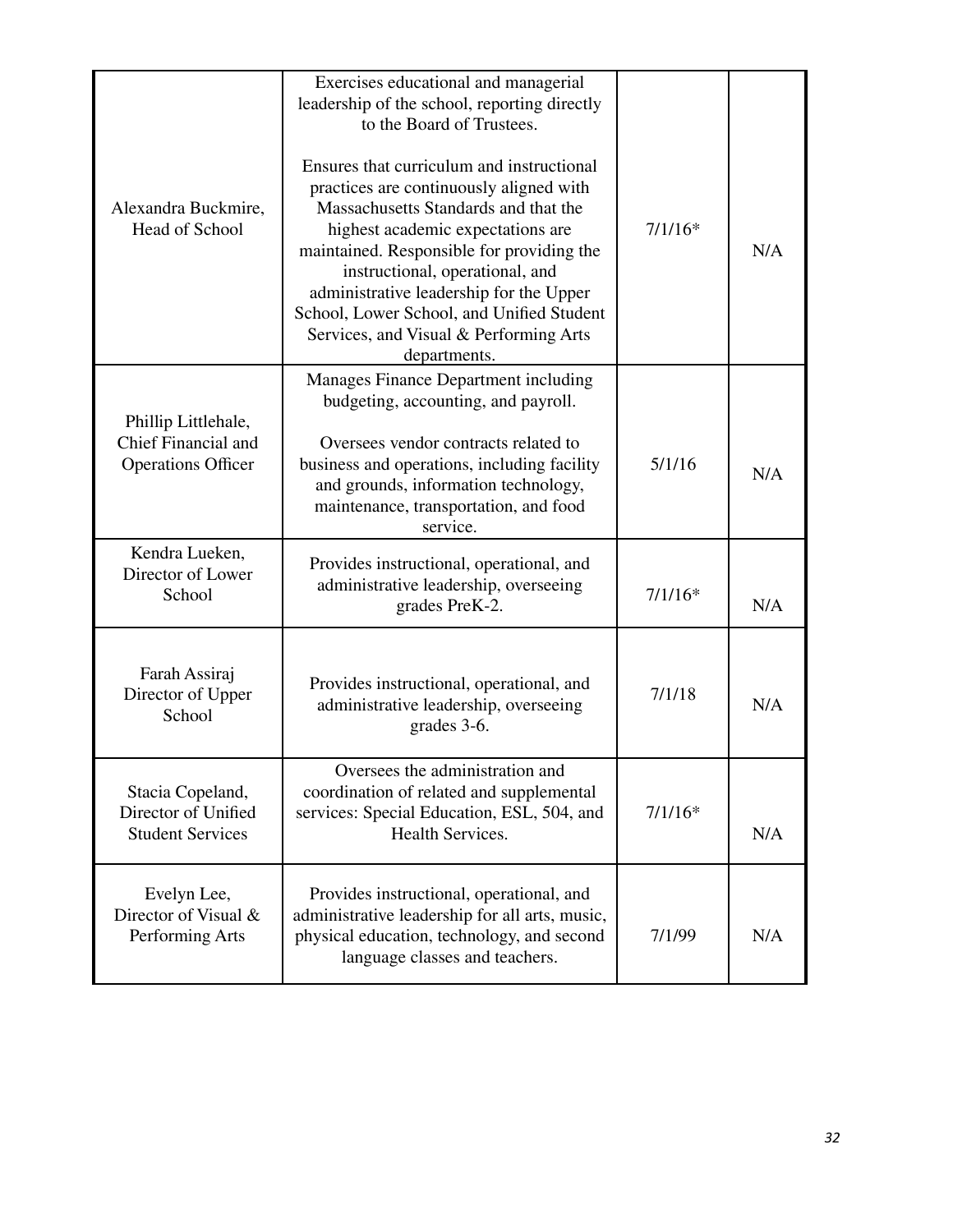| Dwayne Veale,<br>Director of Facilities<br>Operations | Coordinates security and safety procedures<br>throughout the school building; establishes<br>appropriate regulations, procedures, and<br>plans to ensure safe and secure school<br>facilities. Works in conjunction with other<br>school administrators to conduct internal<br>investigations and refer incidents to Federal<br>and State Law enforcement agencies. | $7/1/17*$ | N/A |
|-------------------------------------------------------|---------------------------------------------------------------------------------------------------------------------------------------------------------------------------------------------------------------------------------------------------------------------------------------------------------------------------------------------------------------------|-----------|-----|
| Jack Moynihan,<br>Director of<br>Development          | Oversees fundraising, public relations,<br>external communications, and community<br>partnerships.                                                                                                                                                                                                                                                                  | 7/1/20    | N/A |

| TEACHERS AND STAFF ATTRITION FOR THE 2020-2021 SCHOOL YEAR |                                                                                                                                                                                                                    |   |   |                 |
|------------------------------------------------------------|--------------------------------------------------------------------------------------------------------------------------------------------------------------------------------------------------------------------|---|---|-----------------|
|                                                            | Number as of the<br><b>Departures during</b><br>Departures at the<br>last day of the<br>Reason(s) for<br>the 2020-2021 school<br>end of the school<br>2020-2021 school<br><b>Departure</b><br>year<br>year<br>vear |   |   |                 |
| <b>Teachers</b>                                            | 87                                                                                                                                                                                                                 |   |   | 8 resignations  |
| Other<br><b>Staff</b>                                      | 118                                                                                                                                                                                                                | 8 | 4 | 12 resignations |

## **Teacher attrition trends during the 2020-2021 school year:**

BRCPS maintained low rates of teacher and staff attrition in the 2020-2021 school year. Among those BRCPS staff members who made the decision to resign in SY21, a range of personal and professional reasons were given, with no discernible trends to which we can attribute their departures. Retention of teachers and staff is a top priority for our school. We work hard to create a positive staff culture and welcoming work environment, grounded in equity and respect, and to provide quality professional development and leadership opportunities for all staff. These efforts have helped us build a strong sense of community among staff and contribute to relatively low rates of attrition at BRCPS.

## **D. ADDITIONAL INFORMATION**

## **1) Board of Trustees Information:**

## **BOARD AND COMMITTEE INFORMATION**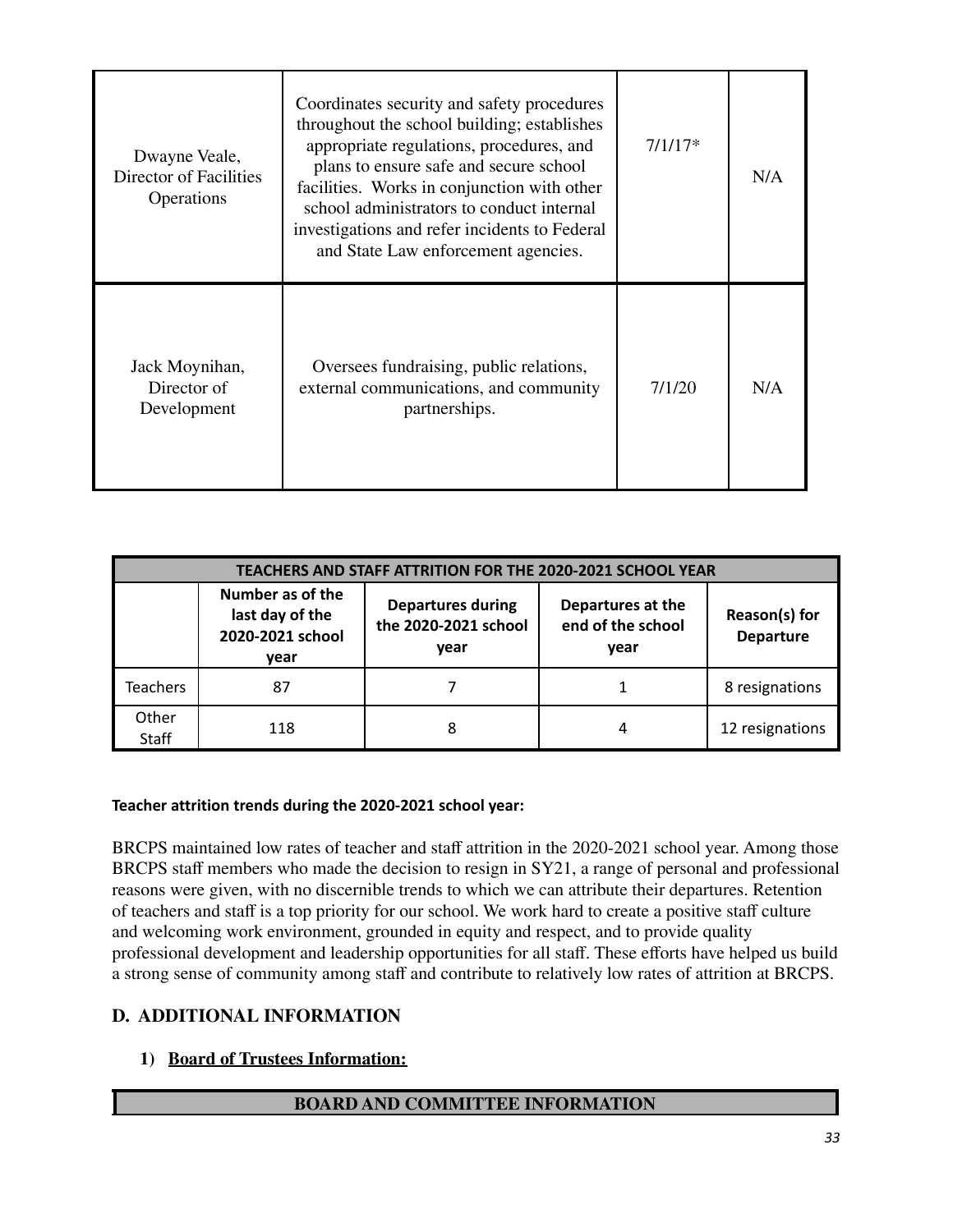| Number of commissioner approved board members as of August 1, 2021 |    |
|--------------------------------------------------------------------|----|
| Minimum number of board members in approved by laws                |    |
| Maximum number of board members in approved bylaws                 | 18 |

| BOARD MEMBERS FOR THE 2020-2021 SCHOOL YEAR |                                        |                                               |                              |                                                                                                                          |  |
|---------------------------------------------|----------------------------------------|-----------------------------------------------|------------------------------|--------------------------------------------------------------------------------------------------------------------------|--|
| <b>Name</b>                                 | <b>Position on the</b><br><b>Board</b> | <b>Committee</b><br>affiliation(s)            | Number of<br>terms<br>served | Length of each term<br>(start and end date)<br>$Term = 3 years$                                                          |  |
| Lupita Colon                                | Chair                                  | Governance &<br>Nominations,<br>Finance       | $\overline{2}$               | Elected to Board of<br>Trustees on $1/30/15$ ;<br>elected to second term<br>on 1/17/18<br>Elected as Chair on<br>7/16/18 |  |
| <b>Brian Keith</b>                          | Vice Chair                             | Governance &<br>Nominations,<br>Facilities    | 1                            | <b>Elected</b> to Board<br>11/17/17<br>elected to second term<br>on 11/18/20<br>Elected as Vice Chair on<br>7/16/18      |  |
| Edwine<br>Alphonse                          | Treasurer                              | Finance,<br>Academic<br>Achievement           | $\overline{2}$               | Elected to Board of<br>Trustees on 12/9/15<br>Elected to second term<br>on 7/17/19                                       |  |
| Kelly<br>Williamson                         | Clerk                                  | Governance &<br>Nominations,<br>Facilities    | $\overline{2}$               | Elected to Board of<br>Trustees on 6/16/15<br>Elected to a second term<br>on 7/16/18<br>Elected as Clerk 5/16/18         |  |
| Alexandra<br><b>Buckmire</b>                | Trustee, Head of<br>School             | Academic<br>Achievement,<br>Finance           | 1                            | Elected to the Board of<br>Trustees on 7/16/18                                                                           |  |
| Marjorie<br>Gardner                         | Trustee, Staff<br>Representative       | Academic<br>Achievement                       | 1                            | Elected to Board of<br>Trustees on 9/18/19                                                                               |  |
| Rocklyn Clarke                              | Trustee,<br>Parent<br>Representative   | Academic<br>Achievement                       | 1                            | Elected to the Board of<br>Trustees on 9/18/19                                                                           |  |
| Fred Lowery                                 | Trustee                                | Governance $&$<br>Nominations,<br>Development | 1                            | Elected to Board of<br><b>Trustees 1/17/18</b>                                                                           |  |
| Shaumba<br>Yandje-Dibinga                   | Trustee                                | Development                                   | $\overline{2}$               | Elected to Board of<br>Trustees on 12/9/15                                                                               |  |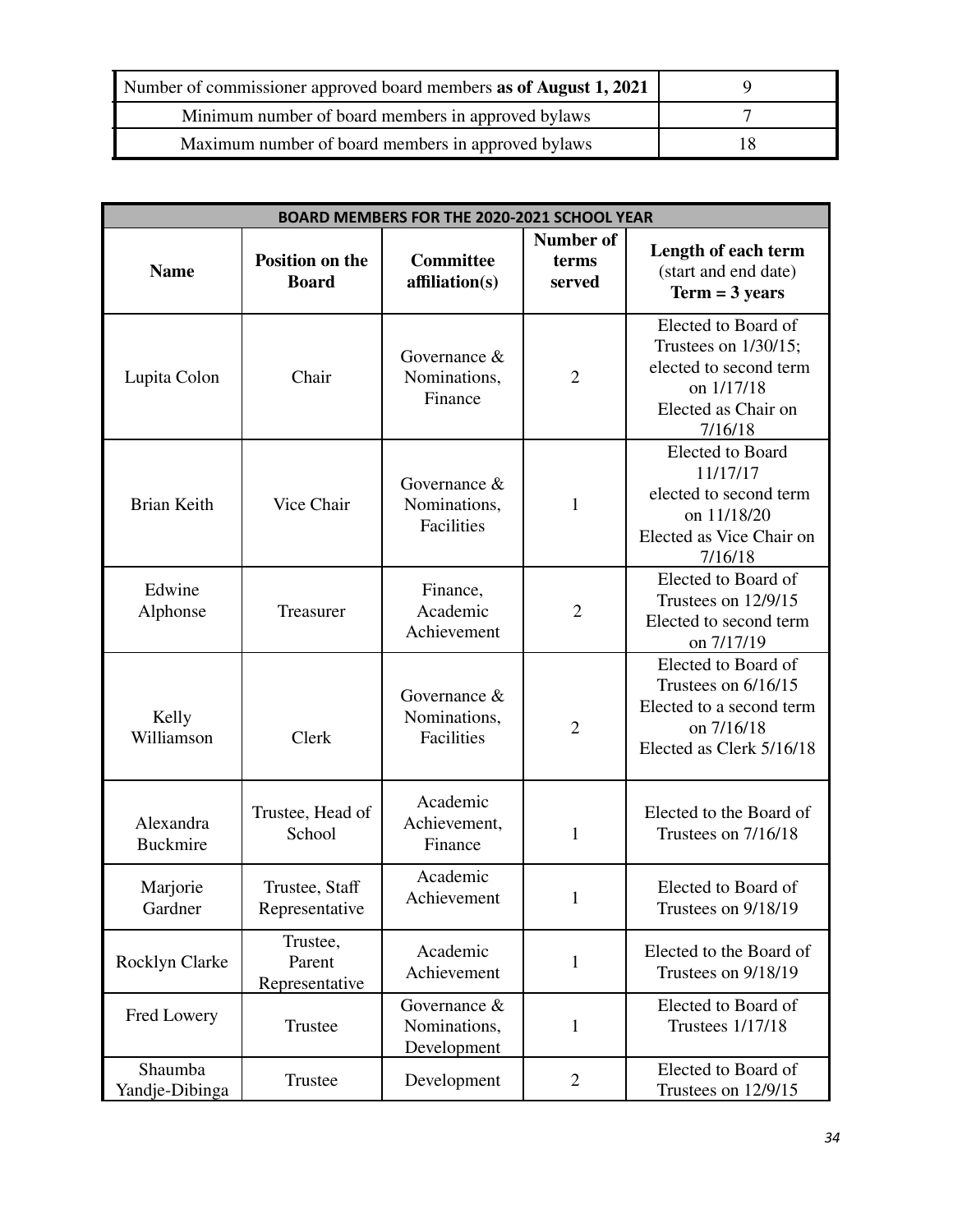|                |         |                            | Elected to second term<br>on 7/17/19              |
|----------------|---------|----------------------------|---------------------------------------------------|
| Craig Engerman | Trustee | Facilities,<br>Development | Elected to the Board of<br>Trustees on $11/14/18$ |

| BOARD OF TRUSTEE MEETING SCHEDULE FOR THE 2021-2022 SCHOOL YEAR |                                  |  |  |
|-----------------------------------------------------------------|----------------------------------|--|--|
| Date/Time                                                       | Location                         |  |  |
| September 15, 2021, 8:00am                                      | 1415 Hyde Park Ave. Hyde Park MA |  |  |
| November 17, 2021, 8:00am                                       | 1415 Hyde Park Ave. Hyde Park MA |  |  |
| January 19, 2022, 8:00am                                        | 1415 Hyde Park Ave. Hyde Park MA |  |  |
| March 16, 2022, 8:00am                                          | 1415 Hyde Park Ave. Hyde Park MA |  |  |
| May 18, 2022, 8:00am                                            | 1415 Hyde Park Ave. Hyde Park MA |  |  |

| <b>COMMITTEE MEETING SCHEDULES FOR THE 2021-2022 SCHOOL YEAR</b> |                                                                                                                                       |                                      |  |  |
|------------------------------------------------------------------|---------------------------------------------------------------------------------------------------------------------------------------|--------------------------------------|--|--|
| <b>Name of Committee</b>                                         | Date/Time                                                                                                                             | <b>Location</b>                      |  |  |
| Finance                                                          | September 14, 2021, 8:00am<br>November 16, 2021, 8:00am<br>January 18, 2022, 8:00am<br>March 15, 2022, 8:00am<br>May 17, 2022, 8:00am | 1415 Hyde Park Ave. Hyde<br>Park MA* |  |  |
| Academic Excellence                                              | October 20, 2021, 9:00am<br>December 15, 2021, 9:00am<br>February 16, 2022, 9:00am<br>April 13, 2022, 9:00am                          | 1415 Hyde Park Ave. Hyde<br>Park MA  |  |  |
| Governance & Nominations                                         | October 20, 2021, 9:00am<br>December 15, 2021, 9:00am<br>February 16, 2022, 9:00am<br>April 13, 2022, 9:00am                          | 1415 Hyde Park Ave. Hyde<br>Park MA  |  |  |
| Facilities                                                       | October 20, 2021, 9:00am<br>December 15, 2021, 9:00am<br>February 16, 2022, 9:00am<br>April 13, 2022, 9:00am                          | 1415 Hyde Park Ave. Hyde<br>Park MA  |  |  |
| Development                                                      | October 20, 2021, 9:00am<br>December 15, 2021, 9:00am<br>February 16, 2022, 9:00am<br>April 13, 2022, 9:00am                          | 1415 Hyde Park Ave. Hyde<br>Park MA  |  |  |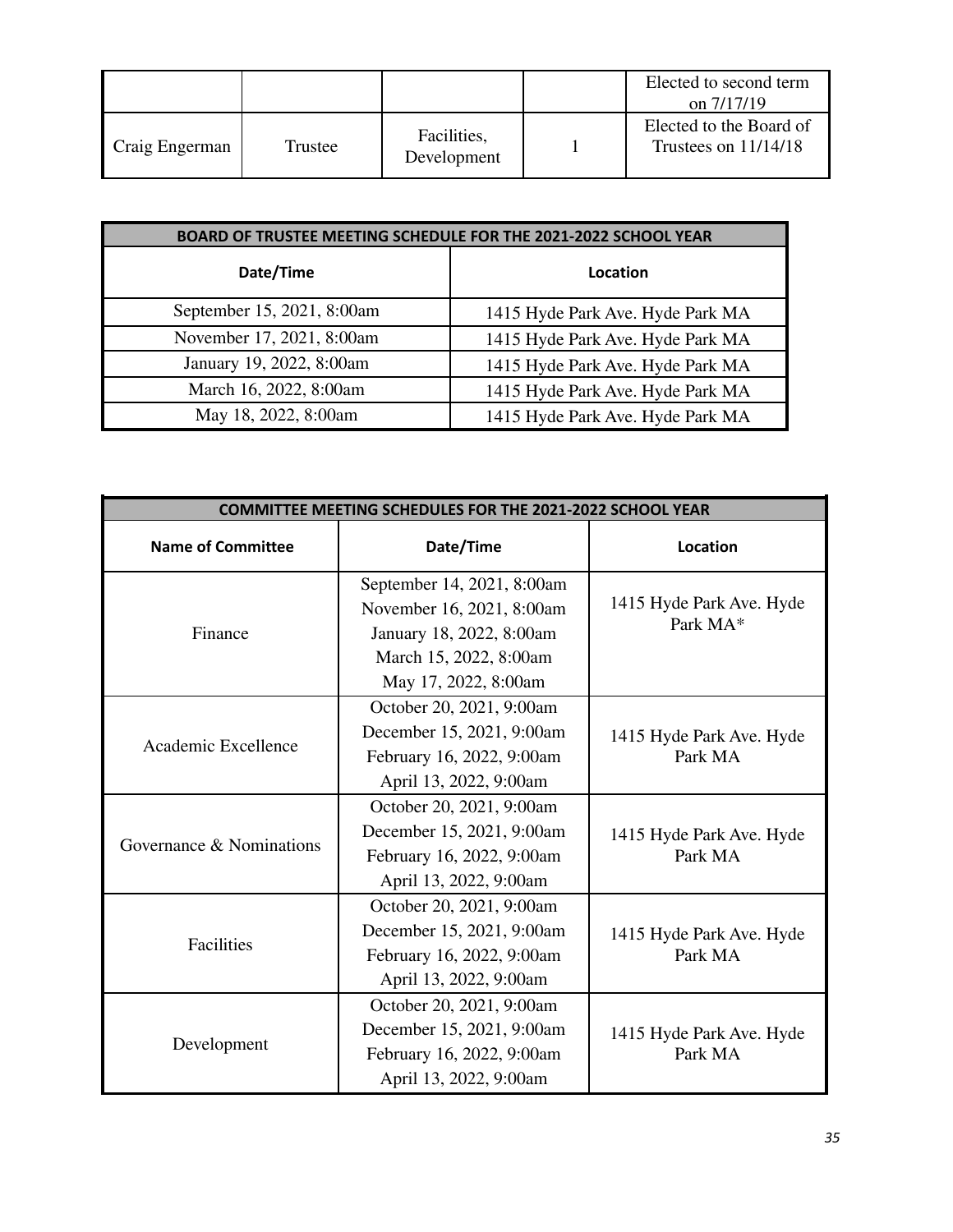## **2) Key Leadership Changes**

| <b>Position</b>                                 | <b>Name</b>                  | <b>Email Address</b>              | No Change/<br>New/Open<br><b>Position</b>                                                                                                                                                                     |
|-------------------------------------------------|------------------------------|-----------------------------------|---------------------------------------------------------------------------------------------------------------------------------------------------------------------------------------------------------------|
| <b>Board of Trustees</b><br>Chairperson         | <b>Brian Keith</b>           | bkeith@brcps.school               | New (Mr. Keith<br>previously served<br>as Vice Chair; he<br>was elected Chair<br>at the May 2021<br>meeting of the<br>full Board,<br>following the end<br>of the former<br>chair's second<br>and final term.) |
| <b>Charter School Leader</b>                    | Alexandra<br><b>Buckmire</b> | abuckmire@brcps.school            | No Change                                                                                                                                                                                                     |
| <b>Assistant Charter School</b><br>Leader       | N/A                          |                                   |                                                                                                                                                                                                               |
| <b>Special Education Director</b>               | Stacia Copeland              | scopeland@brcps.school            | No Change                                                                                                                                                                                                     |
| <b>MCAS Test Coordinator</b>                    | Christine<br>Beckhusen       | Cbeckhusen@brcps.scho<br>$\Omega$ | No Change                                                                                                                                                                                                     |
| <b>SIMS</b> Coordinator                         | Kaia Richards                | krichards@brcps.school            | No Change                                                                                                                                                                                                     |
| <b>English Learner Program</b><br>Director      | Stacia Copeland              | scopeland@brcps.school            | No Change                                                                                                                                                                                                     |
| <b>School Business Official</b>                 | Philip Littlehale            | plittlehale@brcps.school          | No Change                                                                                                                                                                                                     |
| <b>SIMS</b> Contact                             | Kaia Richards                | krichards@brcps.school            | No Change                                                                                                                                                                                                     |
| Admissions and<br><b>Enrollment Coordinator</b> | Kaia Richards                | krichards@brcps.school            | No Change                                                                                                                                                                                                     |

## **Facilities:**

BRCPS has not changed facilities or locations. The school is located at 1415 Hyde Park Ave. in Hyde Park, and we own property across the street from the school, at 1424 Hyde Park Ave and 8 B St., which is used solely for administrative functions. Students and families do not enter the facilities at 1424 Hyde Park Ave. or 8 B St.

| Location                                      | <b>Dates of Occupancy</b> |
|-----------------------------------------------|---------------------------|
| 1415 Hyde Park Ave. Hyde Park,<br>MА          | August 2010 - Current     |
| 1424 Hyde Park Ave., 8 B St. Hyde<br>Park, MA | February 2020 - Current   |

## **Enrollment:**